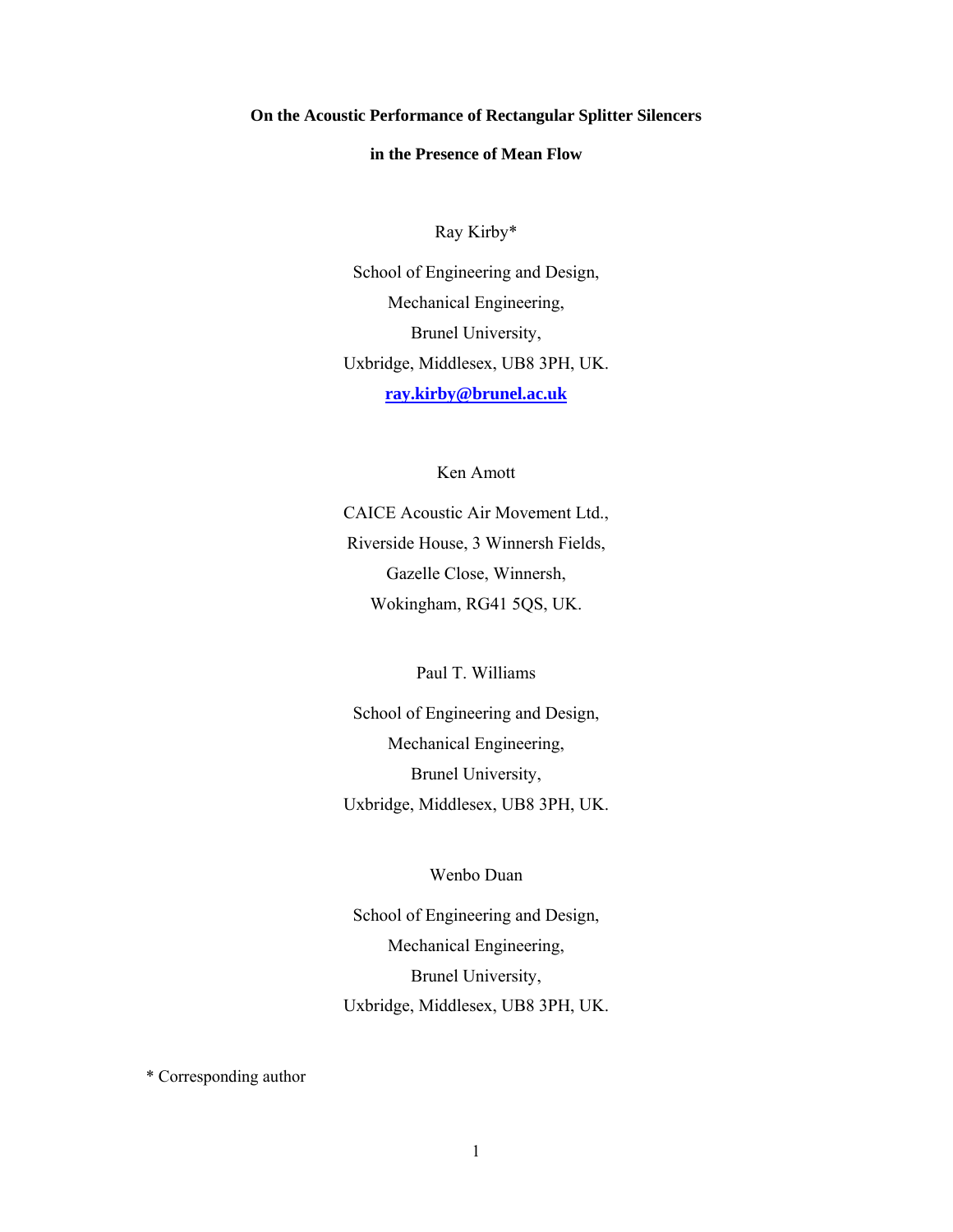#### **ABSTRACT**

Dissipative splitter silencers are often used to reduce the noise emitted in ventilation and gas turbine systems. It is well known that the acoustic performance of a splitter silencer changes under the influence of the convective effects of a mean gas flow and so in this article a theoretical model is developed to include the effects of mean flow. The theoretical model is based on a hybrid finite element method which enables the inclusion of bull nose fairings and a perforated screen separating the mean gas flow from a bulk reacting porous material. Predictions are compared against experimental measurements obtained both with and without mean flow. Good agreement between prediction and measurement is generally observed in the absence of mean flow, although it is seen that for silencers with a low percentage open area the silencer insertion loss is over predicted at higher frequencies. When mean flow is present, problems with the experimental methodology are observed at relatively modest mean flow velocities, and so comparison between prediction and experiment is limited to relatively low face velocities. However, experiment and theory both show that the insertion loss reduces at low frequencies when mean flow is in the direction of sound propagation, and at high frequencies the influence of mean flow is generally much smaller. Following additional theoretical investigations it is concluded that the influence of mean flow on splitter silencer performance should be accounted for at low frequencies when silencer airway velocities are greater than about 20 m/s; however, at higher frequencies one may generally neglect the effect of mean flow, even at higher velocities. Predictions obtained using the hybrid method are also compared to a simplified point collocation approach and it is demonstrated that the computationally efficient point collocation method may be used to investigate the effects of mean flow in a splitter silencer without loss of accuracy.

2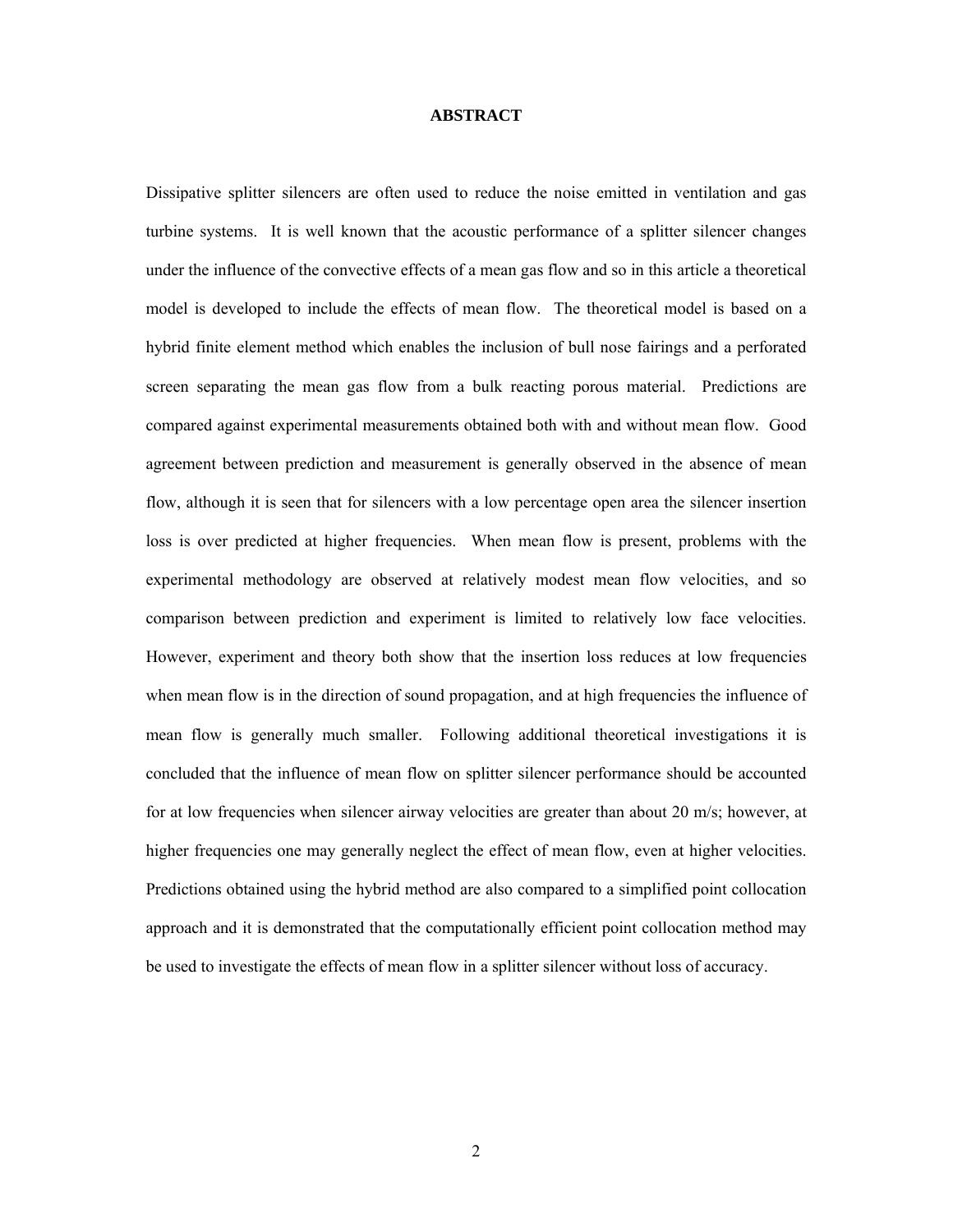# **1. INTRODUCTION**

It is common for dissipative silencers to be used to attenuate sound radiated by fans or gas turbines. It is well known that the mean gas velocity imparts a convective effect on the sound propagation and for dissipative silencers this may significantly affect silencer performance. Integrating the effects of a mean flow field into a mathematical model suitable for predicting the acoustic performance of splitter silencers does, however, present a significant challenge. This is largely because of the size and complexity of a typical commercial dissipative silencer, as well as the complex nature of the interaction between the noise source and the (bulk reacting) absorbing material. In view of this very few articles in the literature add the effects of mean flow when analysing splitter silencer performance. Moreover, these articles are limited solely to examining the influence of mean flow on modal attenuation so that the effect of mean flow on the scattering of sound from the inlet/outlet planes of a splitter silencer has yet to be reported in the literature. This omission is, perhaps, not surprising given that a "bull-nose" fairing is normally added at either end of a silencer specifically to smooth out the mean gas flow. Therefore, in order to be consistent when including the effects of mean flow one should also incorporate the influence of the bull-nose fairing on the scattering of sound at either end of the silencer. Clearly this represents a significant computational challenge, especially for those silencers used in HVAC and gas turbine applications, which are required to perform up to an upper (octave band) frequency limit of 8 kHz. The aim of this article is to develop a mathematical model that is suitable for analysing the convective effects of mean flow on splitter silencer performance, whilst at the same time accommodating a realistic silencer design of the type typically found in HVAC and gas turbine applications. The mathematical model is validated by comparison with experimental measurements and methods for reducing computational expenditure are also explored.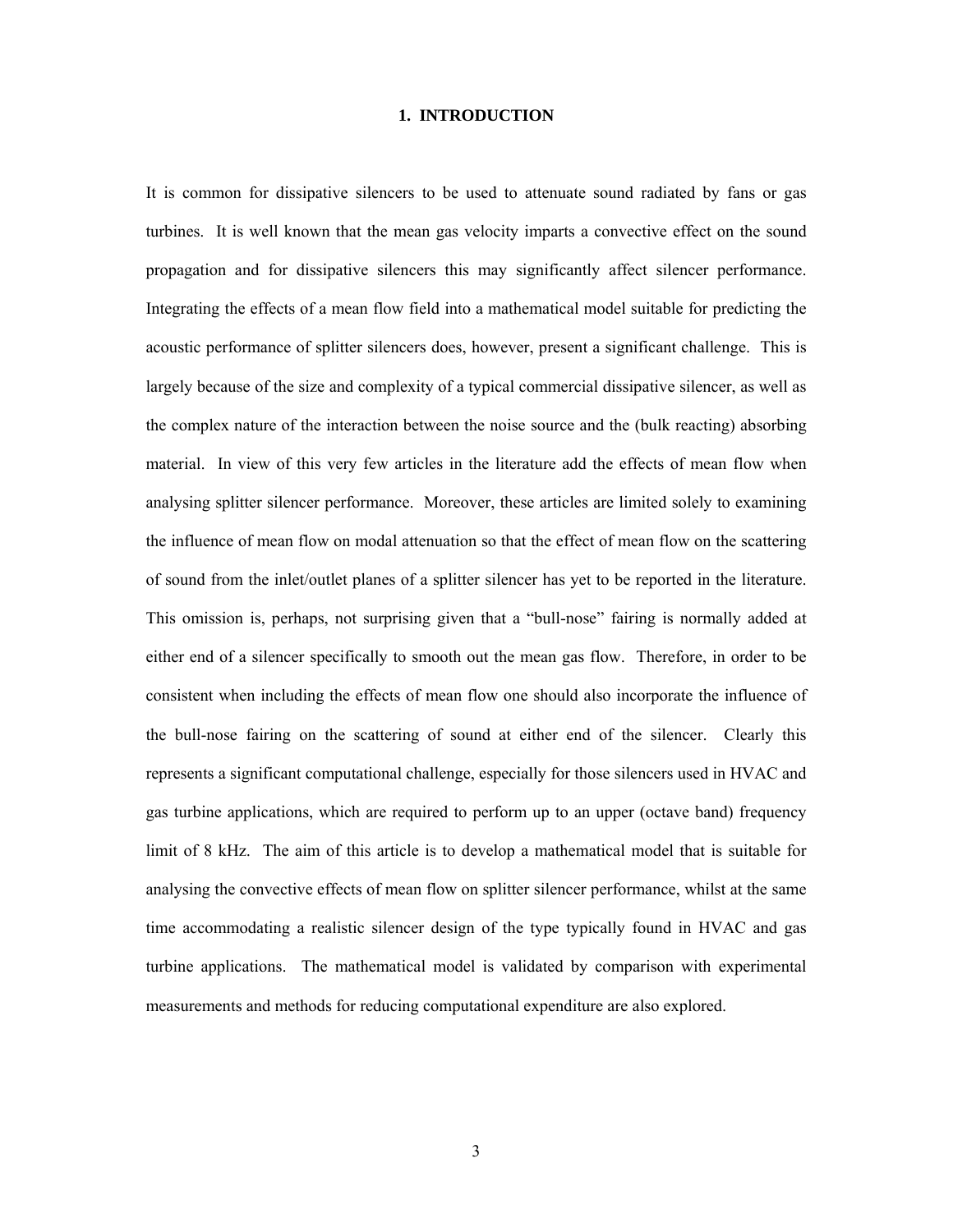The addition of mean flow into models developed for relatively small dissipative silencers found in automotive systems is now well established [1-6]. Automotive silencers are, however, relatively straightforward to model because the absorbing material surrounds the mean gas flow so that it flows unimpeded in the central (normally circular) pipe. This is not the case for splitter silencers in which baffles of material are placed in the airway. These silencers have traditionally been investigated by assuming that they are uniform and infinite in length, which allows the eigenmodes for the silencer cross-section to be found. Relevant examples include refs. [7-12], where analytic methods have been used to derive the governing eigenequation for the silencer cross-section, which is then solved using appropriate root finding techniques. Numerical methods may also be used to solve the governing eigenequation and this approach is attractive because it avoids problems associated with analytic root finding [3]. Relevant examples include the finite element based approach of Astley and Eversman [13] for a locally reacting silencer, and Astley and Cummings [14] for a bulk reacting silencer. Moreover, the finite element method of Astley and Cummings can readily be used to obtain the eigenmodes for complex dissipative silencer designs with mean flow and in principle it is possible to use this method to examine larger splitter silencers of the type found, for example, in gas turbines. However, a modal analysis does not capture the scattering at the inlet and outlet planes of the silencer, nor does it quantify the amplitudes of the propagating eigenmodes. This is a significant limitation when attempting to predict silencer performance at higher frequencies and so this method is only of limited use for the design of splitter silencers.

The analysis of splitter silencer performance over a wide frequency range must include silencer end effects and one method of doing this is to begin by predicting silencer modal attenuation, and then to add on heuristic correction factors for each end of the silencer. Brandstätt et al. [12] used this approach for rectangular splitter silencers and, after undertaking a number of experimental measurements, arrived at correction factors for the scattering at either end of the silencers. These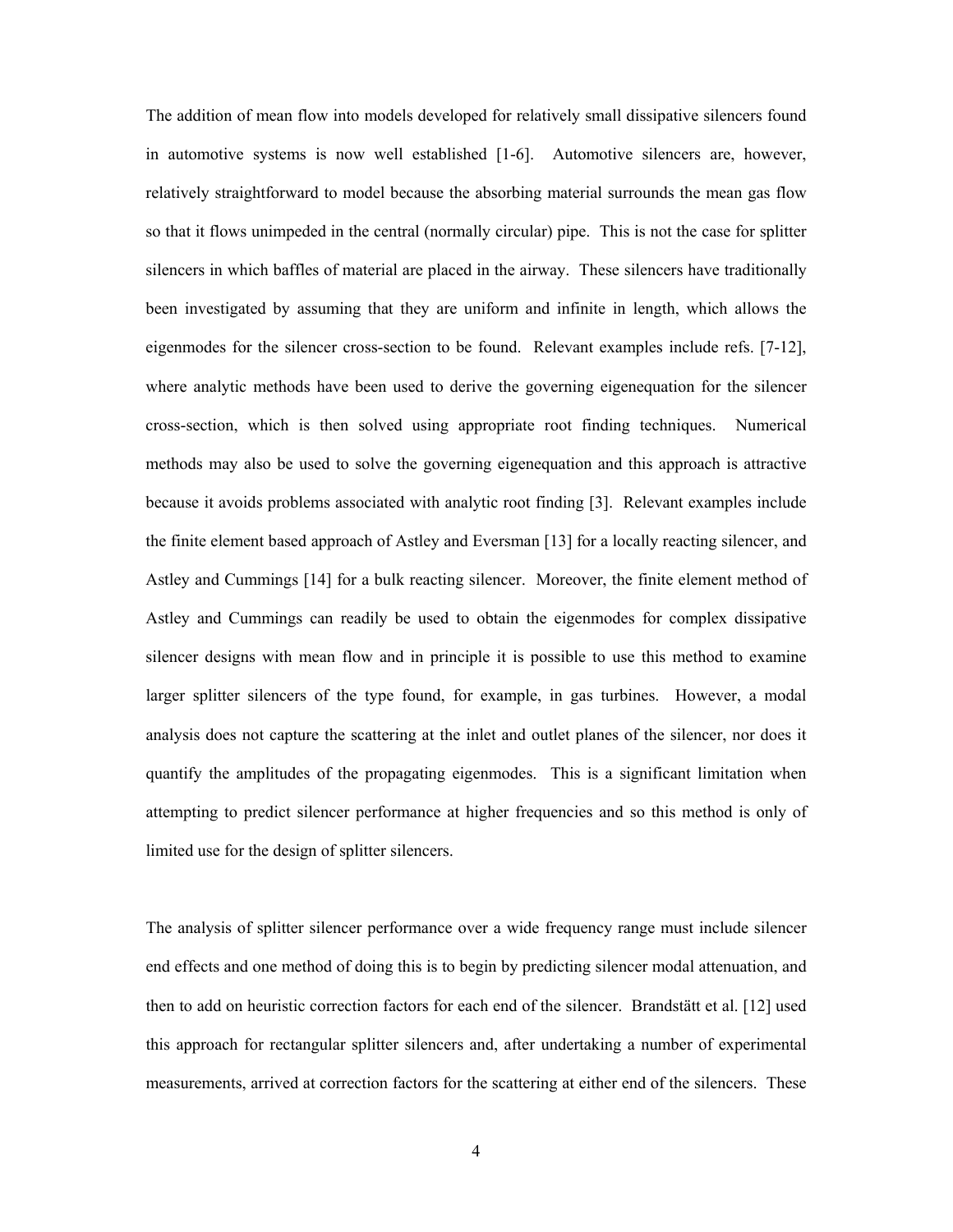correction factors include the effects of mean flow and Brandstätt et al. show that when mean flow is in the same direction as the sound propagation the silencer insertion loss drops, whereas if the mean flow is reversed the insertion loss increases. This behaviour was also observed by Cummings and Sormaz [10], albeit for the attenuation of an individual mode. Brandstätt et al. [12] were able to obtain reasonable agreement between their semi-empirical model and experimental data, although the method does depend on gathering lots of experimental data and it is not clear how transferable these correction factors would be to different sizes of rectangular splitter silencer, as well as different cross-sectional designs.

Clearly, it is preferable to develop a more comprehensive theoretical approach that is capable of capturing scattering at either end of the silencer, as well as computing the amplitudes of the modes propagating within the system. This has only recently been accomplished for bulk reacting splitter silencers in the absence of mean flow. For example, Kirby and Lawrie [15] used both analytic and numerical methods to analyse a splitter silencer of finite length, and Lawrie and Kirby [16] later presented an analytic technique that avoids root finding in the silencer section. The effect of fairings at either end of the silencer were later added by Kirby [17] using a point collocation technique, although it was assumed that these fairings were flat, rather than of a rounded "bull-nose" shape that is common in commercial silencer designs; mean flow effects were also omitted. The method of Kirby [17] does, however, represent the most complete model for splitter silencers currently available and so this article aims to retain the fairings at either end of the silencer but also to include chamfers on the fairings that are used to smooth out the mean flow.

The addition of mean flow into the model of a splitter silencer presents the problem of how to accommodate a change from low velocity in the inlet/outlet ducts to the higher velocities found in the airway between the parallel baffles. Clearly, it is desirable to avoid a sudden jump in fluid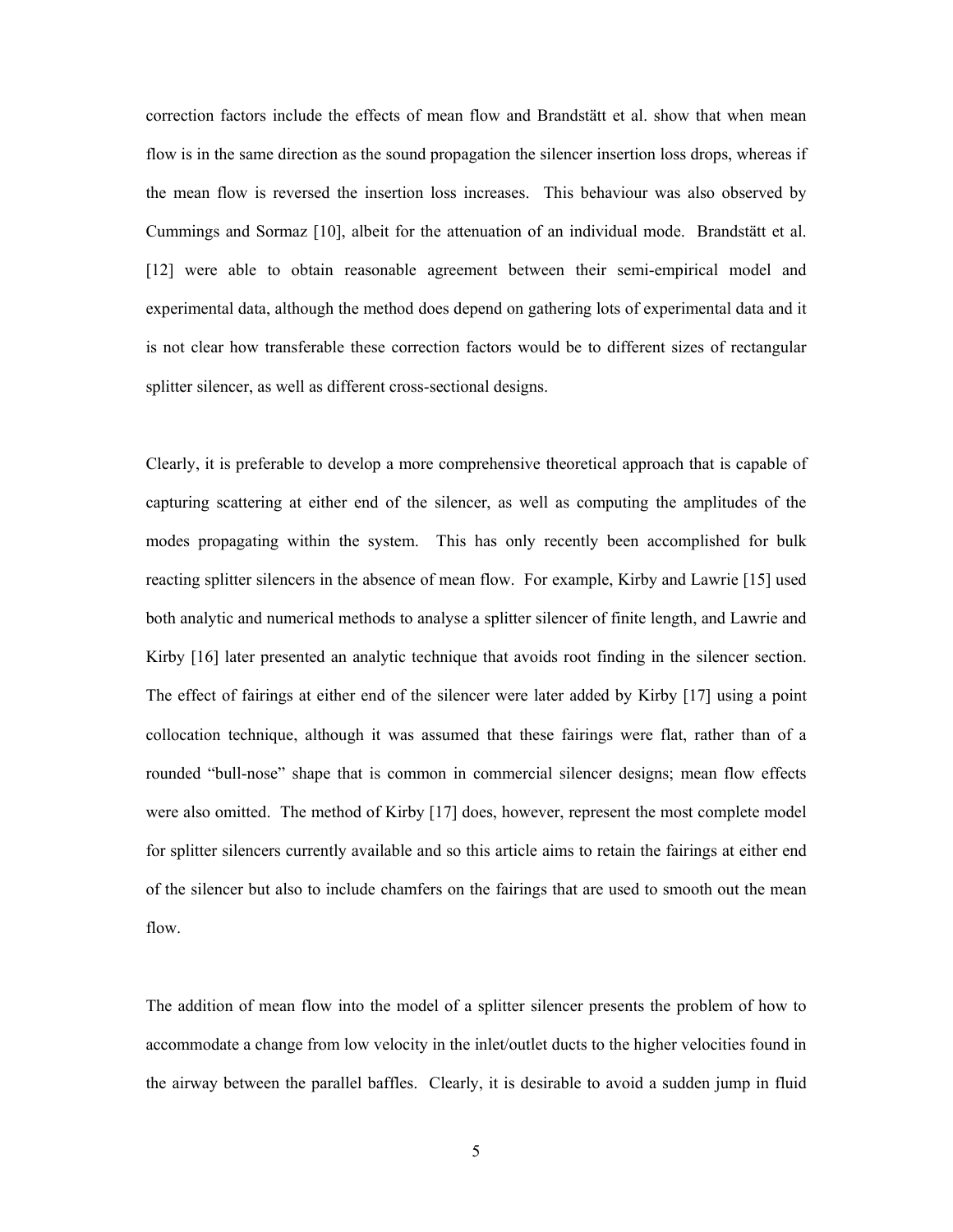velocity over the inlet/outlet planes of the silencer so that one may properly enforce continuity conditions. In order to do this it is necessary to accommodate the non-uniform shape of the bullnose fairing at either end of the silencer. This is accomplished here for the acoustic part of the analysis by using the so-called hybrid method described by Kirby [3, 18], and this is reported in section 2. The experimental methodology is described in section 3, and in section 4 theoretical predictions are compared to experimental measurements both with and without mean flow. Following a discussion on the agreement between prediction and measurement a computationally efficient alternative approach to the hybrid method is then investigated in section 5.

# **2. THEORY**

The silencer geometry is separated into uniform and non-uniform regions, with modal expansions used for the uniform regions. A plan view of a splitter silencer is shown in Fig. 1. The silencer consists of three parallel baffles, with two baffles placed on opposite walls and one placed centrally, with a line of symmetry at  $y = 0$ , see Fig. 1. The analysis is restricted to three baffles because this configuration is very common commercially; however, the analysis that follows may readily be extended to any number of parallel baffles [17]. The mean gas flow is assumed to be steady, incompressible, inviscid and irrotational so that for the non-uniform regions a potential flow problem may be solved directly. These assumptions were also adopted by Eversman [19] in the study of sound radiation from a turbofan inlet, and these assumptions are justified on the basis that the flow velocities studied here are relatively low and that these approximations for the mean flow field will have a negligible effect on the acoustics of the problem. In Fig. 1 it is also assumed that the incident sound pressure field in  $R_1$  consists solely of a plane acoustic wave, which permits a two dimensional analysis only (*x*, *y* plane) [16].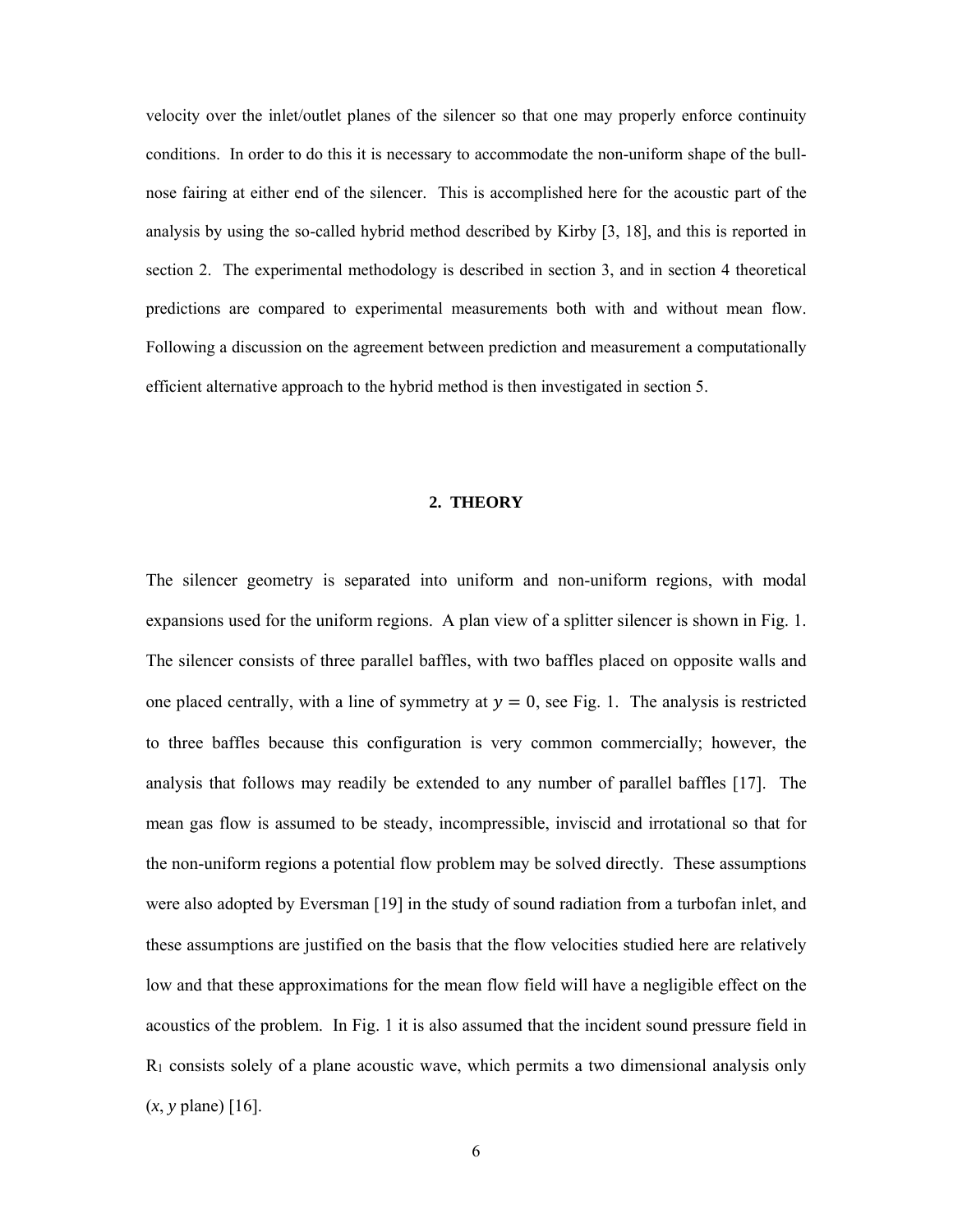The silencer is partitioned into five regions, bounded by planes A-D. Region  $R_1$  is assumed to have a uniform cross-section with a uniform mean flow of Mach number  $M_1$ . Between planes A and B lies region  $R_{AB} (= R_2 + R_3 + R_4)$  and here a potential mean flow field is present. In addition, region  $R_3$  is separated by a perforated plate from region  $R_2$ , and region  $R_3$  contains a bulk reacting porous material in which the mean flow velocity is assumed to be negligible. The outer surface of region  $R_4$  that faces into  $R_2$  is the bull-nose fairing, which is assumed to be rigid and impervious to sound; the rest of region R4 is also assumed to be impervious to sound so that region R3 abuts onto a rigid wall. Planes A and B are drawn at locations sufficiently far from the bull-nose fairing to allow for the assumption of a uniform mean flow profile over each plane, so that in region  $R_5$  a uniform mean flow of Mach number  $M_5$  is present. The region lying between planes C and D ( $R_{CD}$ ) is considered to be identical to region RAB, with an equivalent incompressible potential mean flow field. Finally, R10 is assumed to be identical to  $R_1$ , with a mean flow Mach number of  $M_1$ , and an anechoic termination is assumed to be present at  $x_D = \infty$ .

In Fig. 2 a magnified plan view of the bull-nose fairing is shown, which consists of a central splitter of width 2*a* and two parallel baffles of width *a* placed against opposite walls; the gap between each splitter is 2*b*. The bull-nose fairings consist of a quarter circle of radius  $r<sub>b</sub>$  and a flat section of width *w*b. In order to compute the mean flow field around each fairing it is first assumed that this may be decoupled from the acoustic sound pressure field and that once the flow field has been calculated this may then be substituted into the acoustic analysis that follows. This approach has been used in the study of turbofan engines and the method of Eversman [19] is applied here. Accordingly, for the mean flow field the weighted residual formulation for a potential mean flow field in region  $R_2$  is written as [19]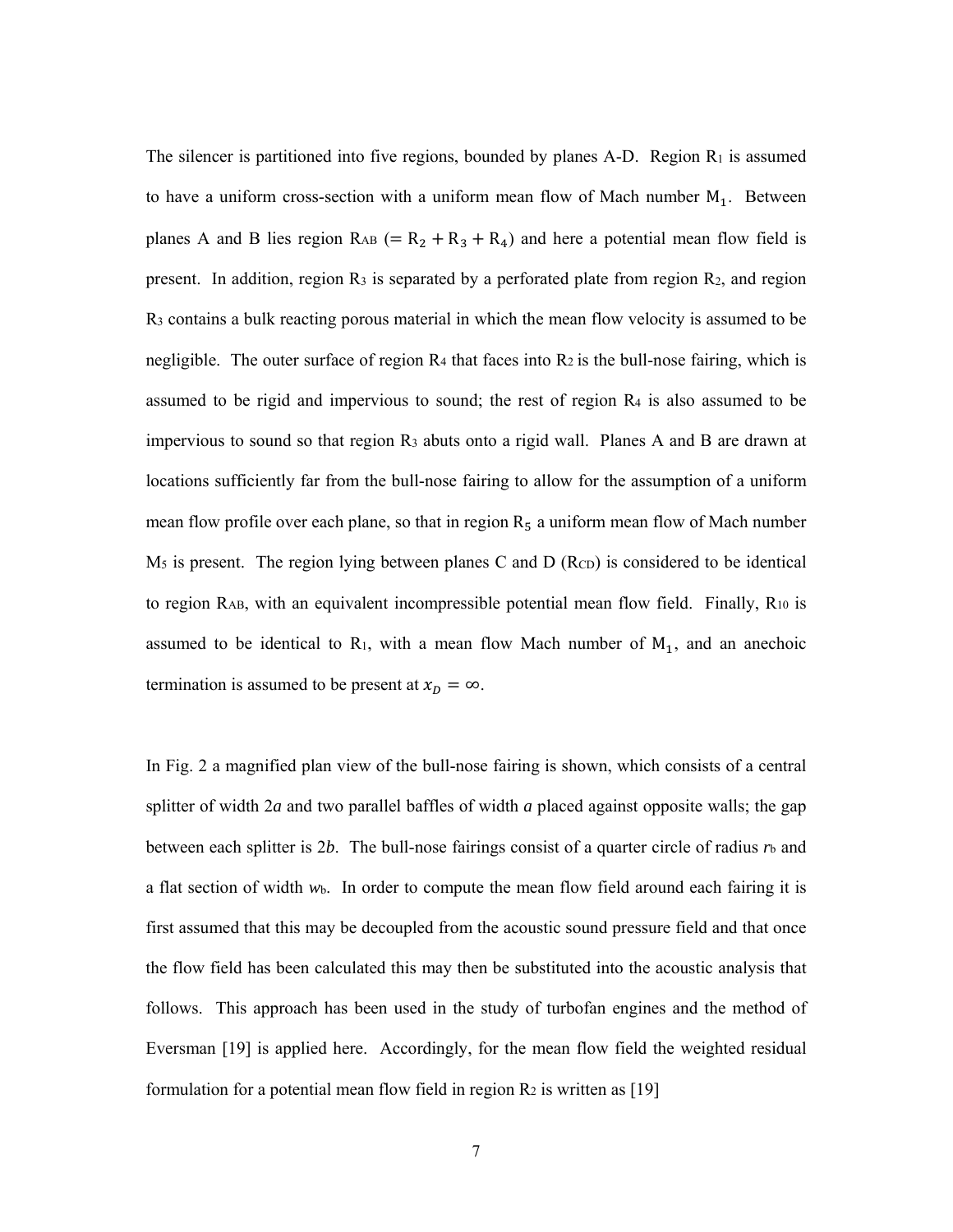$$
\int_{R_2} \nabla W^{\mathrm{T}} \cdot \nabla \varphi \, dR_2 = \int_{\Gamma_2} W^{\mathrm{T}} \, \nabla \varphi \, \cdot \mathbf{n}_2 \, d\Gamma_2. \tag{1}
$$

Here,  $W(x, y)$  is an element shape function and  $\varphi$  is the velocity potential of the ambient fluid in region R<sub>2</sub>, so that the mean flow velocity  $\mathbf{v} = \nabla \varphi$ . The outer surface of R<sub>2</sub> is denoted  $\Gamma_2$  and  $\mathbf{n}_2$  is the unit normal pointing out of  $\mathbf{R}_2$ . Equation (1) is solved to find the mean flow profile in region  $R_2$  using the same finite element mesh as that used for the acoustic analysis that follows.

For the acoustic problem the presence of a non-uniform mean flow field means that one should use a more general velocity potential formulation, although the flow is also assumed to be steady and irrotational in order to simply the acoustic analysis that follows [20]. Accordingly, for region  $q$  ( $q = 1 - 10$ ) the acoustic wave equation for steady irrotational flow, and for an isentropic equation of state, yields

$$
\nabla \cdot (\rho_q \nabla \phi_q) - \rho_q \left[ i\omega + \mathbf{v}_q \cdot \nabla \right] \frac{1}{c_q^2} \left[ i\omega + \mathbf{v}_q \cdot \nabla \right] \phi_q = 0, \tag{2}
$$

where  $\rho_q$  is the ambient fluid density,  $c_q$  is the speed of sound,  $\phi_q$  is the acoustic velocity potential, and a time dependence of  $e^{i\omega t}$  is assumed throughout, with t denoting time,  $\omega$ radian frequency and  $i = \sqrt{-1}$ . Here, the acoustic particle velocity is defined as  $u_q = \nabla \phi_q$ , so that  $p_q = -\rho_q(\partial/\partial t + v_q \cdot \nabla)\phi_q$  [20]. The assumption of incompressible flow permits Eq. (2) to be simplified to give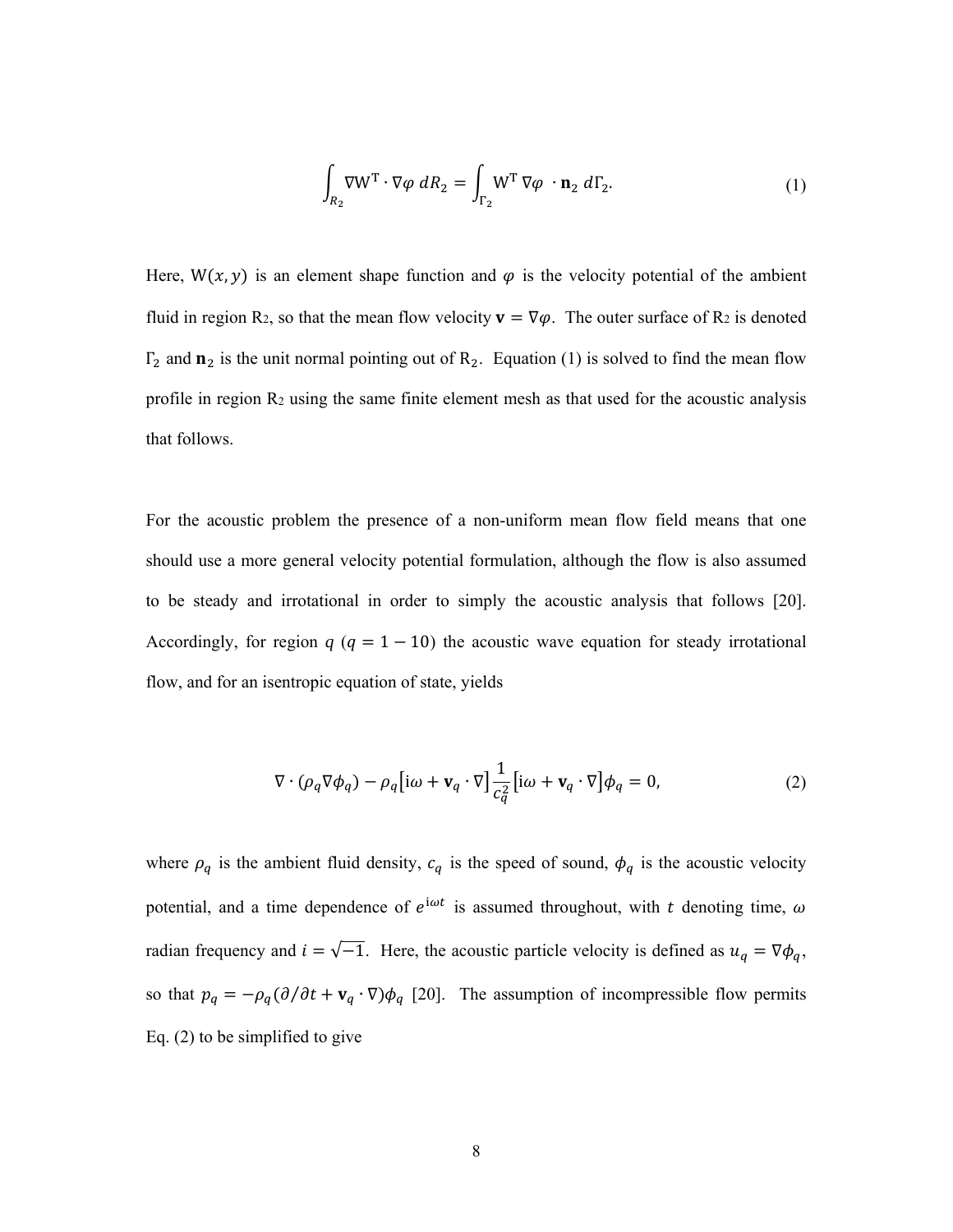$$
\nabla \cdot \nabla \phi_q - \left[ i k_q + \mathbf{M}_q \cdot \nabla \right]^2 \phi_q = 0, \tag{3}
$$

where  $k_q = \omega/c_q$  and  $\mathbf{M}_q = \mathbf{v}_q/c_q$ . Equation (3) is solved in section 2.1 using an eigenvalue analysis for the uniform regions of the silencer, which are then joined to a full finite element discretisation in the non-uniform regions in section 2.2.

#### *2.1 Finite element eigenvalue analysis*

The velocity potential for the uniform sections  $R_1$ ,  $R_{BC}$  and  $R_{10}$  is expanded here as an infinite sum over the duct eigenmodes to give

$$
\phi_1(x, y) = \sum_{n=1}^{\infty} F^n \Phi^n(y) e^{-ik_0 \gamma_i^n x_A} + \sum_{n=1}^{\infty} A^n \Phi^n(y) e^{-ik_0 \gamma_i^n x_A}
$$
\n(4)

$$
\phi_{\rm BC}(x,y) = \sum_{n=1}^{\infty} B^n \Psi_i^n(y) e^{-ik_0 \lambda_i^n x_B} + \sum_{n=1}^{\infty} C^n \Psi_i^n(y) e^{-ik_0 \lambda_i^n x_B}
$$
\n<sup>(5)</sup>

$$
\phi_{10}(x, y) = \sum_{n=1}^{\infty} D^n \Phi^n(y) e^{-ik_0 \gamma_i^n x_D}.
$$
\n(6)

Here, F, A, B, C and D are the modal amplitudes,  $\gamma_i$  are the incident, and  $\gamma_r$  the reflected (dimensionless) axial wavenumbers, and  $\Phi_i(y)$  are the incident and  $\Phi_r(y)$  the reflected eigenfunctions, in regions R1 and R10, respectively, where regions R1 and R10 are assumed to be identical with reflected waves omitted from region  $R_{10}$  in order to enforce an anechoic termination. For region R<sub>BC</sub>,  $\lambda_i$  are the incident and  $\lambda_r$  the reflected (dimensionless) axial wavenumbers, and  $\Psi_i(y)$  are the incident and  $\Psi_r(y)$  the reflected eigenfunctions, respectively.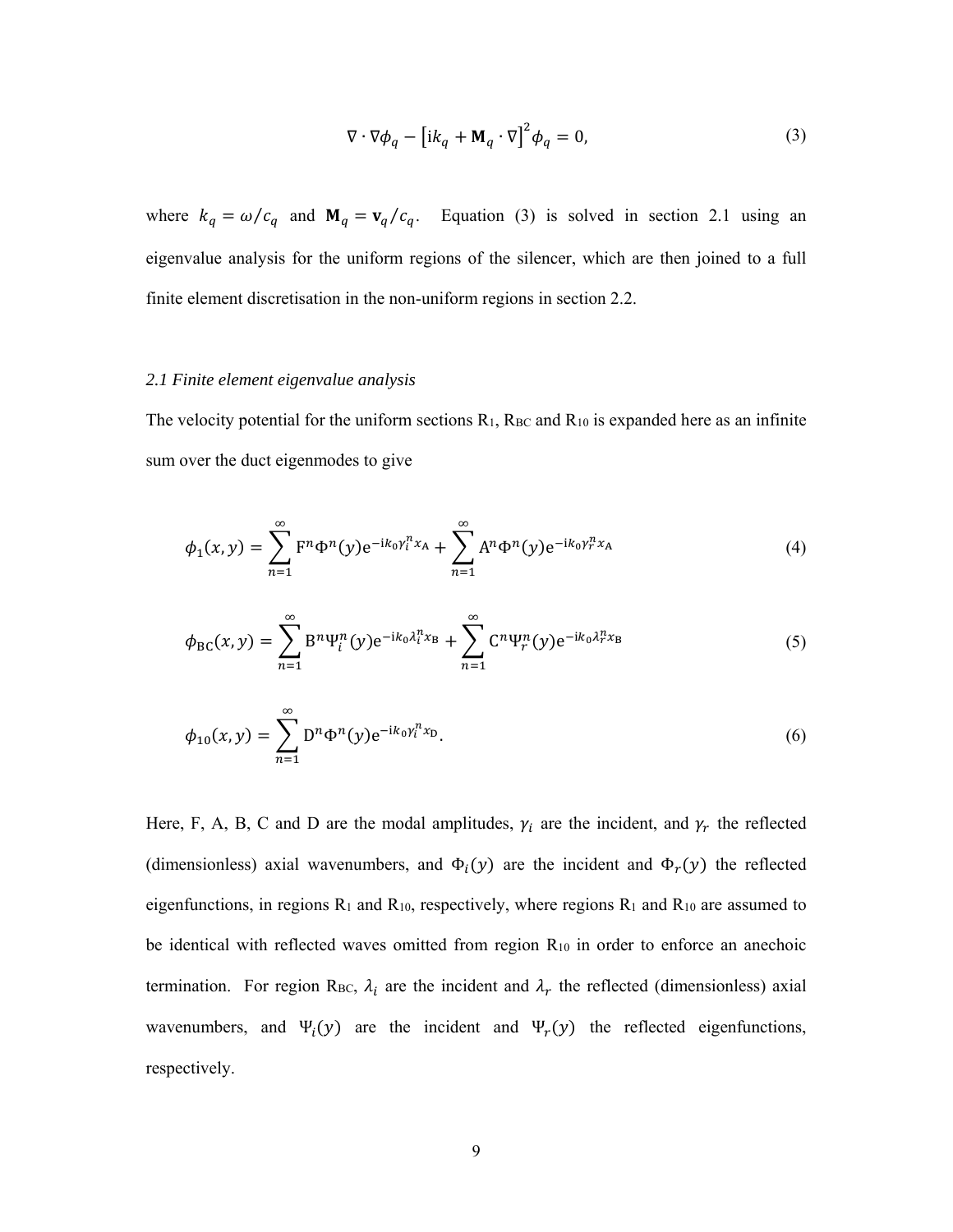The eigenvalue analysis for regions  $R_1$  and  $R_{10}$  is straightforward provided one assumes the outer surface of the duct is rigid and impervious to sound. This has been reported elsewhere in the literature, see for example Kirby [5], and so is not described further here. For the splitter section a general analysis for bulk reacting dissipative silencers that includes a uniform mean flow field has also appeared in the literature, see for example Astley and Cummings [14], and Kirby [3], therefore only a brief summary is presented here. To arrive at a governing eigenequation for region RBC, it is necessary first to enforce continuity of pressure and normal particle displacement over the perforate [3, 4], and zero normal particle velocity over each hard wall boundary. If the (dimensionless) acoustic impedance of the perforate screen separating regions  $R_5$  and  $R_6$  is denoted  $\zeta$ , a finite element formulation delivers the following eigenequation

$$
\begin{bmatrix} \mathbf{0} & \mathbf{I} \\ -\mathbf{R}_3^{-1} \mathbf{R}_1 & -\mathbf{R}_3^{-1} \mathbf{R}_2 \end{bmatrix} \begin{Bmatrix} \Psi \\ \lambda \Psi \end{Bmatrix} = \lambda \begin{Bmatrix} \Psi \\ \lambda \Psi \end{Bmatrix} . \tag{7}
$$

where, I is an identity matrix and the matrices  $\mathbf{R}_1$ ,  $\mathbf{R}_2$  and  $\mathbf{R}_3$  are given by

$$
\mathbf{R}_{1}\Psi = [\mathbf{H}_{5} - k_{0}^{2}\mathbf{L}_{5}]\Psi_{5} + \beta[\mathbf{H}_{6} + \Gamma^{2}\mathbf{L}_{6}]\Psi_{6} + (ik_{0}M_{5}/\zeta)[\mathbf{L}_{p6} - \mathbf{L}_{p5}]\{\Psi_{p6} - \Psi_{p5}\}
$$
(8)

$$
\mathbf{R}_2 \mathbf{\Psi} = 2k_0^2 M_5 \mathbf{H}_5 \mathbf{\Psi}_5 + (2ik_0 M_5/\zeta) \mathbf{L}_{\text{p5}} \{\mathbf{\Psi}_{\text{p6}} - \mathbf{\Psi}_{\text{p5}}\}
$$
(9)

$$
\mathbf{R}_{3}\Psi = k_{0}^{2}[1 - M_{5}^{2}]\mathbf{H}_{5}\Psi_{5} + \beta k_{0}^{2}\mathbf{H}_{6}\Psi_{6} - (ik_{0}M_{5}^{2}/\zeta)\mathbf{L}_{p5}\{\Psi_{p6} - \Psi_{p5}\}.
$$
 (10)

In addition

$$
\mathbf{H}_5 = \int_{\mathbf{R}_5} \frac{\partial \mathbf{N}^T}{\partial y} \cdot \frac{\partial \mathbf{N}}{\partial y} d\mathbf{R} \text{ and } \mathbf{H}_6 = \int_{\mathbf{R}_6} \frac{\partial \mathbf{N}^T}{\partial y} \cdot \frac{\partial \mathbf{N}}{\partial y} d\mathbf{R}
$$
 (11a, b)

$$
\mathbf{L}_{5} = \int_{R_{5}} N^{T}N \ dR \ \text{and} \ \mathbf{L}_{6} = \int_{R_{6}} N^{T}N \ dR \tag{12a, b}
$$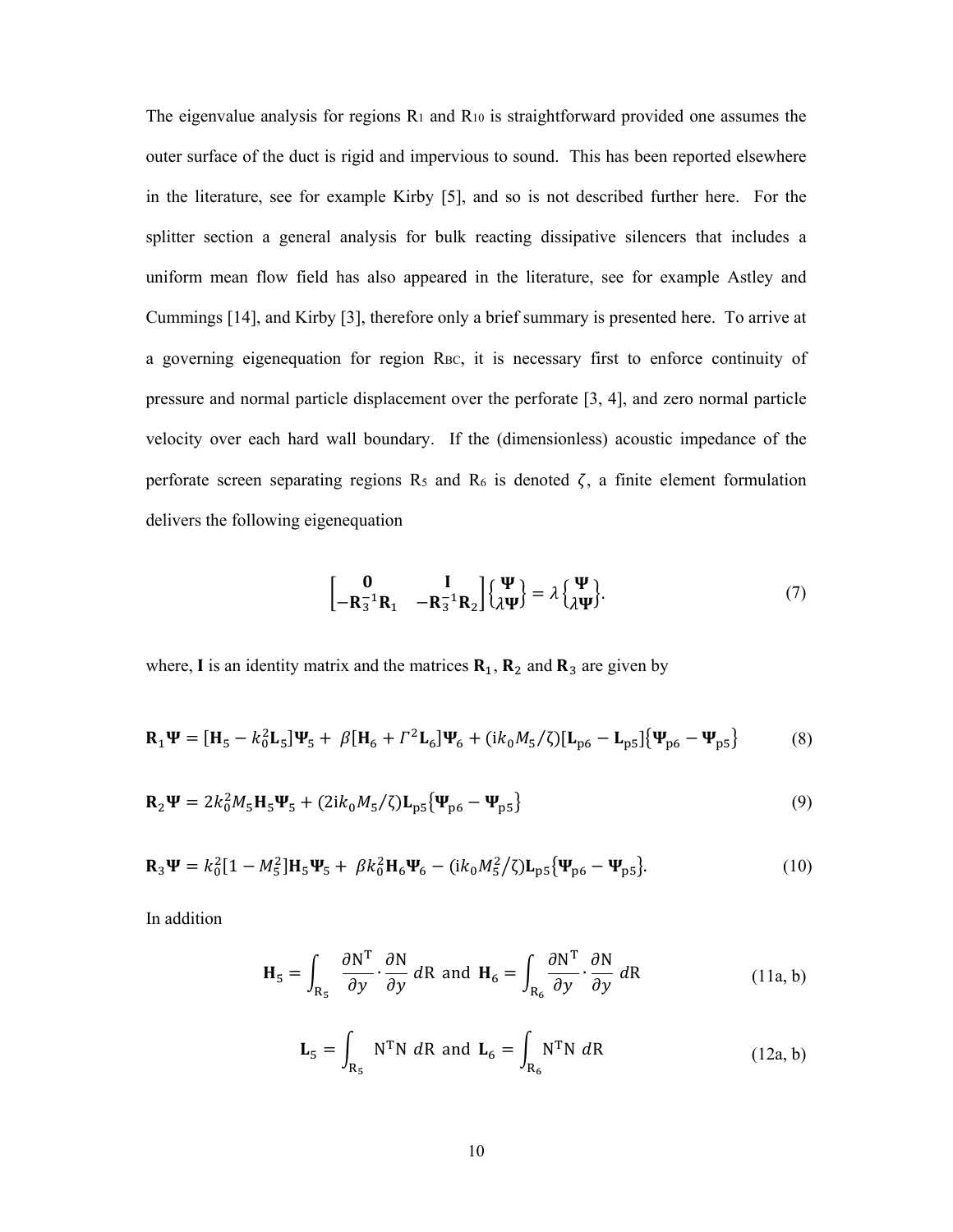$$
\mathbf{L}_{\text{p5}} = \int_{\text{S}_{\text{p5}}} \text{N}^{\text{T}} \text{N} \ d\text{S} \ \text{and} \ \mathbf{L}_{\text{p6}} = \int_{\text{S}_{\text{p6}}} \text{N}^{\text{T}} \text{N} \ d\text{S} \tag{13a, b}
$$

Here,  $N(y)$  is an element shape function so that the column vector  $\Psi$  holds the nodal values of the eigenfunction Ψ(y). Vectors  $\Psi_{p5}$  and  $\Psi_{p6}$  hold values of Ψ(y) on the perforated screen, where  $S_{p5}$  and  $S_{p6}$  denote the outer surface of the perforated screen lying in regions R5 and R6, respectively (which for this problem are points located on opposite sides of the perforated screen). For region R3, the propagation constant of the porous material is denoted  $\Gamma$  and the equivalent complex density  $\rho_m$ , where  $\beta = \rho_0/\rho_m$ , see Kirby [5]. Note that the ambient fluid properties of air in region R<sub>5</sub> are denoted  $\rho_0$  and  $c_0$ , so that  $k_0 = k_5$ . Equation (7) is solved for *n*<sub>BC</sub> incident and *n*<sub>BC</sub> reflected eigenmodes and their associated eigenvectors. Following this the imaginary part of the eigenmodes are sorted into ascending order. Note that in this eigenvalue analysis the perforated screen is backed by a porous material; this material is assumed to damp down any hydrodynamic modes that may be present in the silencer so that these modes may be omitted from the analysis that follows without loss of accuracy [5].

## *2.2 Hybrid finite element method for non-uniform regions*

In order to condense the analysis that follows, regions R<sub>AB</sub> and R<sub>CD</sub> are assumed to be identical mirror images of one another and so the analysis is restricted to  $R_{AB}$ . Furthermore, a finite element analysis for a dissipative silencer with mean flow has been reported previously [3, 6] and so only a brief recap is reported here, although previous models are revised in this section to accommodate the non uniform mean flow field. The airway in region RAB is denoted  $R_2$  and the acoustic velocity potential in region  $R_2$  is approximated using the shape function  $W(x, y)$  so that formulation for region R<sub>2</sub> yields,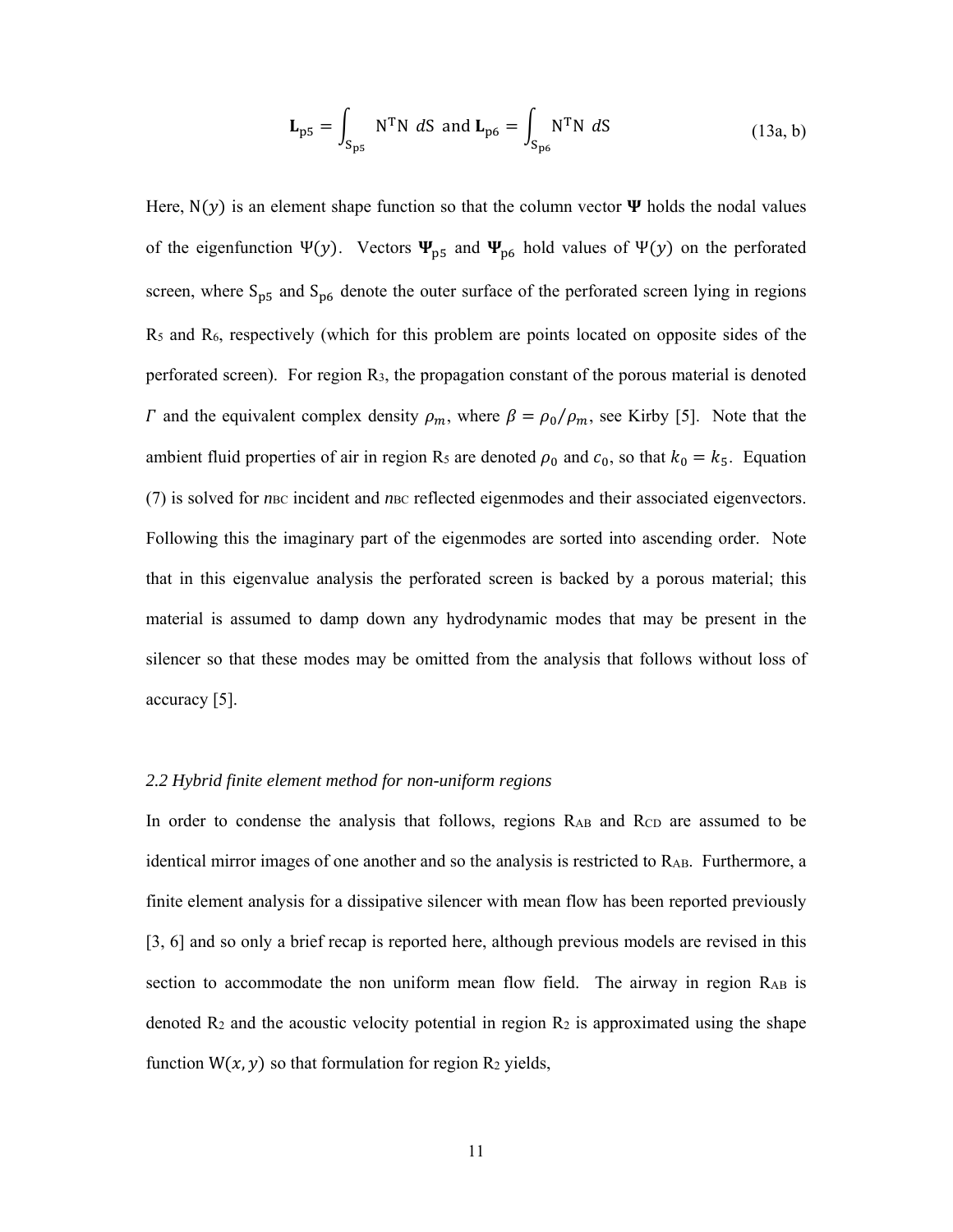$$
\int_{\mathbf{R}_2} {\{\nabla \mathbf{W}^{\mathrm{T}} \cdot \mathbf{T}_2 \nabla \phi_2 + 2ik_0 \mathbf{W}^{\mathrm{T}} [\mathbf{M}_2 \cdot \nabla \phi_2] - k_0^2 \mathbf{W}^{\mathrm{T}} \phi_2\} d\mathbf{R}_2}
$$
\n
$$
= \int_{\Gamma_2} \mathbf{W}^{\mathrm{T}} [1 - \mathbf{M}_{2x}^2] \frac{\partial \phi_2}{\partial x} \cdot \mathbf{n}_{2x} d\Gamma_2 + \int_{\Gamma_2} \mathbf{W}^{\mathrm{T}} [1 - \mathbf{M}_{2y}^2] \frac{\partial \phi_2}{\partial y} \cdot \mathbf{n}_{2y} d\Gamma_2,
$$
\n(14)

where,  $\mathbf{M}_2 = [M_{2x} \quad M_{2y}]^T$ , and

$$
\mathbf{T}_2 = \begin{bmatrix} 1 - M_{2x}^2 & -M_{2x} M_{2y} \\ -M_{2x} M_{2y} & 1 - M_{2y}^2 \end{bmatrix}.
$$
 (15)

In addition,  $\mathbf{n}_{2x}$  and∙  $\mathbf{n}_{2y}$  are the unit normals pointing out of surface  $\Gamma_2$  in the *x* and *y* directions, respectively. Note that Eq. (14) is similar to that reported by Eversman [19], although the assumption of incompressible flow allows for the removal of an extra term from the integral over  $\Gamma_2$ . Similarly, for region R<sub>3</sub>

$$
\int_{\mathbf{R}_3} \left\{ \nabla \mathbf{W}^{\mathrm{T}} \cdot \nabla \phi_3 + \Gamma^2 \mathbf{W}^{\mathrm{T}} \phi_3 \right\} d\mathbf{R}_3 = \int_{\Gamma_3} \mathbf{W}^{\mathrm{T}} \frac{\partial \phi_3}{\partial x} \cdot \mathbf{n}_{3x} d\Gamma_3 + \int_{\Gamma_3} \mathbf{W}^{\mathrm{T}} \frac{\partial \phi_3}{\partial y} \cdot \mathbf{n}_{3y} d\Gamma_3. \tag{16}
$$

Equations (14) and (16) may be joined together by enforcing continuity of pressure and displacement over the perforated screen [3, 4], to give

$$
\int_{R_2} {\{\nabla W^T \cdot T_2 \nabla \phi_2 + 2ik_0 W^T [M_2 \cdot \nabla \phi_2] - k_0^2 W^T \phi_2\} dR_2
$$
\n
$$
+ \beta \int_{R_3} {\{\nabla W^T \cdot \nabla \hat{\phi}_3 + \Gamma^2 W^T \hat{\phi}_3\} dR_3}
$$
\n
$$
= \int_{\Gamma_{A}} W^T [1 - M_1^2] \frac{\partial \phi_2}{\partial x} \cdot n_A d\Gamma_A + \int_{\Gamma_{B}} W^T [1 - M_5^2] \frac{\partial \phi_2}{\partial x} \cdot n_B d\Gamma_B
$$
\n
$$
+ \beta \int_{\Gamma_{B}} W^T \frac{\partial \hat{\phi}_3}{\partial x} \cdot n_B d\Gamma_B
$$
\n
$$
+ \frac{ik_0}{\zeta} \int_{\Gamma_{p_2}} W^T \left[ \hat{\phi}_3 - \phi_2 + 2i \frac{M_5}{k_0} \frac{\partial \phi_2}{\partial x} + \frac{M_5^2}{k_0} \frac{\partial^2 \phi_2}{\partial^2 x} \right] d\Gamma_{p_2}
$$
\n
$$
- \frac{ik_0}{\zeta} \int_{\Gamma_{p_3}} W^T [\hat{\phi}_3 - \phi_2] d\Gamma_{p_3}
$$
\n(17)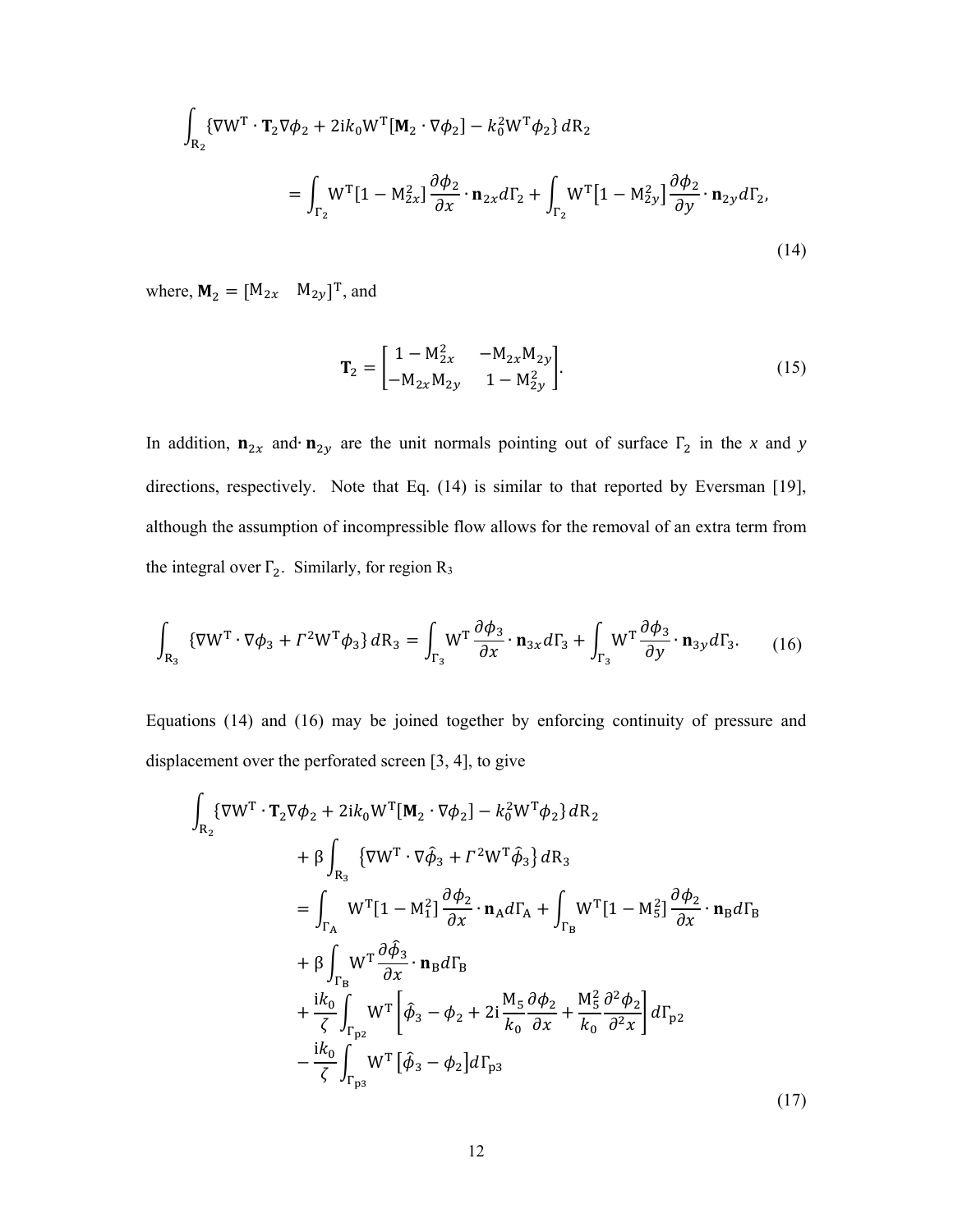Here,  $\Gamma_A$  and  $\Gamma_B$  denote the surface of planes A and B, respectively, and  $\Gamma_{p2}$  and  $\Gamma_{p3}$  denote the surface of the perforates that lie in region R2, or region R3, respectively. The unit normals in the *x* direction over planes A and B are denoted by  $n_A$  and  $n_B$ , respectively, and  $\phi_3$  =  $\beta \hat{\phi}_3$ . The hybrid numerical method enforces continuity of displacement in the surface integrals in Eq. (17) and continuity of pressure is enforced separately. This delivers the following system of equations:

$$
\mathbf{M}_{1r}\mathbf{A} - \mathbf{Q}_r \mathbf{\Phi}_{2A} = -\mathbf{M}_{1r}\mathbf{F}
$$
 (18)

$$
\mathbf{K}_2 \mathbf{\Phi}_2 + \mathbf{K}_3 \widehat{\mathbf{\Phi}}_3 - [\mathbf{V}_2 - \mathbf{V}_3] \{ \widehat{\mathbf{\Phi}}_{p3} - \mathbf{\Phi}_{p2} \} - \mathbf{Q}_r^{\mathrm{T}} \mathbf{A} + \mathbf{R}_i^{\mathrm{T}} \mathbf{B} + \mathbf{R}_r^{\mathrm{T}} \mathbf{C} = \mathbf{Q}_i^{\mathrm{T}} \mathbf{F}.
$$
 (19)

$$
-\mathbf{M}_{2i}\mathbf{B} - \mathbf{M}_{2r}\mathbf{C} + \mathbf{R}_i\mathbf{\Phi}_{2B} = \mathbf{0}.
$$
 (20)

Similarly, for  $RCD (= R<sub>7</sub> + R<sub>8</sub>),$ 

$$
\mathbf{M}_{7i}\mathbf{E}_{i}\mathbf{B} + \mathbf{M}_{7r}\mathbf{E}_{r}\mathbf{C} - \mathbf{X}_{r}\mathbf{\Phi}_{7C} = \mathbf{0},\tag{21}
$$

$$
\mathbf{K}_{7}\mathbf{\Phi}_{7} + \mathbf{K}_{8}\widehat{\mathbf{\Phi}}_{8} - [\mathbf{V}_{7} - \mathbf{V}_{8}]\{\widehat{\mathbf{\Phi}}_{p8} - \mathbf{\Phi}_{p7}\} - \mathbf{X}_{i}^{T}\mathbf{E}_{i}\mathbf{B} - \mathbf{X}_{r}^{T}\mathbf{E}_{r}\mathbf{C} + \mathbf{Y}_{i}^{T}\mathbf{D} = \mathbf{0};
$$
 (22)

$$
-\mathbf{M}_{10i}\mathbf{D} + \mathbf{Y}_i\mathbf{\Phi}_{7D} = \mathbf{0}.\tag{23}
$$

Here, the velocity potential is also discretised using the shape function  $W(x, y)$  so that the column vector  $\phi_q$  holds the values of the velocity potential  $\phi_q(x, y)$  at individual nodes in region *q*. Vector  $\phi_{pq}$  holds values for nodes at a perforate in region *q*, and  $\phi_{2A,B}$  and  $\phi_{7C,D}$ hold values on the inlet and outlet planes of each non uniform region. The other matrices that make up this system of equations are given in the Appendix. The problem is solved by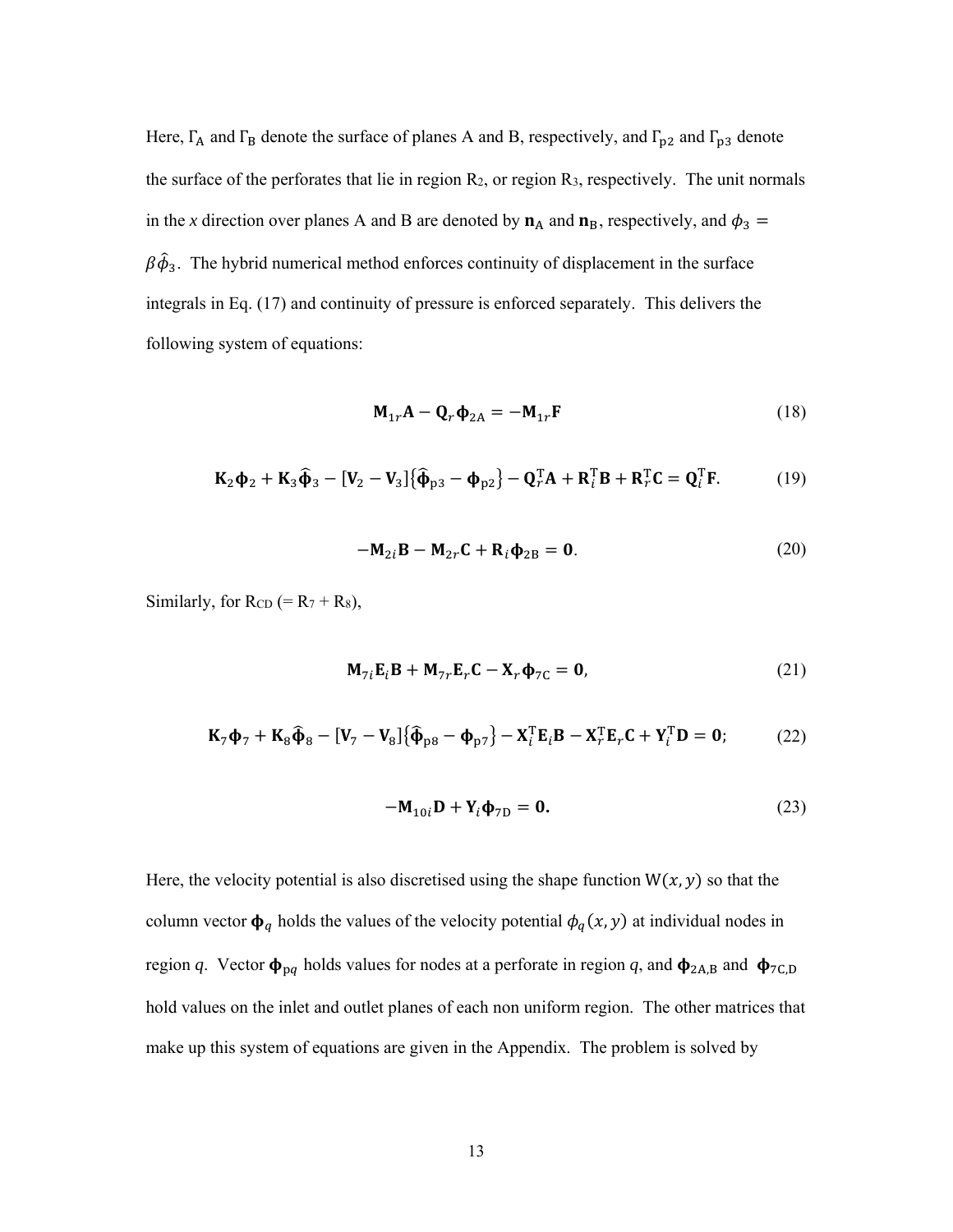joining together Eqs.  $(18) - (23)$  and solving them simultaneously. In order to do this it is convenient to write

$$
\mathbf{G}\boldsymbol{\phi}_{AB} = \mathbf{K}_2 \boldsymbol{\phi}_2 + \mathbf{K}_3 \boldsymbol{\phi}_3 - [\mathbf{V}_2 - \mathbf{V}_3] \{ \widehat{\boldsymbol{\phi}}_{p3} - \boldsymbol{\phi}_{p2} \},
$$
(24)

and to subdivide this matrix into the component velocity potentials for each region, so that

$$
\mathbf{G}\mathbf{\Phi}_{AB} = \begin{bmatrix} \mathbf{G}_{AA} & \mathbf{G}_{Ae} & \mathbf{G}_{AB} \\ \mathbf{G}_{eA} & \mathbf{G}_{ee} & \mathbf{G}_{eB} \\ \mathbf{G}_{BA} & \mathbf{G}_{Be} & \mathbf{G}_{BB} \end{bmatrix} \begin{Bmatrix} \mathbf{\Phi}_{A} \\ \mathbf{\Phi}_{ABe} \\ \mathbf{\Phi}_{B} \end{Bmatrix} . \tag{25}
$$

Similarly,

$$
\widetilde{\mathbf{G}}\mathbf{\Phi}_{\mathrm{CD}} = \mathbf{K}_{7}\mathbf{\Phi}_{7} + \mathbf{K}_{8}\mathbf{\Phi}_{8} - [\mathbf{V}_{7} - \mathbf{V}_{8}]\{\widehat{\mathbf{\Phi}}_{\mathrm{p}8} - \mathbf{\Phi}_{\mathrm{p}7}\},\tag{26}
$$

which yields

$$
\widetilde{\mathbf{G}}\boldsymbol{\Phi}_{\mathrm{CD}} = \begin{bmatrix} \mathbf{G}_{\mathrm{CC}} & \mathbf{G}_{\mathrm{Ce}} & \mathbf{G}_{\mathrm{CD}} \\ \mathbf{G}_{\mathrm{e}\mathrm{C}} & \mathbf{G}_{\mathrm{ee}} & \mathbf{G}_{\mathrm{e}\mathrm{D}} \\ \mathbf{G}_{\mathrm{DC}} & \mathbf{G}_{\mathrm{De}} & \mathbf{G}_{\mathrm{DD}} \end{bmatrix} \begin{Bmatrix} \boldsymbol{\Phi}_{\mathrm{C}} \\ \boldsymbol{\Phi}_{\mathrm{CDe}} \\ \boldsymbol{\Phi}_{\mathrm{D}} \end{Bmatrix} . \tag{27}
$$

Matrix  $G_{mn}$  has order  $n_m \times n_n$ , where  $n_A$  and  $n_B$  are the number of nodes on  $\Gamma_A$  and  $\Gamma_B$ , respectively (with  $m_A \le n_A$ , and  $m_B \le n_B$ );  $n_{AB}$  is the number of nodes in region R<sub>AB</sub>, and  $n_e$  is the number of nodes in region R<sub>AB</sub> that do not lie on  $\Gamma_A$  and  $\Gamma_B$ , so that  $n_e = n_{AB}$  $n_A - n_B$ . The value for the velocity potential at those nodes in region R<sub>AB</sub> that do not lie on Γ<sub>A</sub> and Γ<sub>B</sub> are held in matrix  $\phi$ <sub>ABe</sub>. Similar arguments also apply to  $\tilde{G}_{mn}$ . Equations (24) -(27) are now joined together to give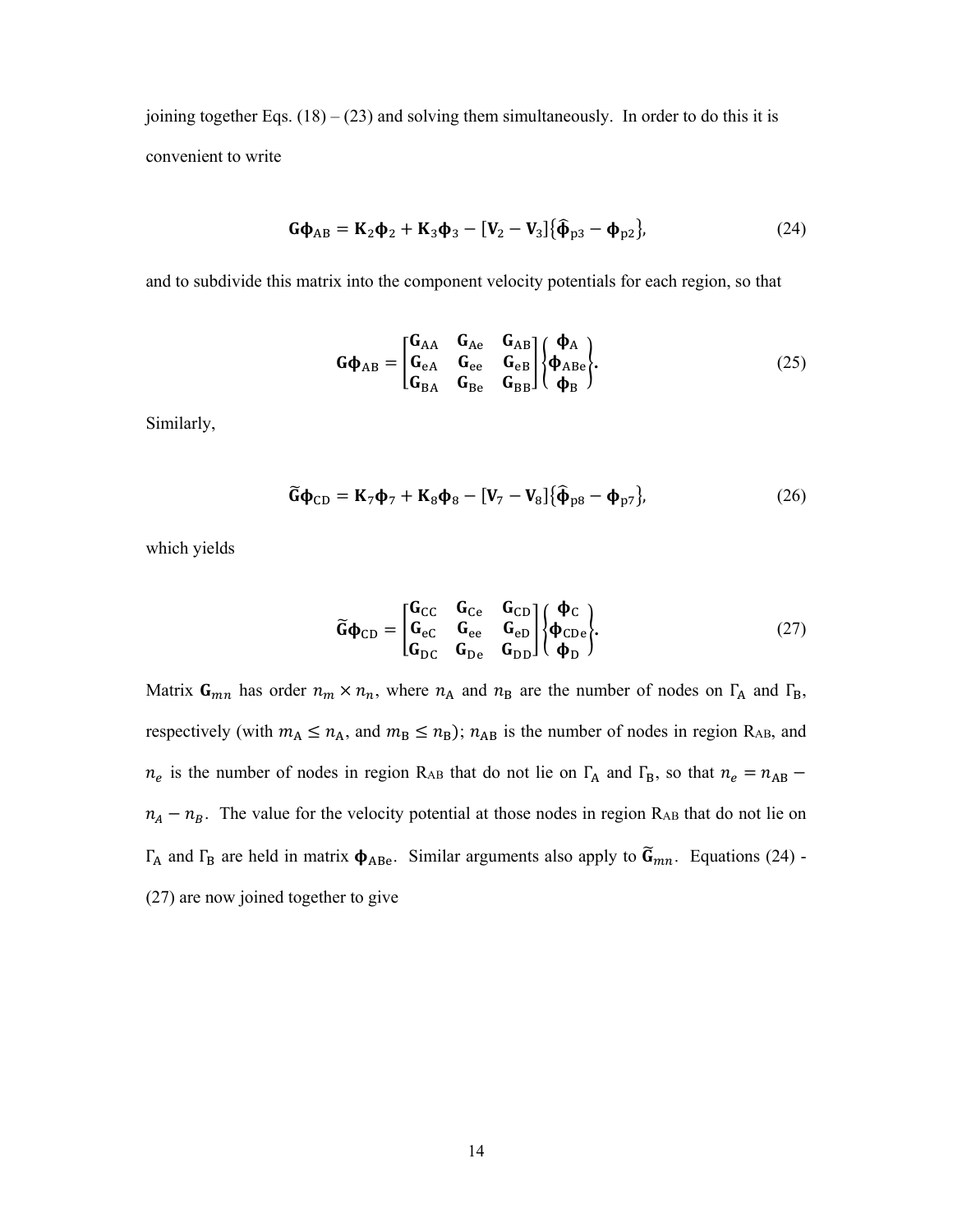| $\mathbf{M}_{1r}$            |                          | 0        | 0                |                                          | $\boldsymbol{0}$                         | $\bf{0}$     | 0        | 0              | 0                         | A                   | $-M_{1r}F$                             |      |
|------------------------------|--------------------------|----------|------------------|------------------------------------------|------------------------------------------|--------------|----------|----------------|---------------------------|---------------------|----------------------------------------|------|
| $-\mathbf{Q}_r^{\mathrm{T}}$ | $G_{AA}$                 | $G_{Ae}$ | $G_{AB}$         | $\bf{0}$                                 | $\bf{0}$                                 | 0            | $\bf{0}$ | $\bf{0}$       | $\bf{0}$                  | $\Phi$ <sup>A</sup> | $\mathbf{Q}_i^{\mathrm{T}} \mathbf{F}$ |      |
| 0                            | $G_{eA}$                 | $G_{ee}$ | $G_{eB}$         | 0                                        | $\boldsymbol{0}$                         | 0            | $\bf{0}$ | $\bf{0}$       | 0                         | $\Phi$ ABe          | $\bf{0}$                               |      |
| $\bf{0}$                     | $\mathbf{G}_\mathrm{BA}$ | $G_{Be}$ | $G_{BB}$         | $\mathbf{R}_i^{\mathrm{T}}$              | $\mathbf{R}_r^{\mathrm{T}} \mathbf{E}_r$ | $\bf{0}$     | $\bf{0}$ | $\bf{0}$       | $\bf{0}$                  | $\Phi_{\rm B}$      | $\bf{0}$                               |      |
| $\bf{0}$                     | 0                        | $\bf{0}$ | $\mathbf{R}_{i}$ | $-M_{2i}$                                | $-M_{2r}E_r$                             | $\bf{0}$     | $\bf{0}$ | $\bf{0}$       | $\bf{0}$                  |                     | 0                                      |      |
| $\bf{0}$                     | $\bf{0}$                 | 0        | 0                | $-M_{7i}E_i$                             | $M_{7r}$                                 | $-X_r$       | $\bf{0}$ | 0              | 0                         | B<br>Ĉ              | 0                                      |      |
| $\bf{0}$                     | $\bf{0}$                 | $\bf{0}$ | $\bf{0}$         | $-\mathbf{X}_i^{\mathrm{T}}\mathbf{E}_i$ | $-\mathbf{X}_r^{\mathrm{T}}$             | $G_{CC}$     | $G_{Ce}$ | $G_{CD}$       | $\bf{0}$                  | $\Phi$ <sub>C</sub> |                                        |      |
| $\bf{0}$                     | 0                        | $\bf{0}$ | $\bf{0}$         | $\bf{0}$                                 | $\bf{0}$                                 | $G_{\rm eC}$ | $G_{ee}$ | $G_{eD}$       | $\bf{0}$                  | $\Phi$ CDe          |                                        |      |
| $\bf{0}$                     | $\bf{0}$                 | $\bf{0}$ | $\bf{0}$         | $\bf{0}$                                 | $\bf{0}$                                 | $G_{\rm DC}$ | $G_{De}$ | $G_{DD}$       | $\mathbf{Y}_i^\mathrm{T}$ | $\Phi_{\rm D}$      | $\bf{0}$                               |      |
| $\bf{0}$                     | 0                        | 0        | $\bf{0}$         | $\bf{0}$                                 | $\bf{0}$                                 | 0            | $\bf{0}$ | $\mathbf{Y}_i$ | $-M_{10i}$ J              | D                   |                                        |      |
|                              |                          |          |                  |                                          |                                          |              |          |                |                           |                     |                                        | (28) |

where  $C = \tilde{C}E_r$ . Equation (28) is solved to obtain the unknown modal amplitudes and the velocity potentials in regions RAB and RCD, once the appropriate modal amplitudes of the incident sound field have been specified. Using the model outlined above it is possible to assign a range of different characteristics to the sound source and to include sources which drive higher order modes, see for example those discussed by Mechel [21] and Kirby and Lawrie [15]; however, the predictions obtained here will be compared against experimental data taken under laboratory conditions that assume plane wave excitation. Accordingly, the inlet modal amplitude is specified as  $F^0 = 1/(1 + M_1)$ , and  $F^n = 0$  for  $n > 0$ ; this choice for  $F^0$  sets the inlet sound power equal to unity.

Silencer performance is readily expressed in terms of transmission loss (or insertion loss, which will be discussed later), and is defined as the ratio of the transmitted to incident sound powers. Following the setting of the inlet sound power equal to unity, the transmission loss, in decibels, is given as [22]

$$
TL = -10 \log_{10} \sum_{n=0}^{n_l} \left[ \frac{M_1 + (1 - M_1^2) \gamma_l^n}{(1 - M_1 \gamma_l^n)^2} \right] \frac{I_l^n |D^n|^2}{I_l^0},\tag{29}
$$

where  $I_i^n = \int_{\Gamma_D} |\Phi_i^n(y)|^2 dy$ , and  $n_i$  is the number of propagating modes in region R<sub>10</sub>. Note that even though the excitation is restricted to a plane wave only, Eq. (29) accommodates all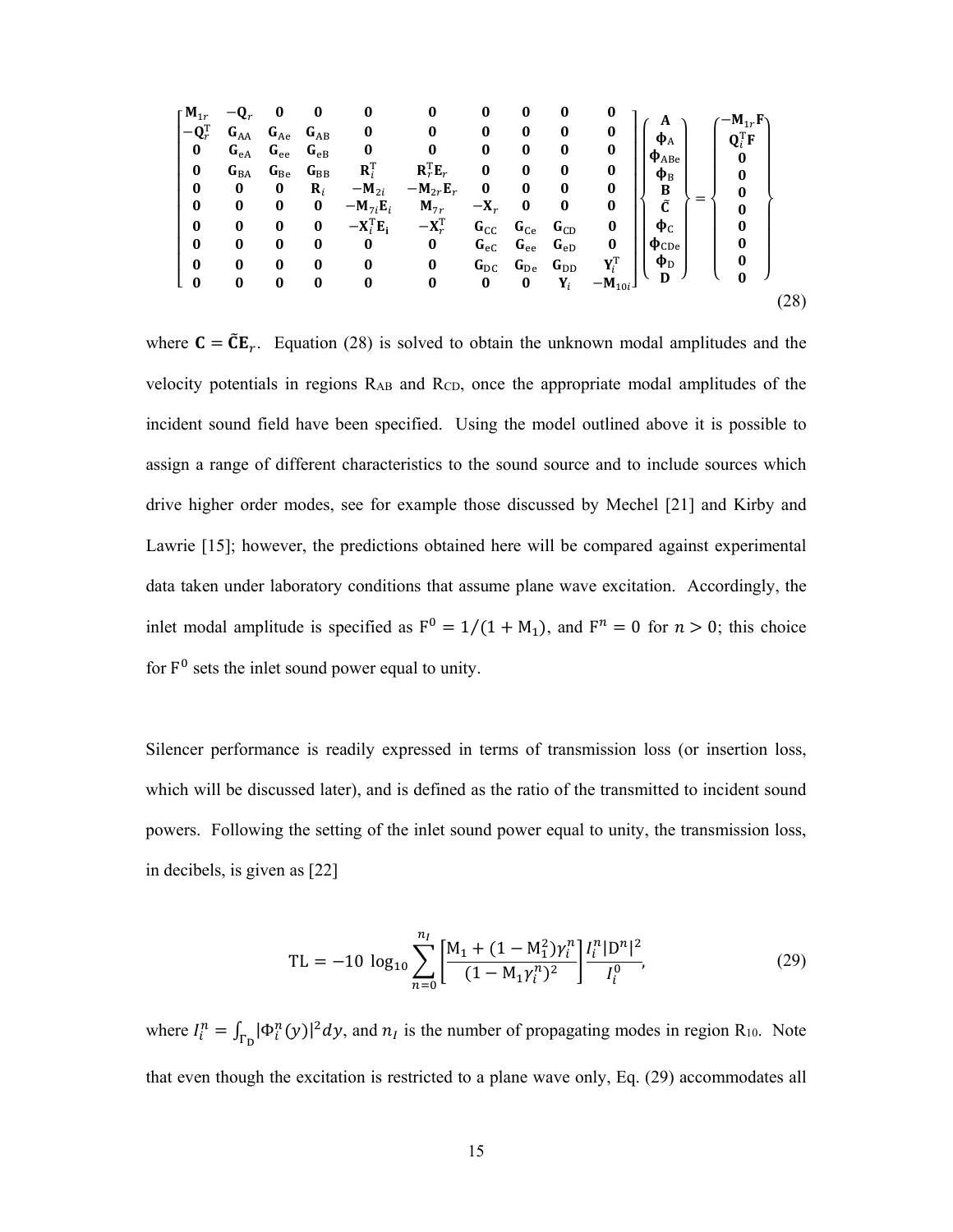higher order modes that propagate downstream of the silencer. However, Eq. (29) assumes that there is no transfer of energy between propagating acoustic modes and hydrodynamic modes that may form on shear layers at the exit from the silencer.

#### **3. EXPERIMENT**

A measurement methodology for splitter silencers is outlined in the European Standard EN ISO 7235 [23], and in the U.S. by ASTM E 477 [24]. Both standards seek to measure the insertion loss of a silencer with and without mean flow. An interesting difference between the two standards is that ISO 7235 specifies a "modal filter" to be placed between the sound source and the test silencer, whereas this is not included in E 477. The modal filter in ISO 7235 is intended to damp down higher order modes emitted by the sound source and to deliver an incident sound field with a "dominating plane wave mode in the test duct in front of the test silencer" [23]. This approach has significant advantages when attempting to compare theory and experiment because it unambiguously specifies the modal characteristics of the incident sound field. Accordingly, ISO 7235 is used here to measure the IL of four splitter silencers.

The material used in the test silencers is rock wool and this is normally purchased in the form of large "slabs" of material, which are then dropped into a steel carcass that forms each baffle. The rock wool is separated from the silencer airway by a sheet of perforated steel, which runs the length of each baffle and abuts onto the bull nose fairings at either end, see Figs. 1 and 2. The rock wool is treated as an equivalent fluid that is homogeneous and isotropic, which permits the use of the standard Delany and Bazley approach for characterising the bulk acoustic properties of a bulk fibrous material. These properties were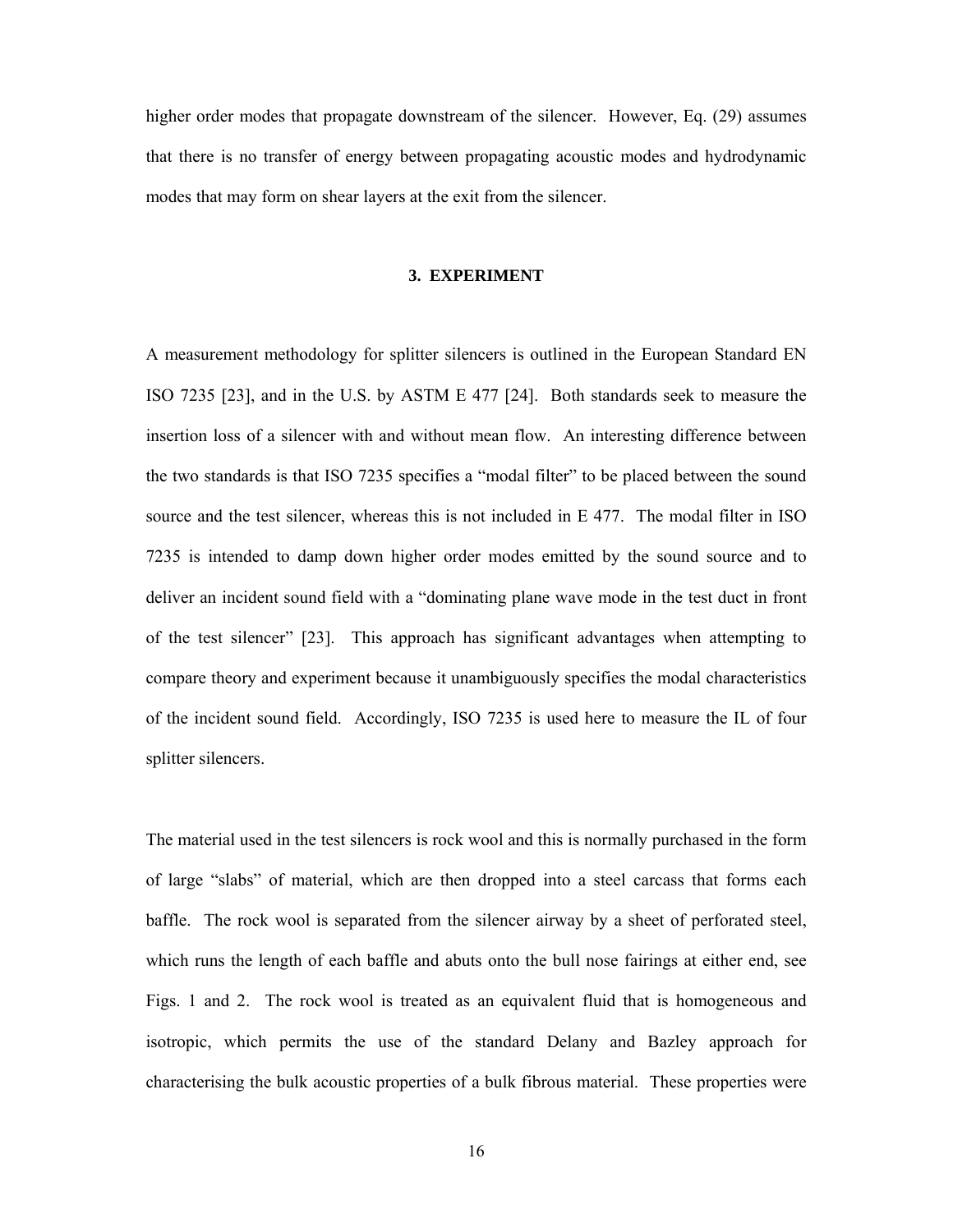measured in an impedance tube using the two microphone technique [25] and for the normalised propagation constant, this gives [26]

$$
\hat{\Gamma} = 0.2722\xi^{-0.4718} + i[1 + 0.2432\xi^{-0.4326}],
$$
\n(30)

and for the normalised complex density

$$
\hat{\rho} = -\hat{\Gamma}\{0.1591\xi^{-0.5328} + i[1 + 0.1316\xi^{-0.5398}]\}.
$$
\n(31)

Here  $\hat{\Gamma} = \Gamma/k_0$ ,  $\hat{\rho} = 1/\beta$  and  $\xi = \rho_0 f/\theta$ , where f is frequency and  $\theta$  is the flow resistivity of the porous material. The flow resistivity of the porous material was measured in accordance with ISO 29053 [27], which gives  $\sigma = 1881 \text{ Pa s/m}^2$ . Note that the bulk acoustic properties and flow resistivity of rock wool were measured for random samples of the material in which any preferential alignment of the fibres was removed by breaking up the material before testing. Following previous articles by the first author, a semi-empirical correction is used here to avoid inconsistencies in the Delany and Bazley curve fitting formulae at low frequencies [17, 28]. This yields a value of 2.48 for the steady flow tortuosity at a transition value of 0.01085, see also [4].

For the perforated screen that lies between the airway and the rock wool, the semi-empirical model of Kirby and Cummings is used [29]. This model is further modified using the method suggested by Denia et al. [30], to give

$$
\zeta = [\zeta' + i0.425kd(\hat{\rho} - 1)F(\sigma)]/\sigma, \qquad (32)
$$

with

$$
F(\sigma) = 1 - 1.06\sigma^{0.5} + 0.17\sigma^{1.5}.
$$
 (33)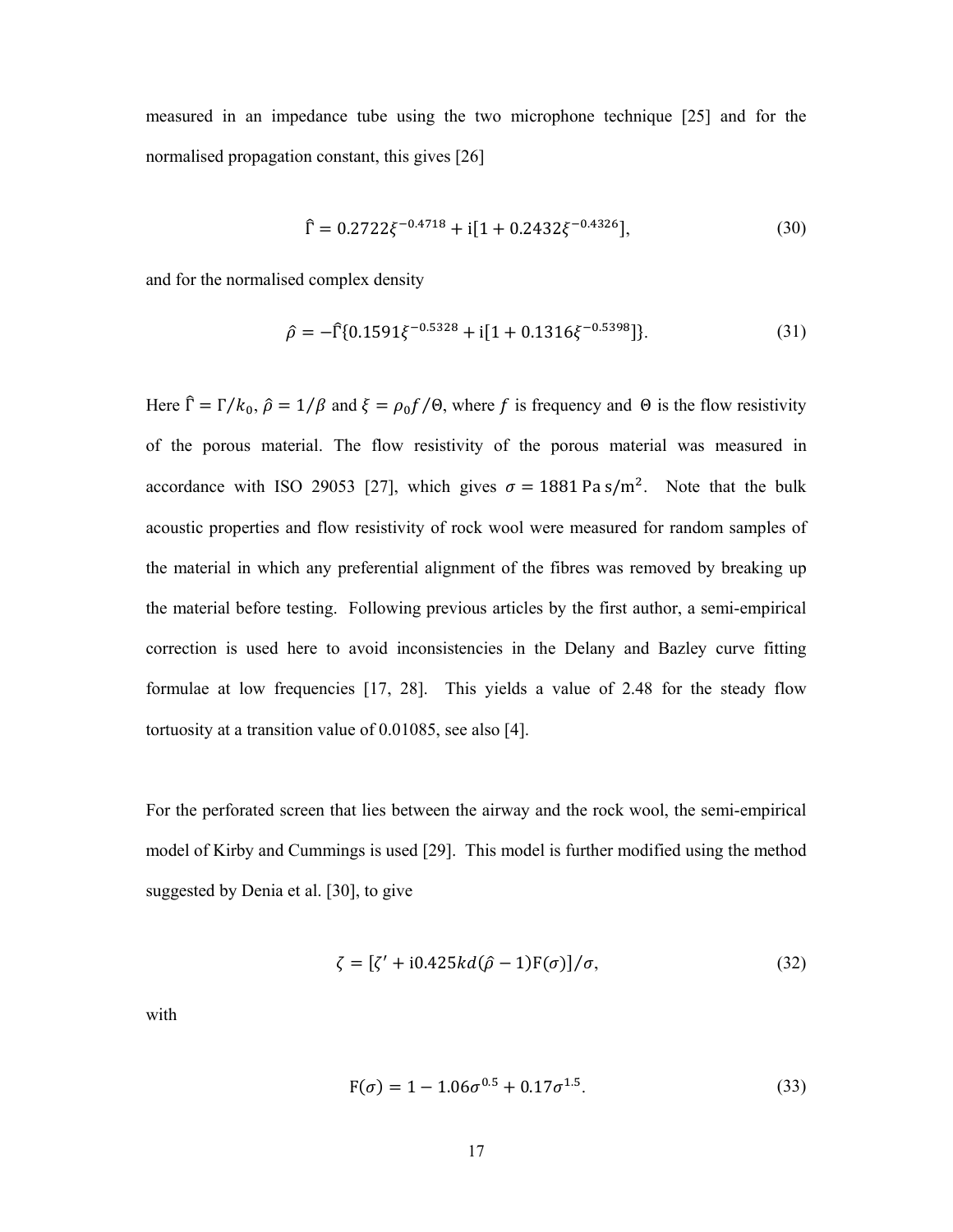Here,  $\sigma$  is the open area porosity of the perforated screen, d is the hole diameter and  $\zeta'$  is the orifice impedance measured in the absence of a porous material. Values for  $\zeta'$  in the presence of a mean grazing flow are widely available in the literature, although the data measured by Kirby and Cummings is used here [29]. For each silencer studied,  $d = 3$  mm,  $\sigma = 27\%$  and the thickness of the perforated screen  $t_p = 1.6$  mm.

#### **4. RESULTS**

Comparisons between predicted and measured data are presented in this section, both with and without mean flow. It is sensible first to examine comparisons without flow in order to explore any differences between theory and measurement without the added complication of mean flow. Insertion loss measurements were carried out for over 60 different silencers and so only a small sample of the data measured is reported here, although this data has been carefully chosen to be representative of the wider range of results that have been obtained. The dimensions of the test silencers to be investigated are given in Table 1, where the percentage open area of the silencer  $\Delta = b/(a + b)$ . In the predictions that follow, the transverse finite element mesh for each uniform region uses three noded line elements, and for the non uniform regions eight noded quadrilateral elements are used. Before generating the final predictions for each silencer design the effect of changing the location of planes A-D was investigated by studying the mean flow field and the convergence of the acoustic problem. In general it was found that placing planes A and D a distance of  $4(a + b)$  away from the front/end of the bull nose fairing, and placing planes B and C a distance of  $2(a +$  $b$ ) +  $r_a$  away provided a good compromise between the number of elements required and the need to deliver a uniform flow field over each plane.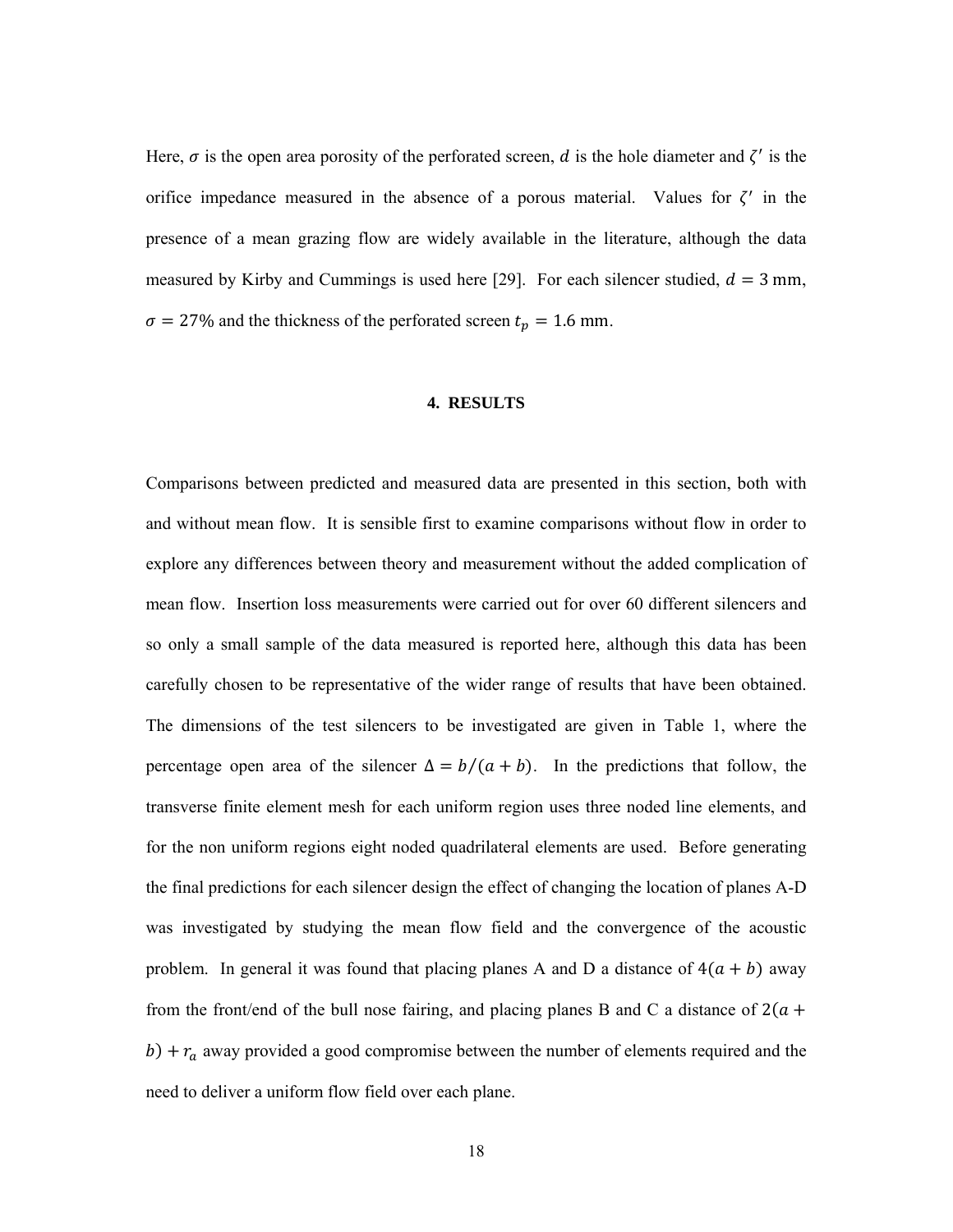In the results that follow, silencer IL is presented, which is the difference between the sound power level measured with and without the test silencer in place. This is different to the silencer transmission loss (TL), which is defined as the difference between the sound powers incident and transmitted through the silencer. ISO 7235 notes that "for measurements according to this International Standard, the insertion loss of a silencer equals the transmission loss." Accordingly, in the discussions that follow we shall refer to the silencer IL rather than TL, largely because the silencer industry prefers IL.

# *4.1 Silencer performance in the absence of mean flow*

In Fig. 4, the predicted and measured IL is compared for silencer A for one third octave bands. The predictions in Fig. 4 were generated using 9446 degrees of freedom, which are chosen to provide good convergence (to one decimal place) for the IL at the highest (centre) frequency of 8 kHz. Figure 4 generally shows good agreement between prediction and measurement over the entire frequency range. Discrepancies below 100 Hz are thought to be caused by experimental error, which is likely to be caused by problems with the anechoic terminations at very low frequencies. Whilst a slight over prediction is seen at peak IL, Fig. 4 demonstrates that it is possible to predict successfully the performance of a splitter silencer over a wide frequency range. This is also observed for silencers B and C in Figs. 5 and 6, respectively, although some discrepancy is again observed at peak IL values. The sharp peak in IL loss seen in each figures is caused by energy transferring from the silencer section into higher order modes that have suddenly cut-on in the outlet duct  $(R_{10})$ . The frequency at which this peak appears is therefore dictated by the overall width of the outlet duct and not, for example, by the length of the silencer, see Kirby and Lawrie for a more detailed discussion [15].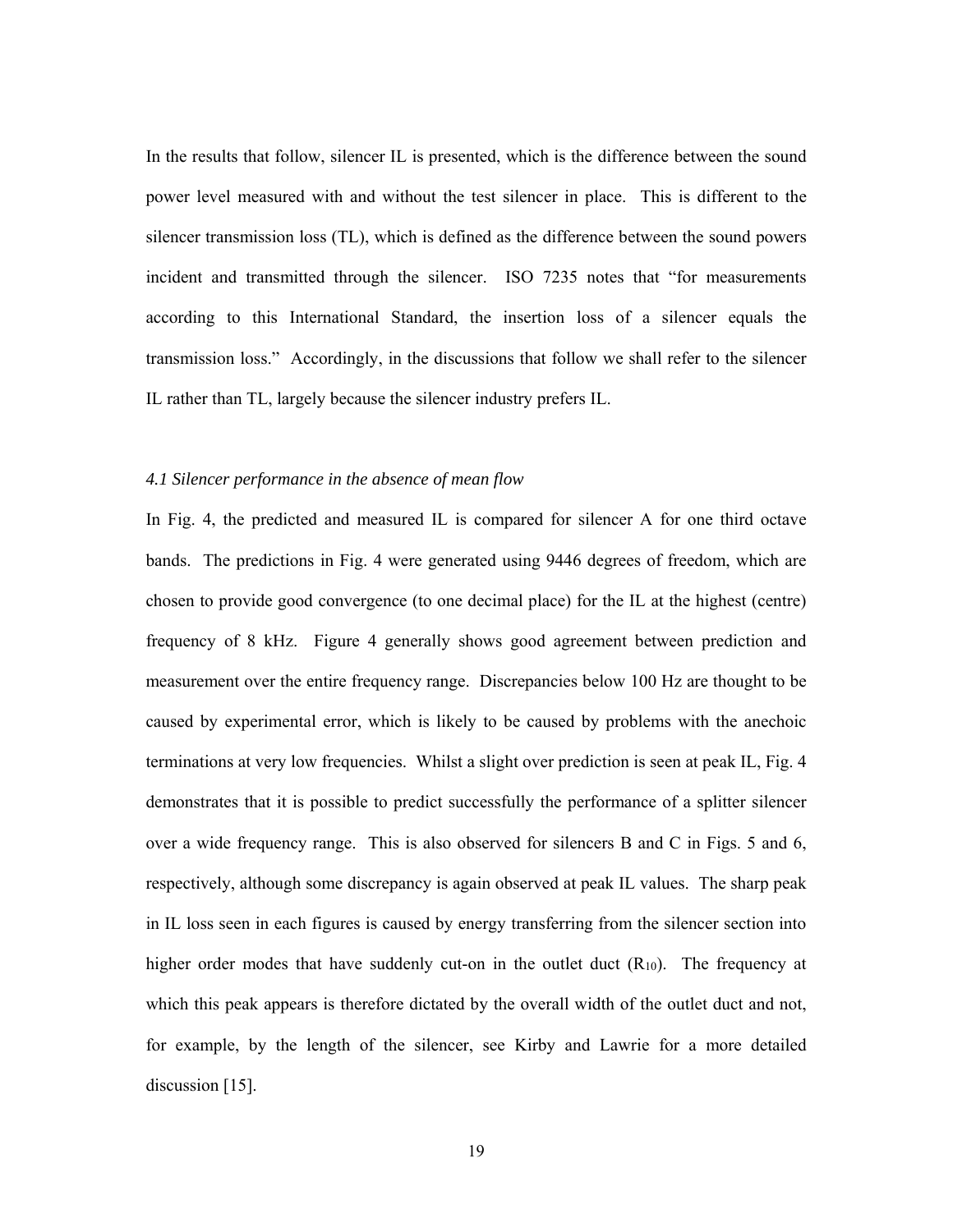Silencers A and B have a percentage open area of  $\Delta = 50\%$  and for silencer C  $\Delta = 38.5\%$ . It was generally found that for higher percentage open areas the agreement between prediction and measurement was comparable to that shown in Figs. 4-6. However, if one studies silencers with a lower percentage open area then problems with over prediction at higher frequencies may occur. For example, in Fig. 7 the IL for silencer D is shown. This silencer has a very low percentage open area of  $\Delta = 20\%$  and represents the worst case scenario of all of the silencers measured (including those not shown here). Clearly, agreement between prediction and experiment is less successful at medium to high frequencies, although the low frequency behaviour is still captured reasonably well. This problem with predicting medium to high frequency performance for silencers with a low percentage open area has generally been found to appear once the percentage open area drops below about 30-35%. This will be discussed further in section 5.

## *4.2 Silencer performance with mean flow*

During the course of the experimental programme it was found to be a significant challenge to undertake meaningful measurements when mean flow is present. During the commissioning of the test rig problems were apparent with background (flow generated) noise and this limited the face velocities for which experiments were possible. A particular problem was that the modal filter specified by ISO 7235 [23] impacted upon the signal to noise ratio in the medium frequency range, which coincides with high attenuations for the silencers being studied. Moreover, when conducting experiments it is desirable to see a significant influence on silencer performance when mean flow is present. This generally demands the study of larger silencers, but a combination of the modal filter and higher silencer attenuation serves to further limit the available signal to noise ratio. Accordingly,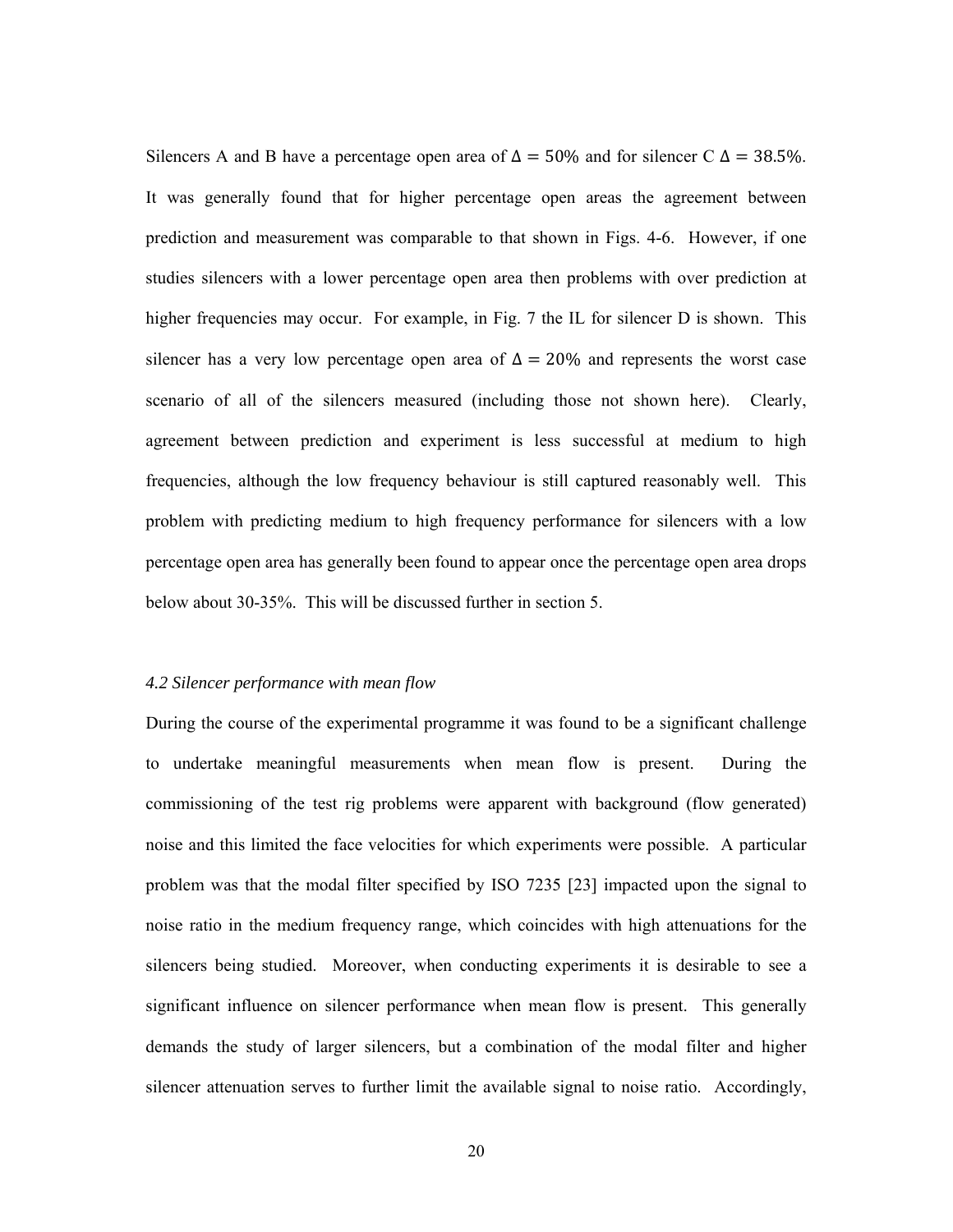during the testing programme it was found to be impossible to combine large silencers with relatively large face velocities without generating problems with the signal to noise ratio. These problems may be addressed by, for example, lowering the attenuation of the modal filter and/or changing the sound source, but it was felt that this would potentially incur significant extra costs with no guarantee that a solution could readily be found. Accordingly, the data reported here is restricted to lower face velocities.

In Fig. 8 predictions are compared against experiment for silencer A with a face velocity of 3.7 m/s and it is not surprising to see that the addition of mean flow has little measurable effect on silencer performance (the airway Mach number is  $M_5 = 0.022$ ). In Fig. 9 predictions are compared against experiment for silencer D with a face velocity of 2.95 m/s. Silencer D has a lower percentage open area when compared to silencer A and so for this silencer the Mach number in the airway increases to  $M_5 = 0.043$ . Thus, in Figs. 8 and 9 a slight lowering of IL is seen at lower frequencies and this behaviour is similar to that observed by Cummings and Sormaz [10], and Brandstätt et al. [12]. However, in Figs. 8 and 9, only a limited investigation into the influence of mean flow has been possible because of the limitation of the experimental methodology. Following a number of additional measurements covering a number of different silencer geometries it was concluded that the effect of mean flow on silencer IL was small to negligible for those face velocities for which it was possible to adhere to ISO 7235 [23]. This does not, however, prevent further investigations using the theoretical model and so the predicted influence of mean flow on the IL for silencers A-D is shown in Figs. 10-13, respectively. Here, the IL is plotted for different airway mean flow Mach numbers of  $M_5 = \pm 0.1$  and  $\pm 0.2$ . It is evident in Figs. 10-13 that the mean flow has a relatively systematic effect on silencer performance at low frequencies, with silencer performance reducing when the mean flow is in the same direction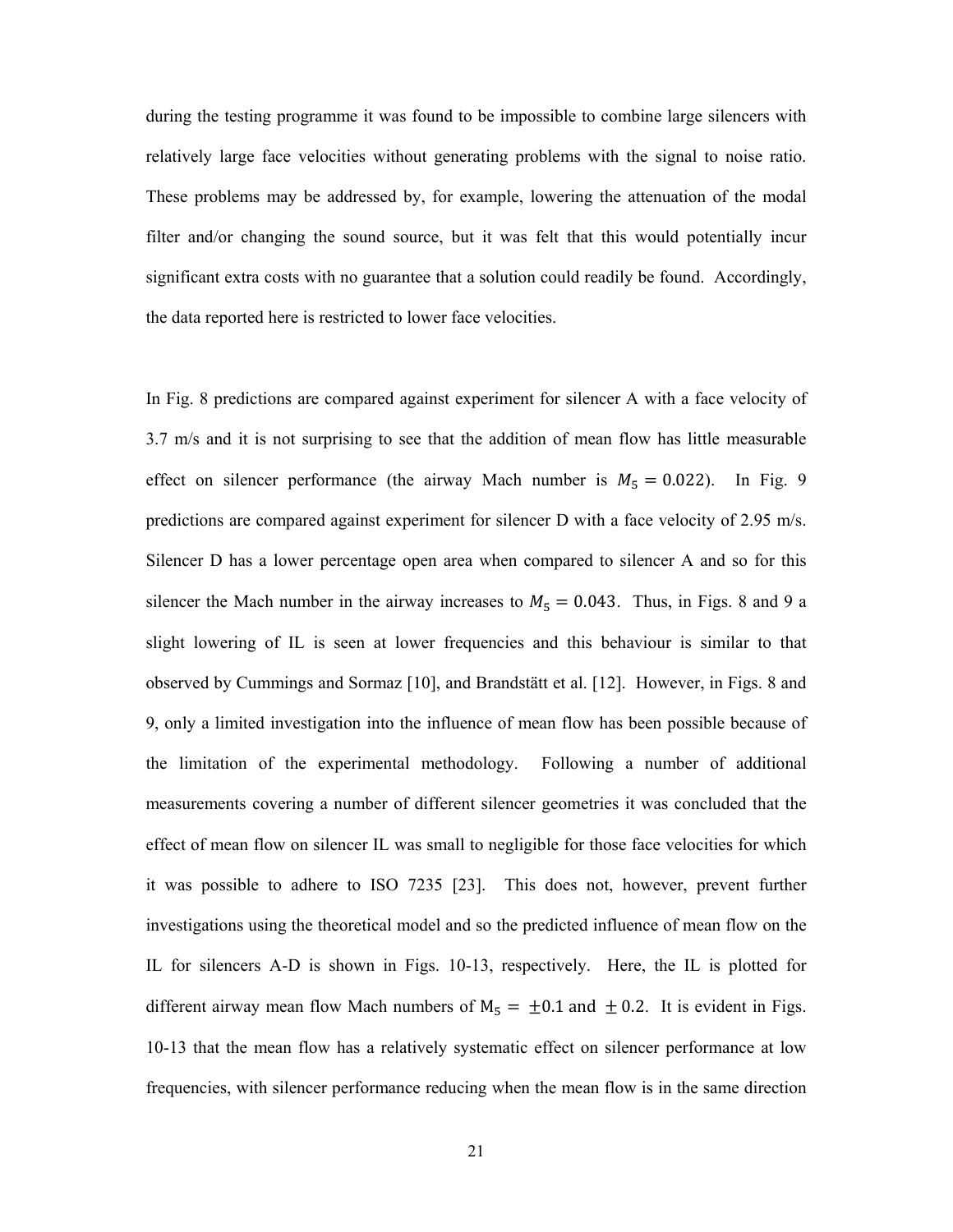as the sound propagation, and increasing when the mean flow is reversed. At higher frequencies the effect of mean flow is seen to reduce and no obvious trend in performance is observed. In fact from these figures one may conclude that it is possible to neglect the influence of mean flow on silencer performance at higher frequencies because one is unlikely to be able to measure the IL sufficiently accurately to resolve the differences seen in IL, even at high Mach numbers. This has ramifications for silencer modelling because neglecting mean flow reduces the computational time of the eigensolution for the silencer section and this saving is likely to be significant for those higher frequencies encountered here.

# **5. DISCUSSION**

The nature of the discrepancy between prediction and experiment seen in fig. 7 has been observed before by Mechel [21] and also Kirby [17] who used Mechel's measured data to demonstrate good agreement for larger percentage open areas, but for an open area of 33% poor agreement was observed at higher frequencies. Clearly the same problem persists with the current data, although the agreement between prediction and experiment is much better in the current study when compared to that presented by Kirby [17]. It is, however, difficult to be certain as to why these problems persist, although it is likely that they are caused by a combination of theoretical and experimental inaccuracies. For the experimental measurements, Kirby [17] proposed that problems may be caused by structural flanking transmission in which the incident sound energy bypasses the silencer and breaks back into the duct on the far side of the silencer. However, the limiting insertion loss for the experimental facility was significantly above the values of IL measured here and so flanking transmission should not be a problem. Another possible source of error is in the assumption that the measured IL is the same as the predicted TL. This assumption requires that the sound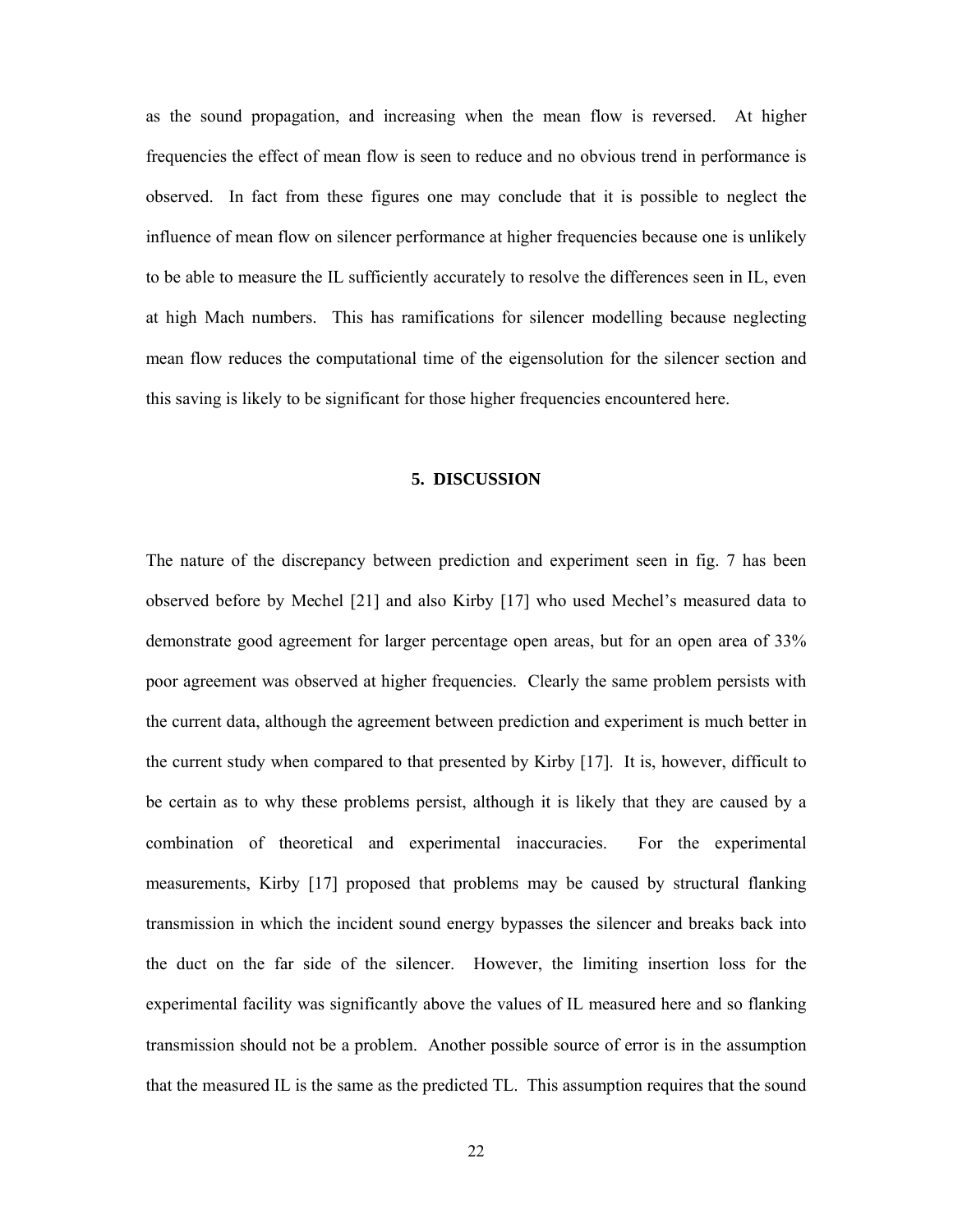source in the measurements provides an identical output, both with and without the silencer present. However, it is possible that standing waves may be set up between the silencer and the sound source and/or the modal filter. Here, one may expect significant levels of energy to be reflected back towards the sound source by a silencer with a low percentage open area. It is possible that this reflected energy may affect the output of the sound source, as well as alter the nature of the sound field incident on the test silencer. This problem was also noted by Roland [31] and it is possible that these reflections from silencers with lower percentage open areas are causing problems with the experimental measurements.

The other source of discrepancy lies with the theoretical predictions. In the model it is necessary to assume uniformity of the material packing as well as the material properties, which is unlikely to be the case in a real silencer. Moreover, the silencer predictions are sensitive to the impedance of the perforate and it is difficult to quantify accurately the impedance of the perforate over such a wide frequency range. The perforate impedance also depends strongly on the conditions very close to the perforate [29], and in the model it is assumed that a uniform density for the material is always adjacent to the perforate. Again, this is unlikely to be true in practice and this may affect the actual perforate impedance. Nevertheless, it is interesting to note that generally good agreement can be found between prediction and experiment at higher open areas. Further, one would expect that any systematic problems with the material specification, and/or perforate impedance, would show up across all of the silencer measurements, whereas this is not the case in practice. Therefore, it is difficult to identify problems with the theoretical model that would apply only to those silencers of low percentage open area and at high frequencies, assuming of course that the theoretical model is fully converged (which has been extensively verified).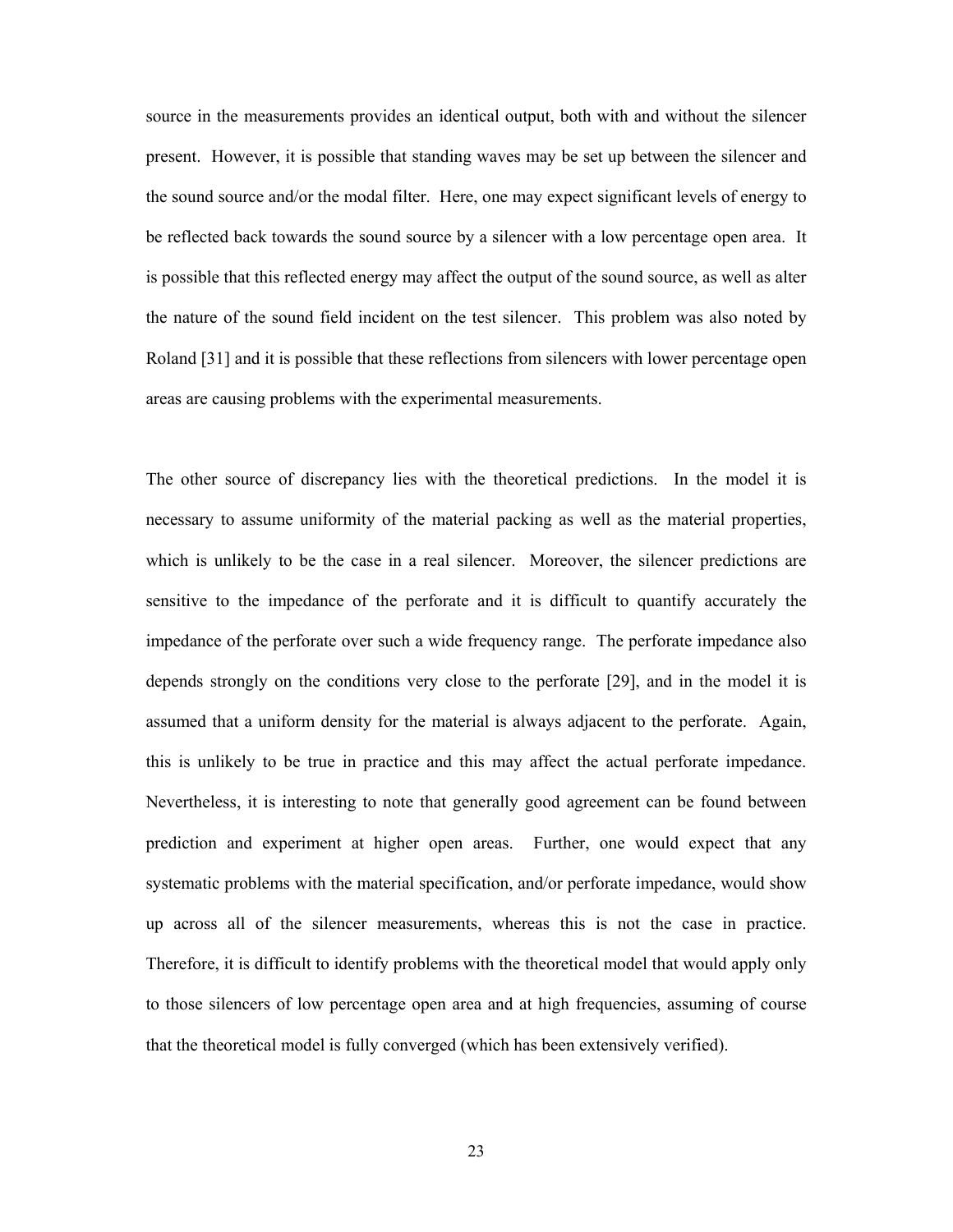Modelling large dissipative silencer performance up to a frequency of 8 kHz presents a difficult problem and one has to be realistic regarding the level of agreement that may be expected when comparing predictions with experimental measurements, especially as the experimental measurements are difficult to undertake. In view of this the theoretical model appears to perform well under most conditions and over a wide range of different geometries, most of which have not been shown here. Furthermore, it is common for silencer manufacturers to be more concerned about low frequency performance and here the theoretical model performs well. Therefore, it appears appropriate to conclude that, within the bounds of experimental and theoretical uncertainty, the theoretical model provides a reliable guide to the true performance of a splitter silencer, at least for plane wave excitation.

# *5.1 Lowering computational demands*

The theoretical model developed in section 2 is designed to accommodate the geometry of a typical splitter silencer. This includes the bull nose fairings at either end of the silencer, as well as the chamfer that is normally present to smooth the air flow. However, modelling the bull-nose fairings is computationally expensive and so it is interesting to see if one can develop a simpler model that will lower computational demands whilst at the same time maintaining prediction accuracy. The most obvious simplification is to ignore the chamfers and to use a flat fairing at either end of the silencer. This approach was used by Kirby [17] in the absence of mean flow, and it has the advantage of allowing the two dimensional finite element mesh between planes A and B, and C and D to be removed. This permits the use of point collocation to enforce continuity conditions over the inlet and outlet planes of the silencer, which will considerably lower computational expenditure when compared to the hybrid method described earlier. The disadvantage of this approach is that one enforces the acoustic continuity conditions over a jump in the mean flow profile. To see the effect of this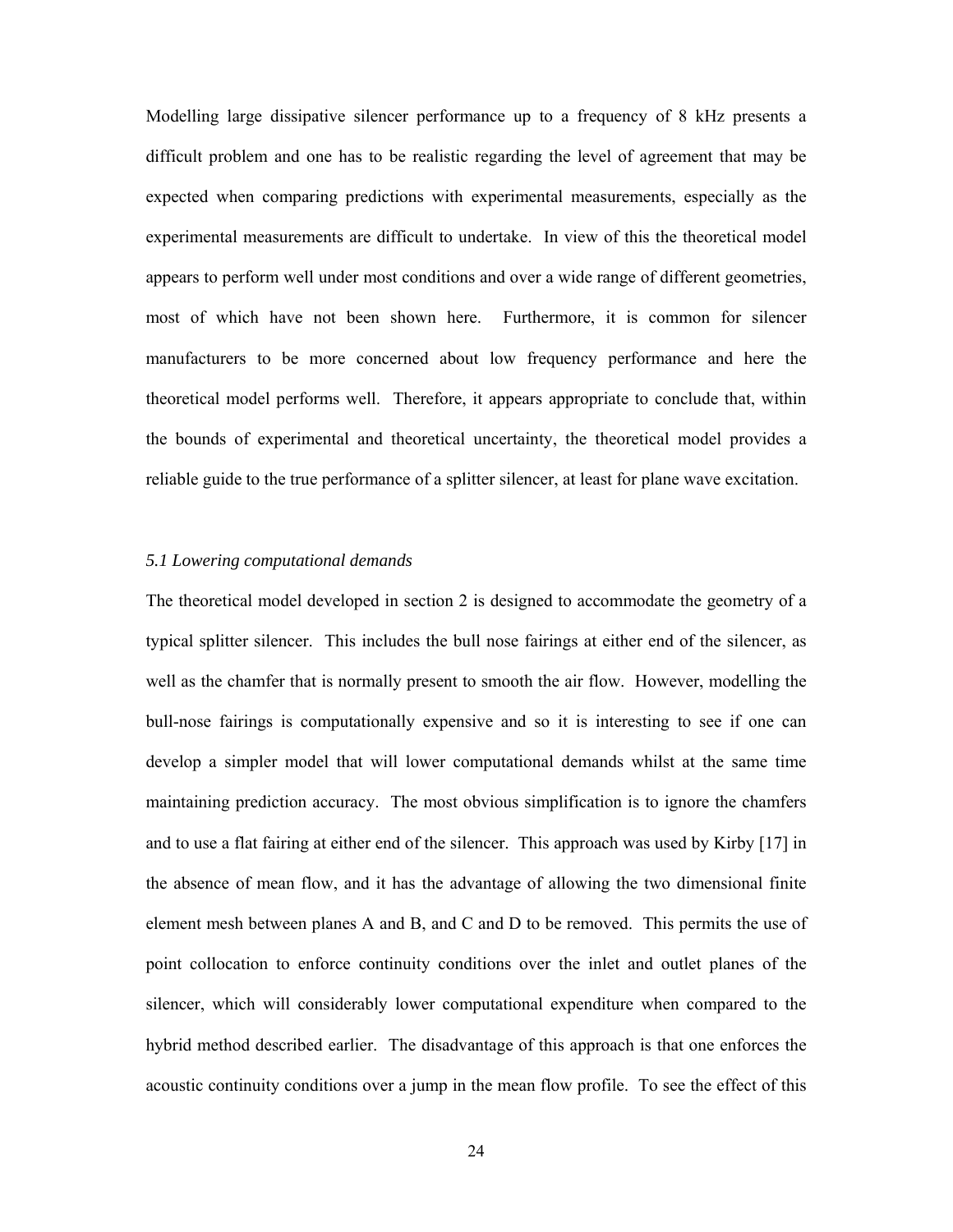approximation, the predicted IL for silencer A is compared with and without a chamfer, and this is done without mean flow in Fig 14, and with mean flow in Fig. 15. Here the predictions with a chamfer are obtained using the method described in section 2, with values of  $r_b = 0.025$  and  $r_b = 0.05$ ; without the chamfer the point collocation method of Kirby [3, 17] is adopted, with continuity of pressure and displacement enforced over the ends of the silencer following the addition of mean flow, see Kirby [18]. In Fig. 14 it can be seen that when no mean flow is present the chamfer on the fairings has little effect on the IL of silencer A. This trend is generally followed for the other silencers investigated here, although for silencer D the lower open area causes the scattering from the silencer inlet to play more of a role at higher frequencies. It is, however, encouraging to note that the two methods generally deliver similar values for the IL. This observation has also been confirmed in predictions for other silencers (not shown here) and so it appears reasonable to conclude that one may neglect the influence of the chamfer when predicting silencer performance in the absence of mean flow. This confers a significant advantage because the degrees of freedom required drop significantly; for example, for silencer A they drop from 9,446 to 200.

When a mean flow of Mach number of  $M_5 = 0.2$  is added, agreement between the two methods is seen to be comparable to that observed without flow. Therefore, one may conclude that the discrepancy between the two methods seen in Fig. 16 is caused by the presence of the chamfer rather than the way in which the continuity conditions have been enforced. Thus, the use of an abrupt change in the mean flow velocity over an area discontinuity appears not to have any significant affect on the silencer predictions, at least within experimental uncertainty. Therefore, the results presented here show that it is feasible to approximate a bull nose fairing as a flat plate and to permit a jump in mean flow velocity over the silencer entry/exit planes. Any discrepancies caused by this assumption are likely to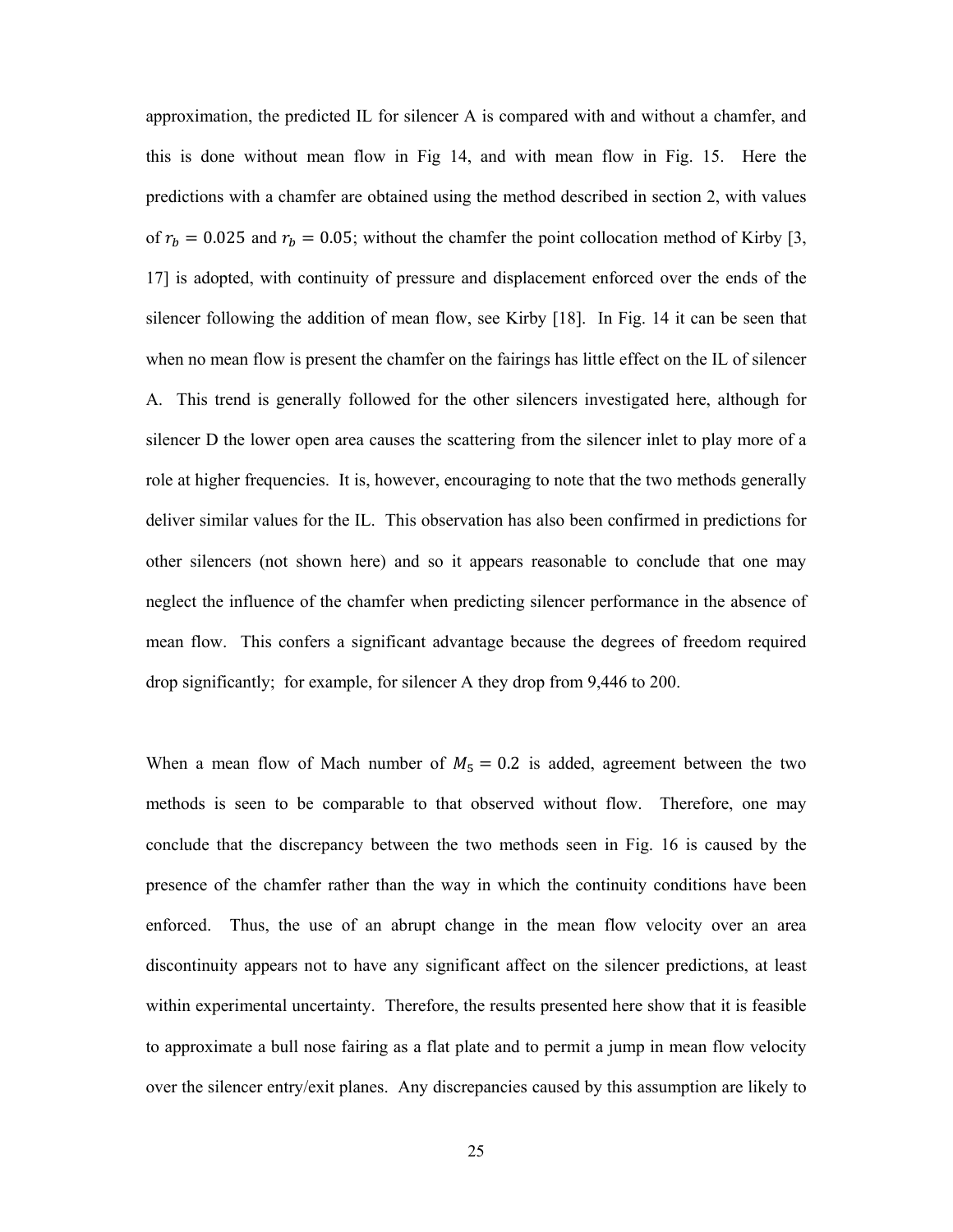appear at higher frequencies and for relatively high mean flow velocities, but they are likely to be of the same order as those errors observed in experimental measurements. Therefore, in view of the enormous saving in computational expenditure, it appears appropriate in the future to use the point collocation approach of Kirby [3, 17] modified to include mean flow. This permits the inclusion of mean flow in an iterative design procedure, which must form an essential part of any silencer design procedure. This is because the number of variables that influence silencer performance is seen here to be considerable. Moreover, the appropriate design of a dissipative silencer will be strongly influenced by the sound power characteristics of the sound source, as well as the size of the duct into which the silencer will be placed. Therefore, it is difficult to use the model generated here to report general guidelines regarding the appropriate design of a splitter silencer in the presence of flow. Accordingly, the purpose of this article is to present and validate a theoretical methodology for use in bespoke design applications and here it is shown that one may use the point collocation method to do this. This simplified approach has significant advantages for larger and more complex silencers such as the three dimensional silencers studied by Kirby et al. [32].

# **6. CONCLUSIONS**

The acoustic performance of a dissipative splitter silencer has been studied here using both experimental and theoretical techniques. The theoretical model permits the inclusion of chamfers on the silencer fairings and IL predictions are presented both with and without mean flow. In the absence of mean flow the theoretical model is shown to be capable of capturing silencer performance over a wide frequency range and for an upper frequency limit of 8 kHz. However, for those silencers with a percentage open area below about 30-35% the theoretical model tends to over predict the measured silencer performance at higher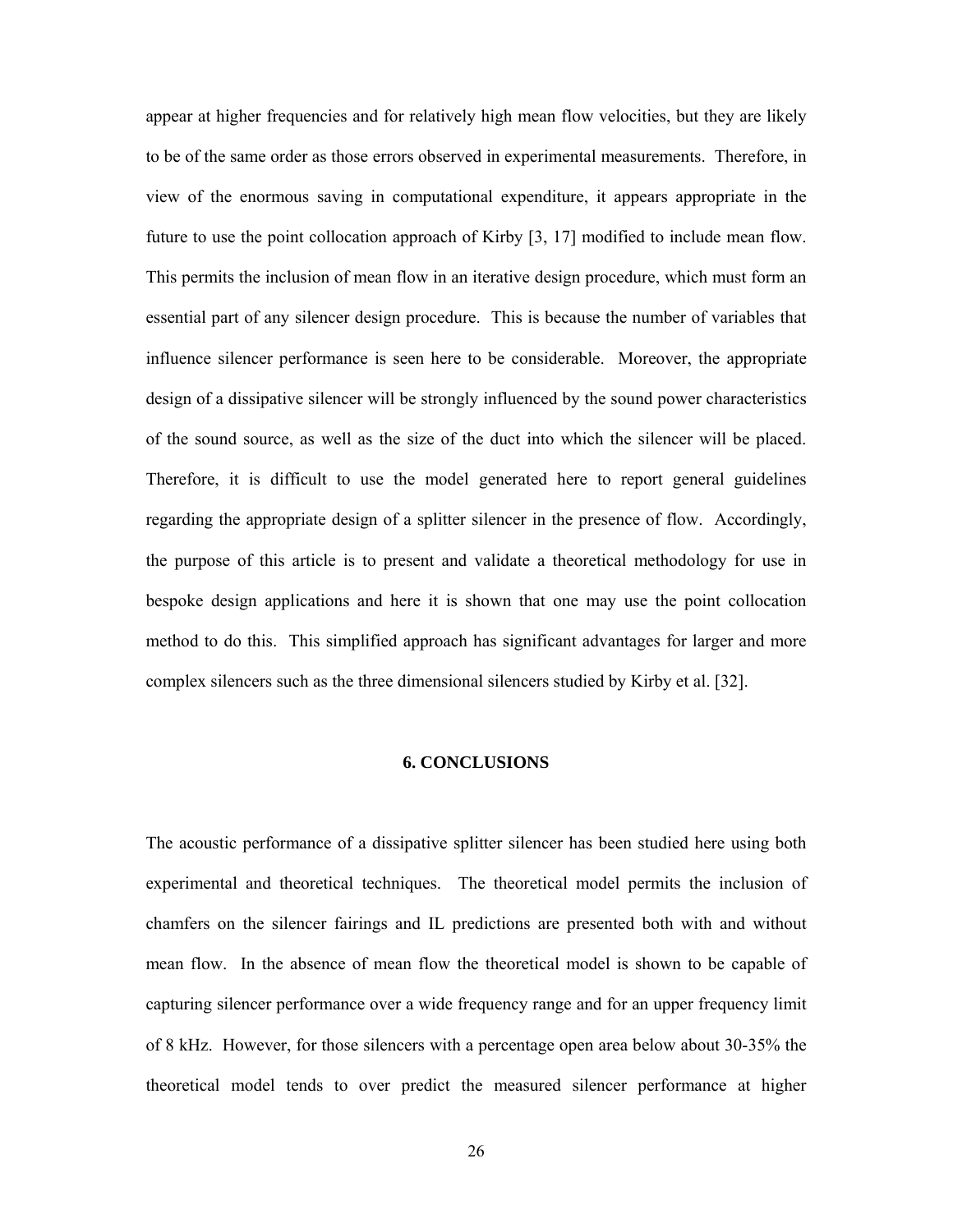frequencies and some uncertainty still persists regarding the reason for these discrepancies. The measurement of silencer performance with mean flow was found to be difficult because of the desire to maintain an incident plane wave. This meant that significant problems were encountered with the signal to noise ratio at higher mean flow velocities. Accordingly, the mean flow measurements were restricted to relatively modest face velocities, although it was still possible to see a lowering of IL at low frequencies. The theoretical model was then used to investigate higher mean flow velocities and the general trends seen in the experiments were also observed in the theoretical predictions. That is, when a mean gas flow is in the direction of sound propagation, silencer performance is seen to drop at low frequencies, whereas at higher frequencies the effect of mean flow is less significant. At low frequencies the opposite is true when the direction of the mean flow is reversed. At higher frequencies the effect of mean flow on silencer IL is less significant and so it appears to be justifiable to neglect mean flow at higher frequencies. This offers significant savings in computational expenditure for the theoretical model, as well as the possibility of redesigning experimental methodologies to focus only on low frequency measurements when mean flow is present.

It is demonstrated here that it is possible to approximate the effects of mean flow on silencer IL by using the point collocation model of Kirby [3, 17] suitably modified to include mean flow [18]. This involves removing the bull nose fairing and replacing it with a flat plate so that continuity conditions are enforced over a step change in the mean flow profile. It is concluded that the errors incurred by enforcing continuity conditions over a step velocity change are negligible and that influence of mean flow on silencer performance is dictated by the velocity in the central section of the silencer. Accordingly, the rather onerous hybrid method reported here can be replaced with a relatively straightforward point collocation approach, which significantly lowers computational demands when studying the effects of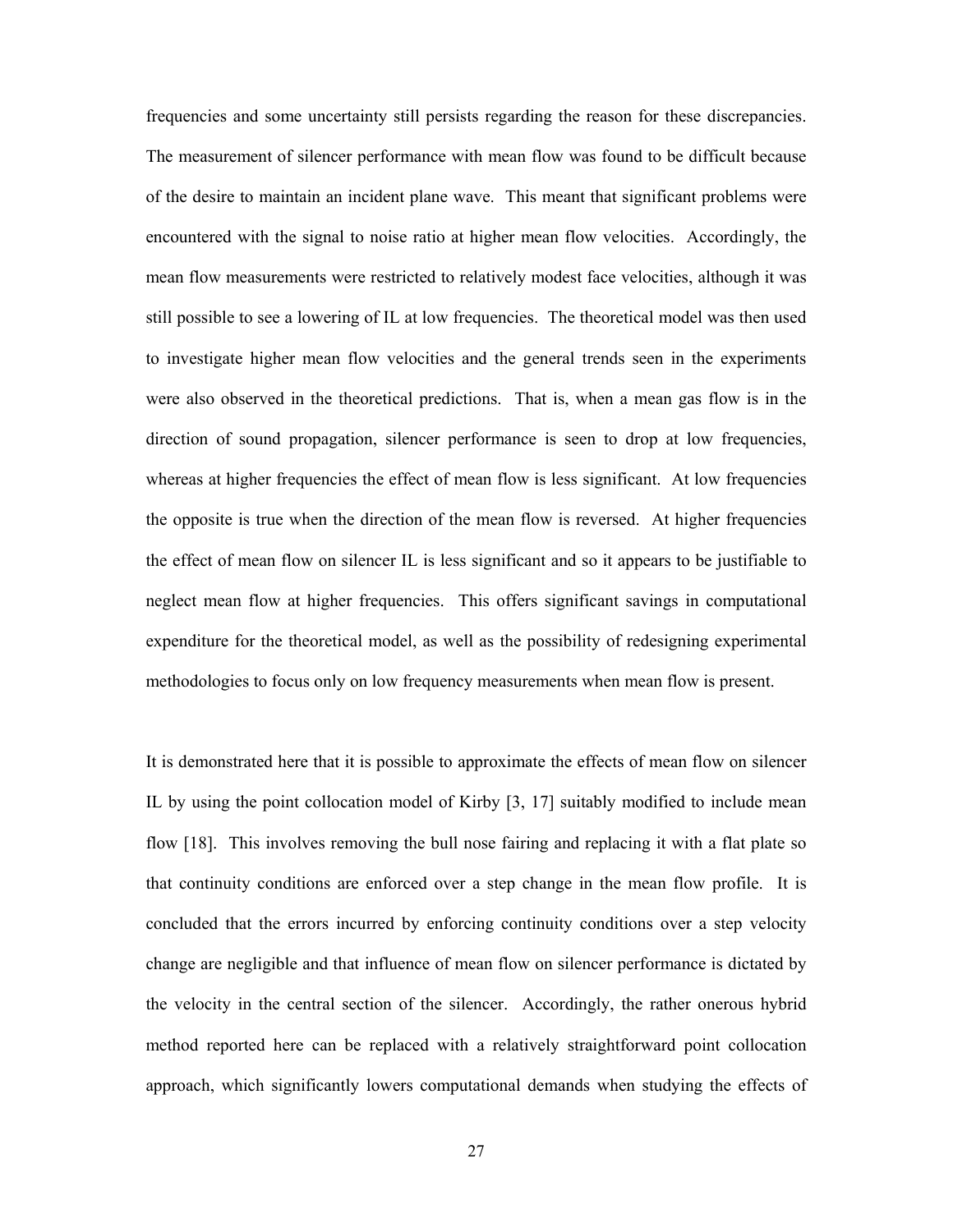mean flow. This is important in delivering fast and effective commercial design facilities for applications where mean flow velocities may be significant, such as gas turbine exhaust systems. It also delivers a method viable for studying the effects of flow on more complex silencer designs that require a three dimensional approach, see for example the designs studied by Kirby et al. [32].

# ACKNOWLEDGEMENTS

The authors would like to thank the UK Technology Strategy Board (TSB), through the Knowledge Transfer Programme (KTP), for their support of the work reported in this article. The authors would also like to thank CAICE Acoustic Air Movement Ltd. and AAF Ltd. for granting access to their silencer performance measurements, and to AAF Ltd for providing the facility for measuring the material properties.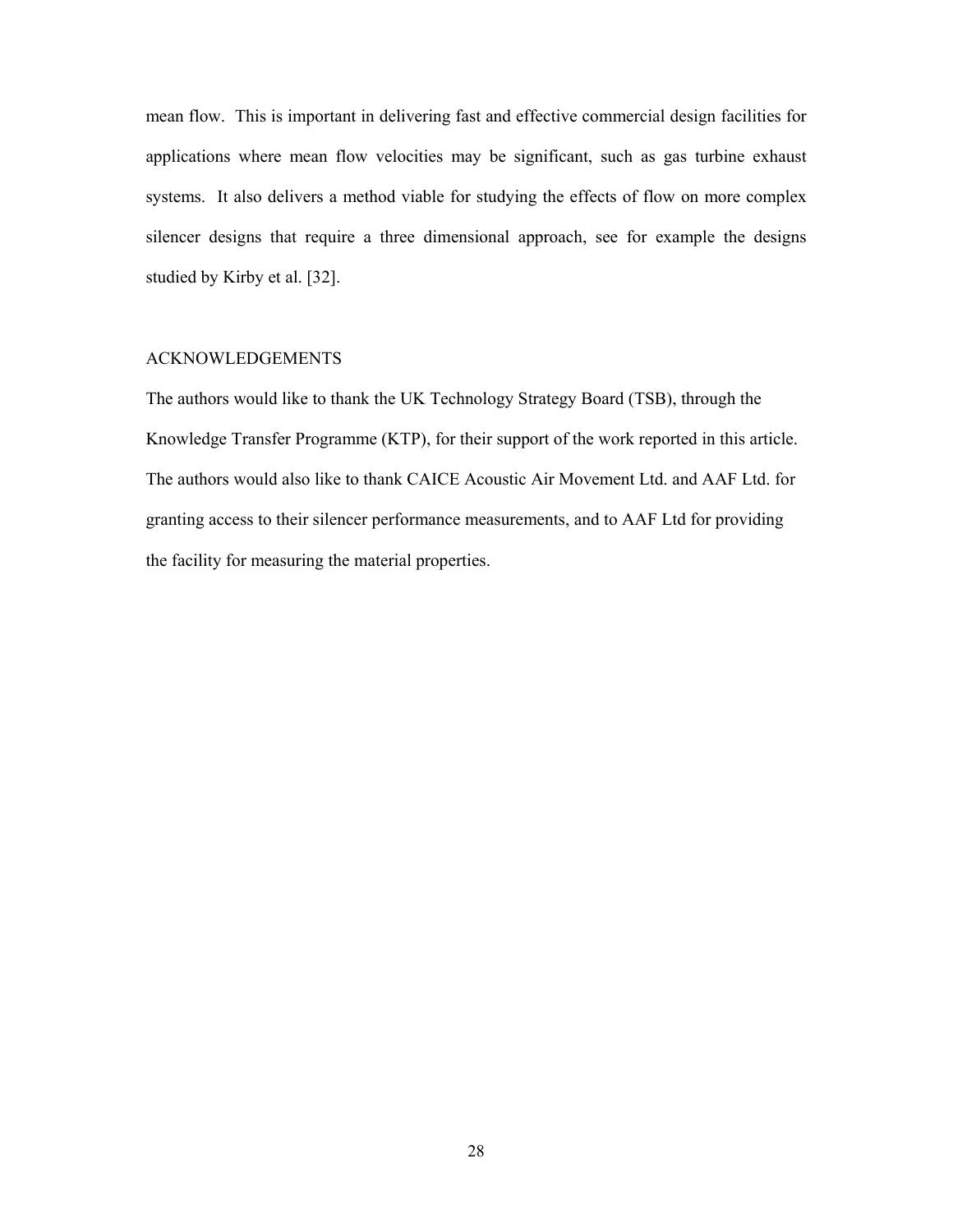# APPENDIX

Finite element matrices:

$$
\mathbf{K}_2 = \int_{\mathbf{R}_2} (\nabla W^{\mathrm{T}} \cdot \mathbf{T}_2 \nabla W + 2ik_0 W^{\mathrm{T}} \mathbf{M}_2 \nabla W - k_0^2 W^{\mathrm{T}} W) d\mathbf{R}
$$
 (A1)

$$
\mathbf{K}_3 = \beta \int_{\mathbf{R}_3} (\nabla W^{\mathrm{T}} \cdot \nabla W + \Gamma^2 W^{\mathrm{T}} W) dR
$$
 (A2)

$$
\mathbf{V}_2 = \frac{\mathrm{i}k_0}{\zeta} \int_{\Gamma_{\text{p2}}} \left( \mathbf{W}^{\text{T}} \mathbf{W} - 2\mathrm{i} \mathbf{M}_5 \mathbf{W}^{\text{T}} \frac{\partial \mathbf{W}}{\partial x} - \frac{\mathbf{M}_5^2}{k_0^2} \frac{\partial \mathbf{W}^{\text{T}}}{\partial x} \frac{\partial \mathbf{W}}{\partial x} \right) d\Gamma \tag{A3}
$$

$$
\mathbf{V}_3 = \frac{\mathrm{i}k_0}{\zeta} \int_{\Gamma_{\text{p3}}} W^{\text{T}} W \, d\Gamma \tag{A4}
$$

$$
\mathbf{Q}_{i,r} = i k_0 [1 - M_1^2] \gamma_{i,r}^m \int_{\Gamma_A} \Phi^m W d\Gamma, \qquad m = 0, 1, 2, \dots, n_1.
$$
 (A5)

$$
\mathbf{R}_{i,r} = i k_0 \lambda_{i,r}^m \left[ [1 - M_5^2] \int_{\Gamma_{B2}} \Psi_{i,r}^m W d\Gamma + \beta \int_{\Gamma_{B3}} \Psi_{i,r}^m W d\Gamma \right], \ m = 0, 1, 2, \dots, n_{BC}.
$$
 (A6)

$$
\mathbf{M}_{1i,r} = ik_0(1 - M_1^2)\gamma_r^m \int_{\Gamma_A} \Phi^m \Phi^n d\Gamma, \qquad m = 0, 1, 2, \dots, n_1, \ n = 0, 1, 2, \dots, n_1 \tag{A7}
$$

$$
\mathbf{M}_{2i,r} = ik_0 \lambda_i^m \left[ \left[ 1 - \mathbf{M}_5^2 \right] \int_{\Gamma_{\text{B}_2}} \Psi_i^m \Psi_{i,r}^m d\Gamma + \beta \int_{\Gamma_{\text{B}_3}} \Psi_i^m \Psi_{i,r}^m d\Gamma \right] \tag{A8}
$$

 $m = 0, 1, 2, \dots, n_{\text{BC}}, n = 0, 1, 2, \dots, n_{\text{BC}}.$ 

$$
\mathbf{K}_7 = \int_{R_7} (\nabla W^T \cdot \mathbf{T}_7 \nabla W + 2ik_0 W^T \mathbf{M}_7 \nabla W - k_0^2 W^T W) dR
$$
 (A9)

$$
\mathbf{K}_8 = \beta \int_{\mathbf{R}_8} (\nabla W^{\mathrm{T}} \cdot \nabla W + \Gamma^2 W^{\mathrm{T}} W) dR
$$
 (A10)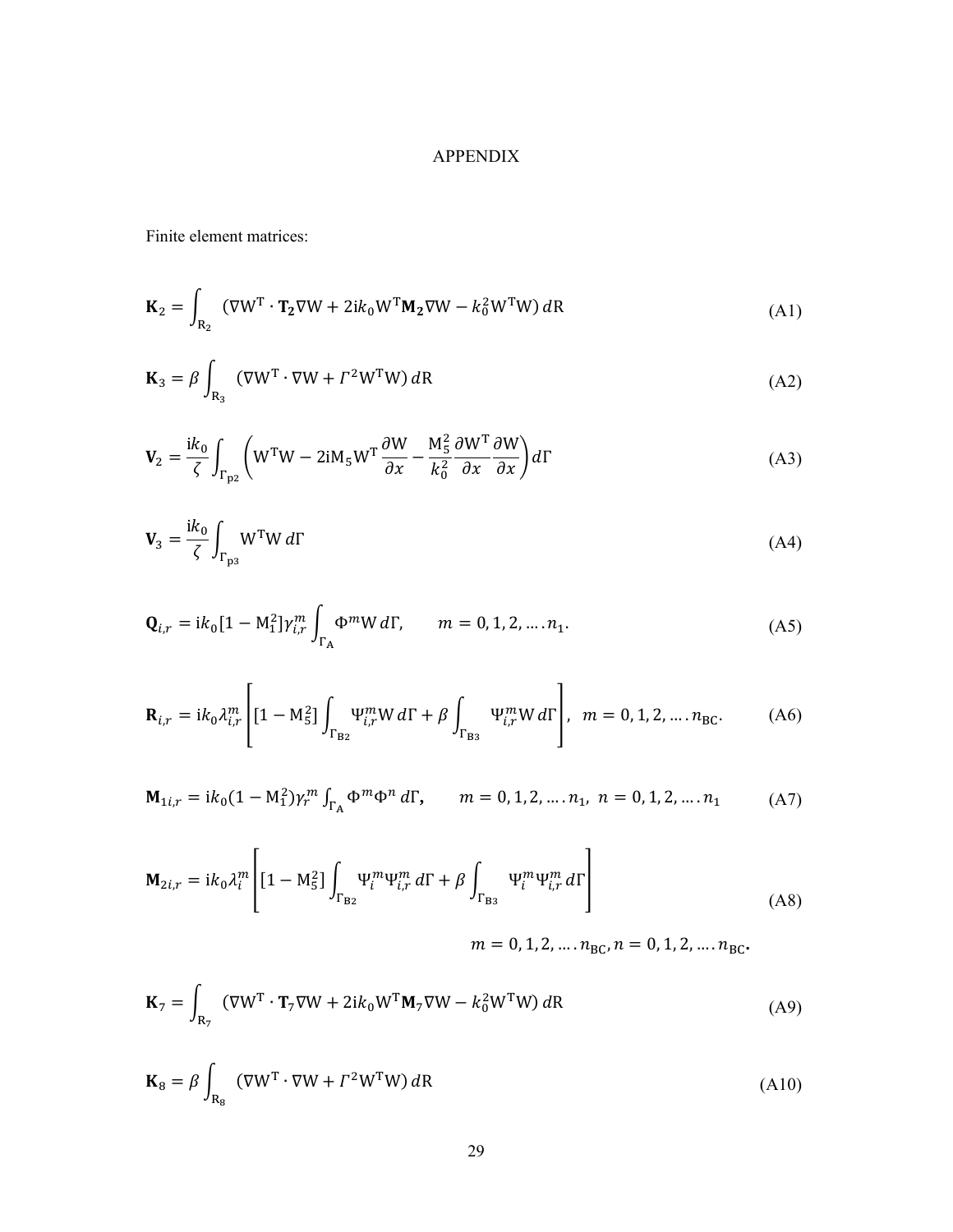$$
\mathbf{V}_7 = \frac{\mathrm{i}k_0}{\zeta} \int_{\Gamma_{\text{p7}}} \left( \mathbf{W}^{\text{T}} \mathbf{W} - 2\mathrm{i} \mathbf{M}_5 \mathbf{W}^{\text{T}} \frac{\partial \mathbf{W}}{\partial x} - \frac{\mathbf{M}_5^2}{k_0^2} \frac{\partial \mathbf{W}^{\text{T}}}{\partial x} \frac{\partial \mathbf{W}}{\partial x} \right) d\Gamma \tag{A11}
$$

$$
\mathbf{V}_8 = \frac{\mathrm{i}k_0}{\zeta} \int_{\Gamma_{\text{p}s}} W^{\text{T}} W \, d\Gamma \tag{A12}
$$

$$
\mathbf{Y}_{i,r} = i k_0 [1 - M_{10}^2] \gamma_{i,r}^m \int_{\Gamma_D} \Phi^m W d\Gamma, \qquad m = 0, 1, 2, \dots, n_1.
$$
 (A13)

$$
\mathbf{X}_{i,r} = i k_0 \lambda_{i,r}^m \left[ [1 - M_5^2] \int_{\Gamma_{C2}} \Psi_{i,r}^m W d\Gamma + \beta \int_{\Gamma_{C3}} \Psi_{i,r}^m W d\Gamma \right] \ m = 0, 1, 2, \dots, n_{BC}
$$
 (A14)

$$
\mathbf{M}_{10i,r} = ik_0(1 - M_{10}^2)\gamma_r^m \int_{\Gamma_D} \Phi^m \Phi^n d\Gamma, \qquad m = 0, 1, 2, \dots, n_1, n = 0, 1, 2, \dots, n_1 \quad (A15)
$$

$$
\mathbf{M}_{7i,r} = ik_0 \lambda_i^m \left[ \left[ 1 - \mathbf{M}_5^2 \right] \int_{\Gamma_{\text{C2}}} \Psi_i^m \Psi_{i,r}^m \, d\Gamma + \beta \int_{\Gamma_{\text{C3}}} \Psi_i^m \Psi_{i,r}^m \, d\Gamma \right] \tag{A16}
$$

 $m = 0, 1, 2, \dots, n_{BC}, n = 0, 1, 2, \dots, n_{BC}$ .

The matrices  $\mathbf{E}_{i,r}$  are diagonal matrices in which each element is given by  $e^{\pm i k_0 \lambda_{i,r}^m L_{BC}}$  ( $m =$ 0,1, ...,  $n_{BC}$ ), with the – sign being used for the incident (*i*) mode and the + sign for the reflected (*r*) mode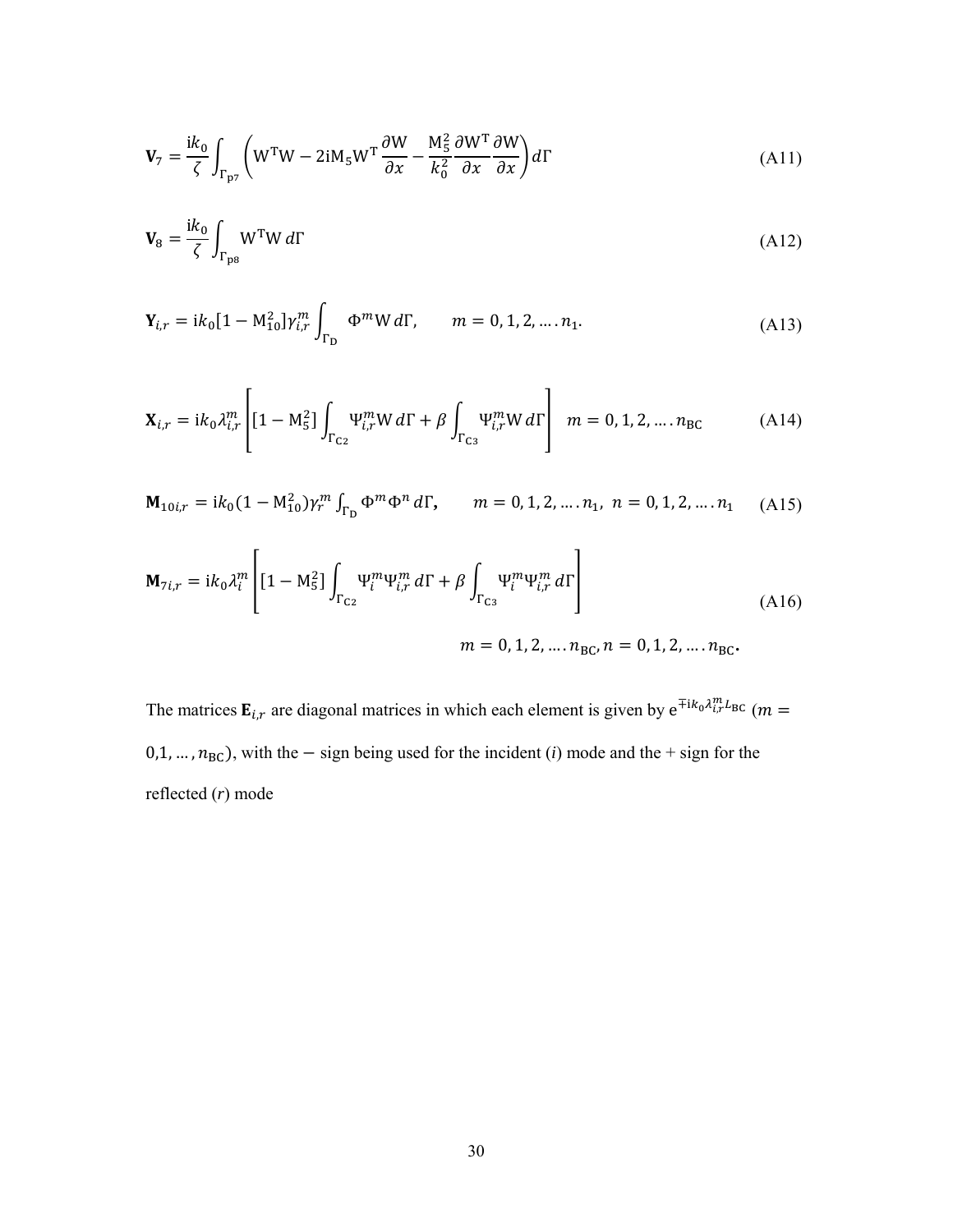# **REFERENCES**

- 1. B. Nennig, M. Ben Tahar, E. Perrey-Debain, A displacement-pressure finite element formulation for analyzing the sound transmission in ducted shear flows with finite poroelastic lining, *Journal of the Acoustical Society of America* 130 (2011) 42-51.
- 2. B. Nennig, E. Perrey-Debain, M. Ben Tahar, A mode matching method for modeling dissipative silencers lined with poroelastic materials and containing mean flow, *Journal of the Acoustical Society of America* 128 (2010) 3308-3320.
- 3. R. Kirby, A comparison between analytic and numerical methods for modelling automotive dissipative silencers with mean flow, *Journal of Sound and Vibration* 325 (2009) 565-582.
- 4. R. Kirby, F.D. Denia, Analytic mode matching for a circular dissipative silencer containing mean flow and a perforated pipe, *Journal of the Acoustical Society of America* 122 (2007) 3471-3482.
- 5. R. Kirby, Transmission loss predictions for dissipative silencers of arbitrary cross section in the presence of mean flow, *Journal of the Acoustical Society of America* 114 (2003) 200-209.
- 6. K.S. Peat, K.L. Rathi, A finite element analysis of the convected acoustic wave motion in dissipative silencers, *Journal of Sound and Vibration* 184 (1995) 529-545.
- 7. S.-H. Ko, Sound attenuation in acoustically lined circular ducts in the presence of uniform flow and shear flow, *Journal of Sound and Vibration* 22 (1972) 193-210.
- 8. S.-H. Ko, Theoretical analyses of sound attenuation in acoustically lined flow ducts separated by porous splitters (rectangular, annular and circular ducts), *Journal of Sound and Vibration* 39 (1975) 471-487.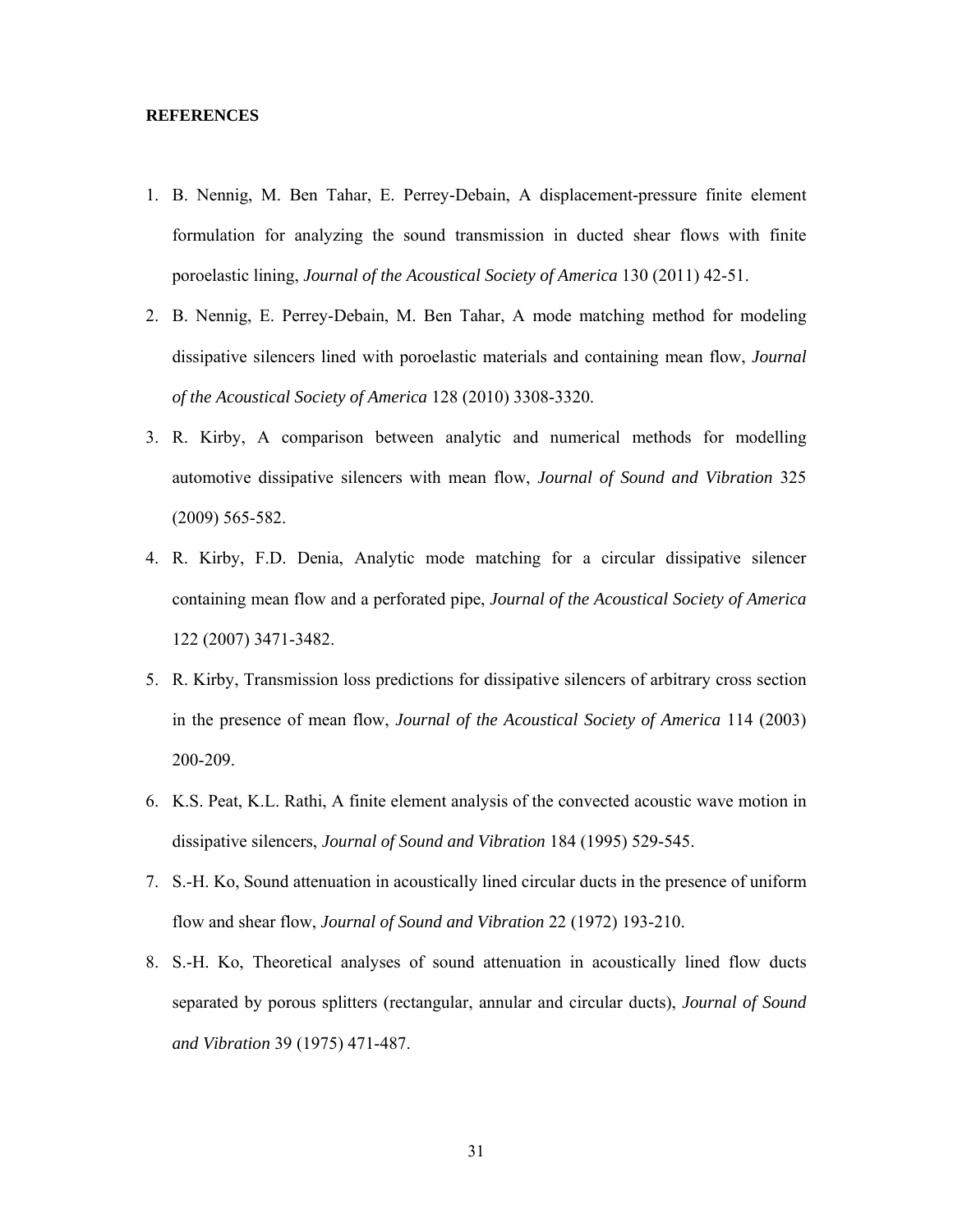- 9. D.A. Bies, C.H. Hansen and G.E. Bridges, Sound attenuation in rectangular and circular cross-section ducts with flow and bulk-reacting liner, *Journal of Sound and Vibration* 146 (1991) 47-80.
- 10. A. Cummings, N. Sormaz, Acoustic attenuation in dissipative splitter silencers containing mean fluid flow, *Journal of Sound and Vibration* 168 (1993) 209-227.
- 11. S.K. Kakoty, V.K. Roy, Bulk reaction modeling of ducts with and without mean flow, *Journal of the Acoustical Society of America* 112 (2002) 75-112.
- 12. P. Brandstätt, W. Frommhold and M.J. Fisher, Program for the computation of absorptive silencers in straight ducts, *Applied Acoustics* 43 (1994) 19-38.
- 13. R.J. Astley, W. Eversman, A finite element formulation of the eigenvalue problem in lined ducts with flow, *Journal of Sound and Vibration* 65 (1979) 61-74.
- 14. R.J. Astley, A. Cummings, A finite element scheme for attenuation in ducts lined with porous material, *Journal of Sound and Vibration* 116 (1987) 239-263.
- 15. R. Kirby, J.B. Lawrie, A point collocation approach to modelling large dissipative silencers, *Journal of Sound and Vibration* 286 (2005) 313-339.
- 16. J.B. Lawrie, R. Kirby, Mode matching without root finding: Application to a dissipative silencer, *Journal of the Acoustical Society of America* 119 (2006) 2050-2061.
- 17. R. Kirby, The influence of baffle fairings on the acoustic performance of rectangular splitter silencers, *Journal of the Acoustical Society of America*, 118 (2005) 2302-2312.
- 18. R. Kirby, Modeling sound propagation in acoustic waveguides using a hybrid numerical method, *Journal of the Acoustical Society of America* 124 (2008) 1930-1940.
- 19. W. Eversman, Mapped infinite wave envelope elements of acoustic radiation in a uniformly moving medium, *Journal of Sound and Vibration* 224 (1999) 665-687.
- 20. A.D. Pierce, Wave equation for sound in fluids with unsteady inhomogeneous flow, *Journal of the Acoustical Society of America* 87 (1990) 2292-2299.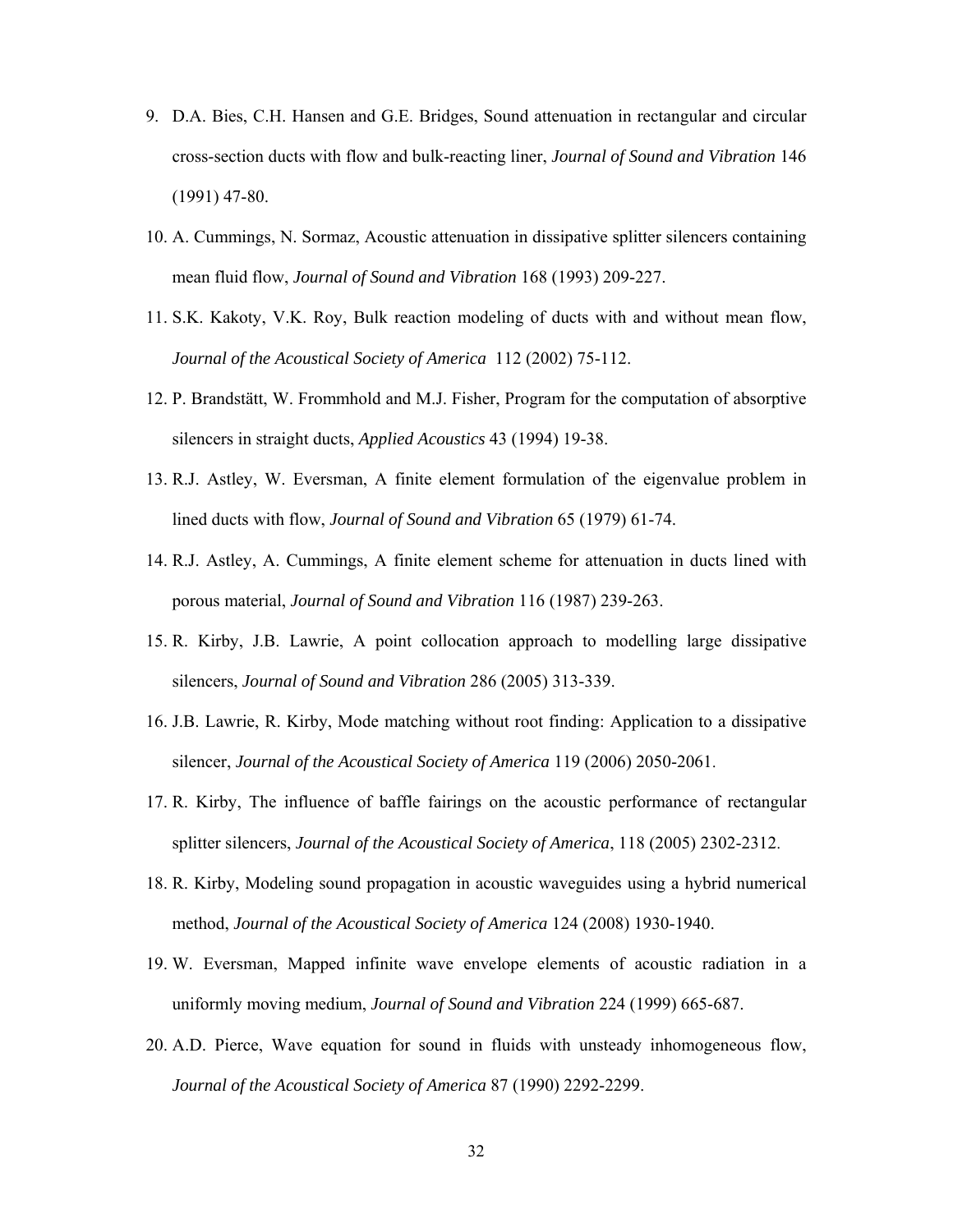- 21. F.P. Mechel, Numerical results to the theory of baffle-type silencers, *Acustica* 72 (1990) 7-20.
- 22. C.L. Morfey, Sound transmission and generation in ducts with flow, *Journal of Sound and Vibration* 14 (1971) 37-55.
- 23. European Standard EN ISO 7235, "Measurement procedures for ducted silencers insertion loss, flow noise and total pressure loss," (2003).
- 24. ASTM E477, "Standard Test Method for Measuring Acoustical and Airflow Performance of Duct Liner Materials and Prefabricated Silencers," DOI. 10.1520/E0477-06A.
- 25. European Standard EN ISO 10534-2:2001, "Determination of sound absorption coefficient and impedance in impedance tubes. Transfer function method." (2001).
- 26. P.T. Williams, R. Kirby, C. Malecki, J. Hill, Measurement of the bulk acoustic properties of fibrous materials at high temperatures, *Applied Acoustics* 77 (2014) 29-36.
- 27. European Standard EN ISO 29053:1993, "Acoustics: Materials for acoustical applications. Determination of airflow resistance." (1993).
- 28. R. Kirby and A. Cummings, Prediction of the bulk acoustic properties of fibrous materials at low frequencies, *Applied Acoustics* 56 (1999) 101-125.
- 29. R. Kirby and A. Cummings, The impedance of perforated plates subjected to grazing mean flow and backed by porous media, *Journal of Sound and Vibration* 217 (1998) 619- 636.
- 30. F.D. Denia, A. Selamet, F.J. Fuenmayor and R. Kirby, Acoustic attenuation performance of perforated dissipative mufflers with empty inlet/outlet extensions, *Journal of Sound and Vibration* 302 (2007) 1000-1017.
- 31. J. Roland, Evaluation of the errors in the measurements of silencer characteristics, *Journal of Sound and Vibration* 75 (1981) 549-558.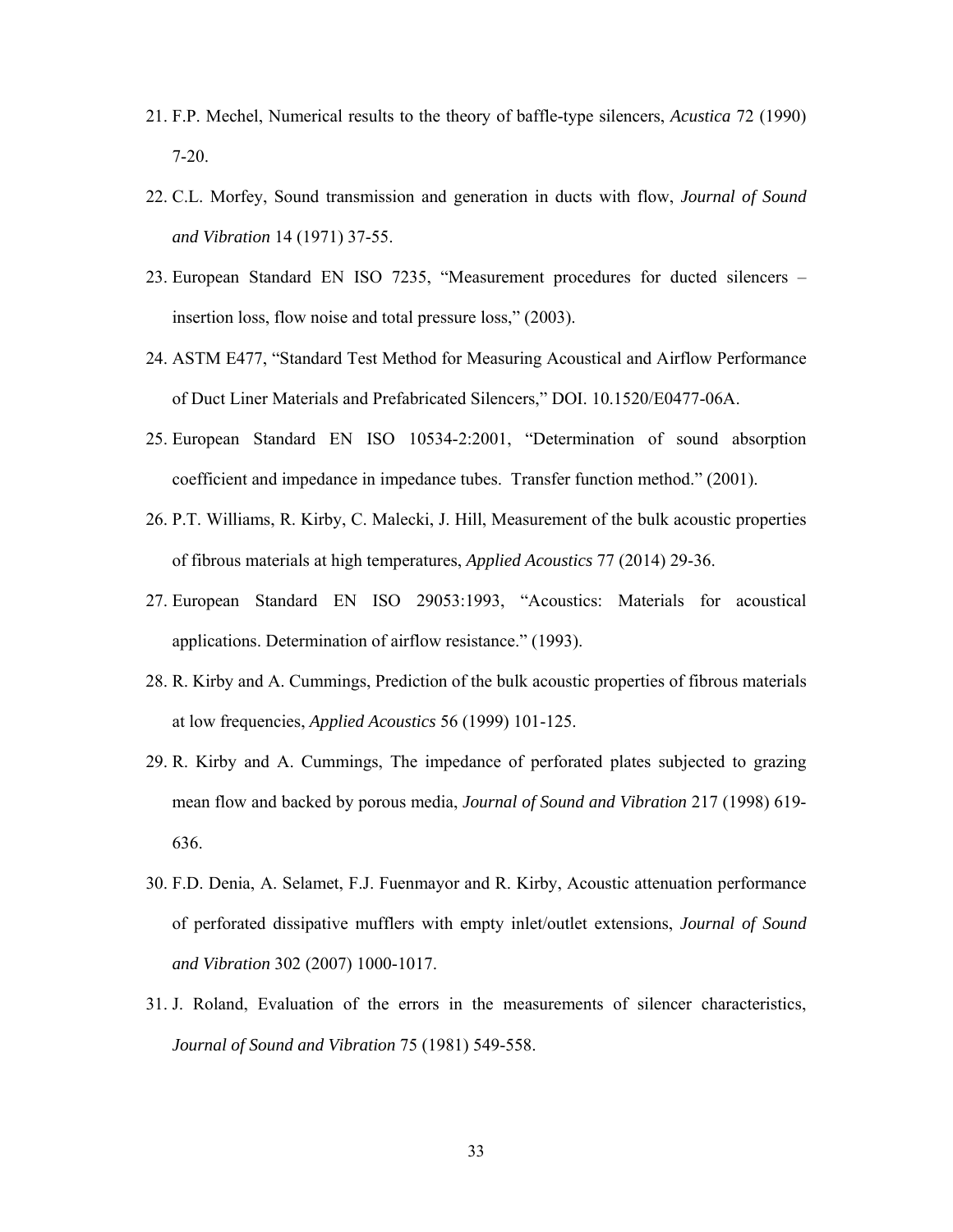32. R. Kirby, P.T. Williams, J. Hill, A three dimensional investigation into the acoustic performance of dissipative splitter silencers, *Journal of the Acoustical Society of America* 135 (2014) 2727-2737.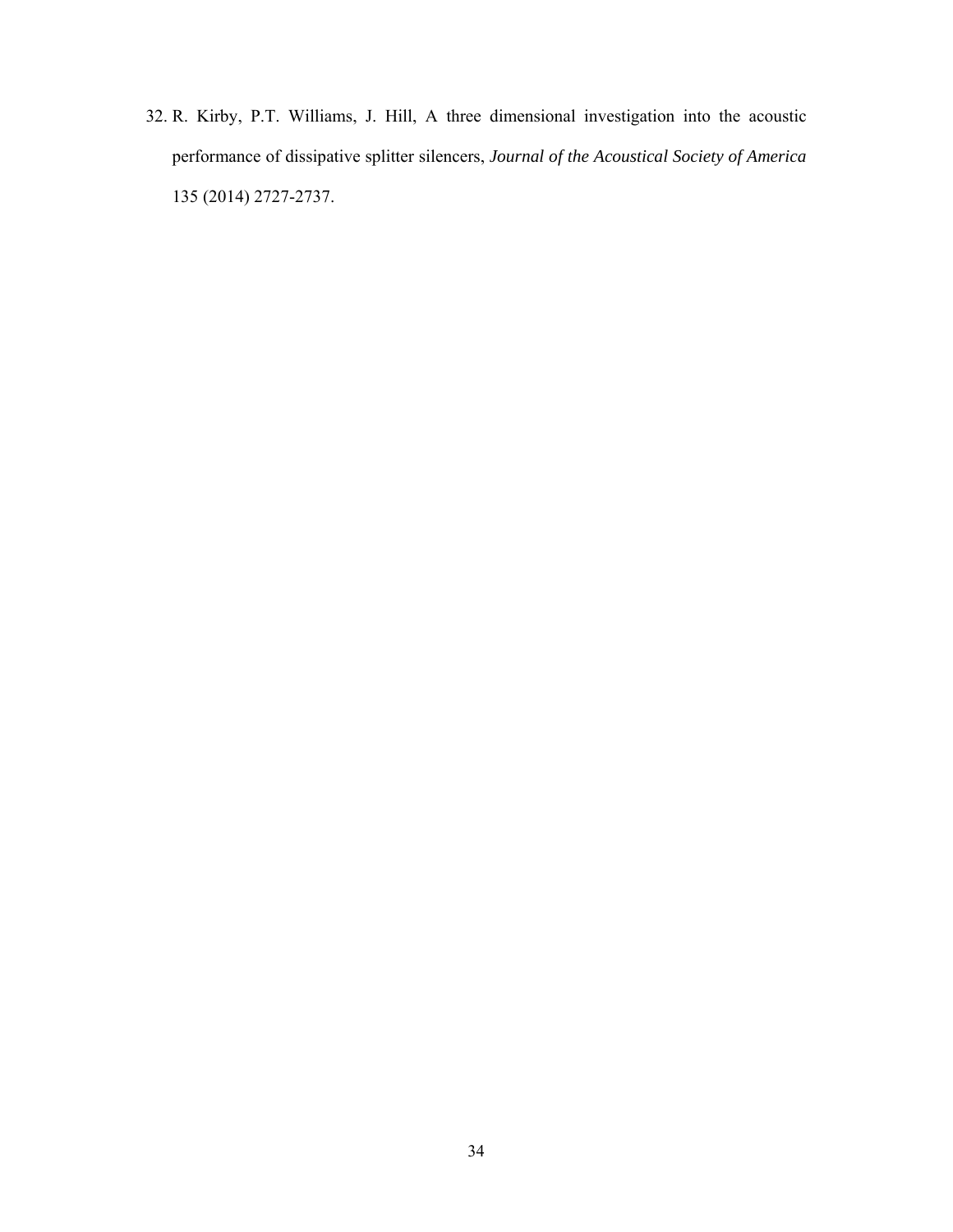# Figure Captions

Figure 1. Geometry of splitter silencer.

Figure 2. Geometry of bull nose fairings with chamfer.

Figure 3. Geometry of experimental test rig.

Figure 4. Measured and predicted IL for silencer A in the absence of mean flow.  $\frac{1}{\sqrt{2\pi}}$ prediction;  $\blacktriangle$ , measurement.

Figure 5. Measured and predicted IL for silencer B in the absence of mean flow.  $\rightarrow$ , prediction; ▲ , measurement.

Figure 6. Measured and predicted IL for silencer C in the absence of mean flow.  $\longrightarrow$ , prediction; ▲ , measurement.

Figure 7. Measured and predicted IL for silencer D in the absence of mean flow.  $\longrightarrow$ , prediction; ▲ , measurement.

Figure 8. Measured and predicted IL for silencer A with a mean flow Mach number of  $M_5 =$ 0.022 in the airway.  $\longrightarrow$ , prediction;  $\blacktriangle$ , measurement.

Figure 9. Measured and predicted IL for silencer D with a mean flow Mach number of  $M_5 =$ 0.043 in the airway.  $\longrightarrow$ , prediction;  $\triangle$ , measurement.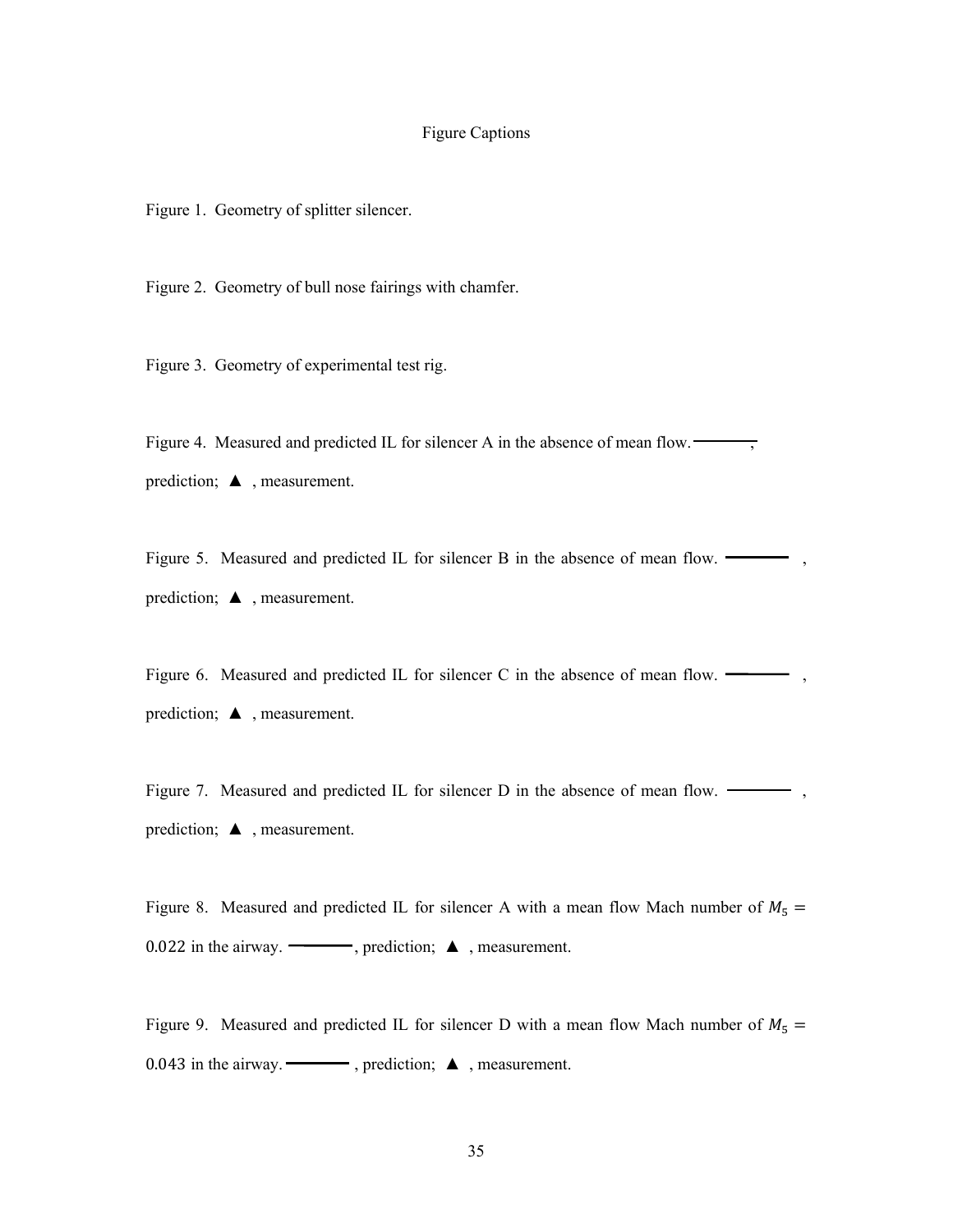Figure 10. IL predictions for Silencer A.  $\longrightarrow$ , M<sub>5</sub> = 0; ----, M<sub>5</sub> = 0.1;  $\cdots$ ;  $M_5 = 0.2$ ;  $\rightarrow -$  ,  $M_5 = -0.1$ ;  $\rightarrow \cdots$  ,  $M_5 = -0.2$ ...

Figure 11. IL predictions for Silencer B.  $\longrightarrow$ ,  $M_5 = 0$ ;  $\sim -\sim$ ,  $M_5 = 0.1$ ;  $\sim \sim$ ;  $M_5 = 0.2$ ;  $\rightarrow -$  ,  $M_5 = -0.1$ ;  $\rightarrow \cdots$  ,  $M_5 = -0.2$ ..

Figure 12. IL predictions for Silencer C.  $M_5 = 0$ ;  $- - - -$ ,  $M_5 = 0.1$ ;  $\cdots$ ,  $M_5 = 0.2$ ;  $\rightarrow -$  ,  $M_5 = -0.1$ ;  $\rightarrow \cdots$  ,  $M_5 = -0.2$ ...

Figure 13. IL predictions for Silencer D.  $\longrightarrow$ , M<sub>5</sub> = 0; ----, M<sub>5</sub> = 0.1;  $\cdots$ ,  $M_5 = 0.2$ ;  $\rightarrow -1$ ,  $M_5 = -0.1$ ;  $\rightarrow -1$ ,  $M_5 = -0.2$ ...

Figure 14. Measured and predicted IL in the absence of mean flow. , point collocation prediction without chamfer;  $\frac{1}{1-\frac{1}{1-\frac{1}{1-\frac{1}{1-\frac{1}{1-\frac{1}{1-\frac{1}{1-\frac{1}{1-\frac{1}{1-\frac{1}{1-\frac{1}{1-\frac{1}{1-\frac{1}{1-\frac{1}{1-\frac{1}{1-\frac{1}{1-\frac{1}{1-\frac{1}{1-\frac{1}{1-\frac{1}{1-\frac{1}{1-\frac{1}{1-\frac{1}{1-\frac{1}{1-\frac{1}{1-\frac{1}{1-\frac{1}{1-\frac{1}{1-\frac{1}{1-\frac{1}{1-\frac{1}{1-\frac{1}{1$ 

Figure 15. Measured and predicted IL with  $M_5 = 0.2$ .  $\rightarrow$  , point collocation prediction without chamfer;  $\frac{1}{\sqrt{1-\frac{1}{\sqrt{1-\frac{1}{\sqrt{1-\frac{1}{\sqrt{1-\frac{1}{\sqrt{1-\frac{1}{\sqrt{1-\frac{1}{\sqrt{1-\frac{1}{\sqrt{1-\frac{1}{\sqrt{1-\frac{1}{\sqrt{1-\frac{1}{\sqrt{1-\frac{1}{\sqrt{1-\frac{1}{\sqrt{1-\frac{1}{\sqrt{1-\frac{1}{\sqrt{1-\frac{1}{\sqrt{1-\frac{1}{\sqrt{1-\frac{1}{\sqrt{1-\frac{1}{\sqrt{1-\frac{1}{\sqrt{1-\frac{1}{\sqrt{1-\frac{1}{\sqrt{1-\frac{1}{$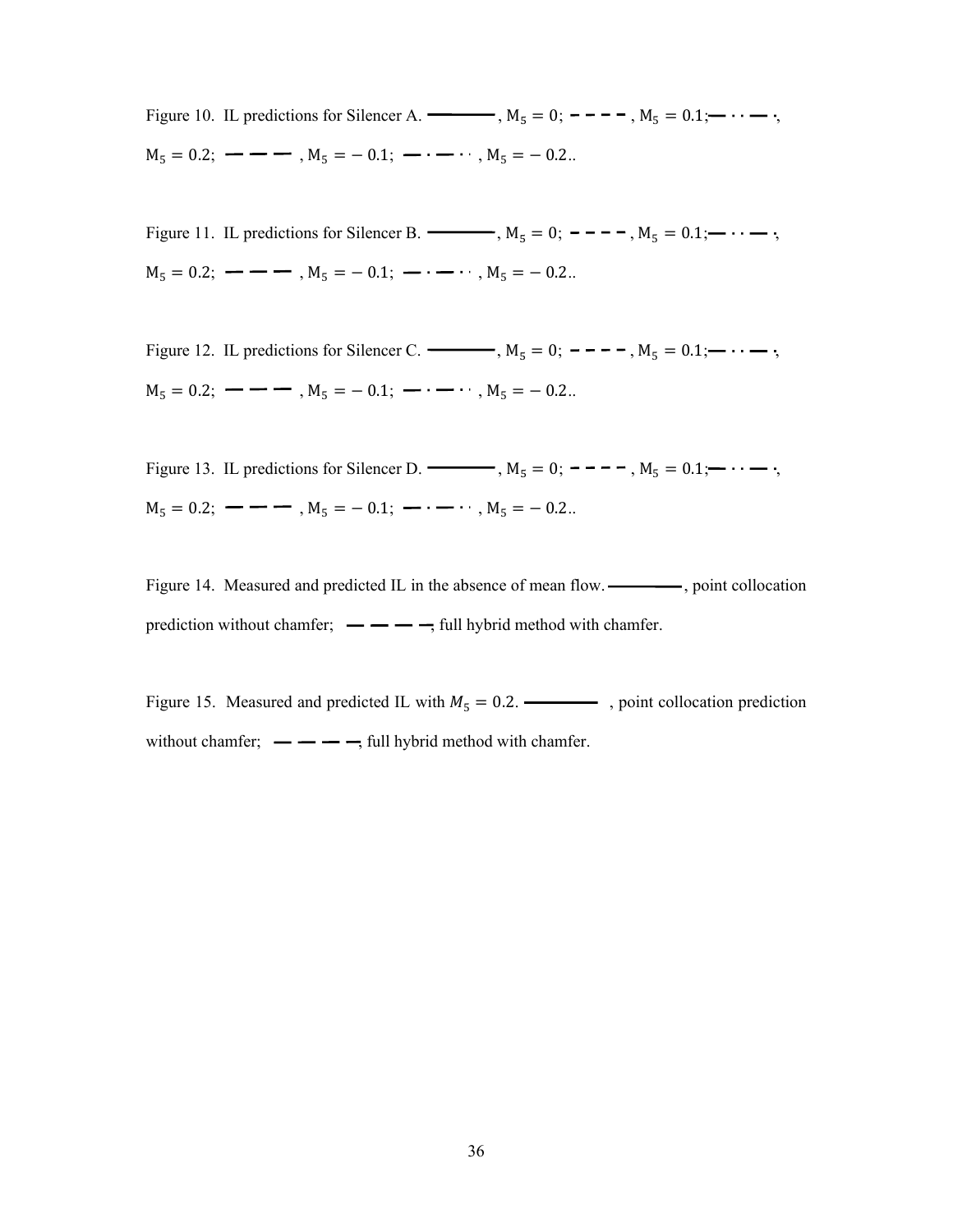| <b>Table 1 Test Silencer Geometries</b> |      |        |      |       |       |              |  |  |  |  |
|-----------------------------------------|------|--------|------|-------|-------|--------------|--|--|--|--|
| Silencer                                | a(m) | b(m)   | L(m) | $r_b$ | $W_h$ | $\Delta$ (%) |  |  |  |  |
| А                                       | 0.1  | 0.1    | 1.8  | 0.025 | 0.15  | 50           |  |  |  |  |
| B                                       | 0.15 | 0.15   | 0.6  | 0.025 | 0.25  | 50           |  |  |  |  |
| $\subset$                               | 0.1  | 0.0625 | 1.2  | 0.025 | 0.15  | 38.5         |  |  |  |  |
|                                         | 0.1  | 0.025  | 0.6  | 0.025 | 0.15  | 20           |  |  |  |  |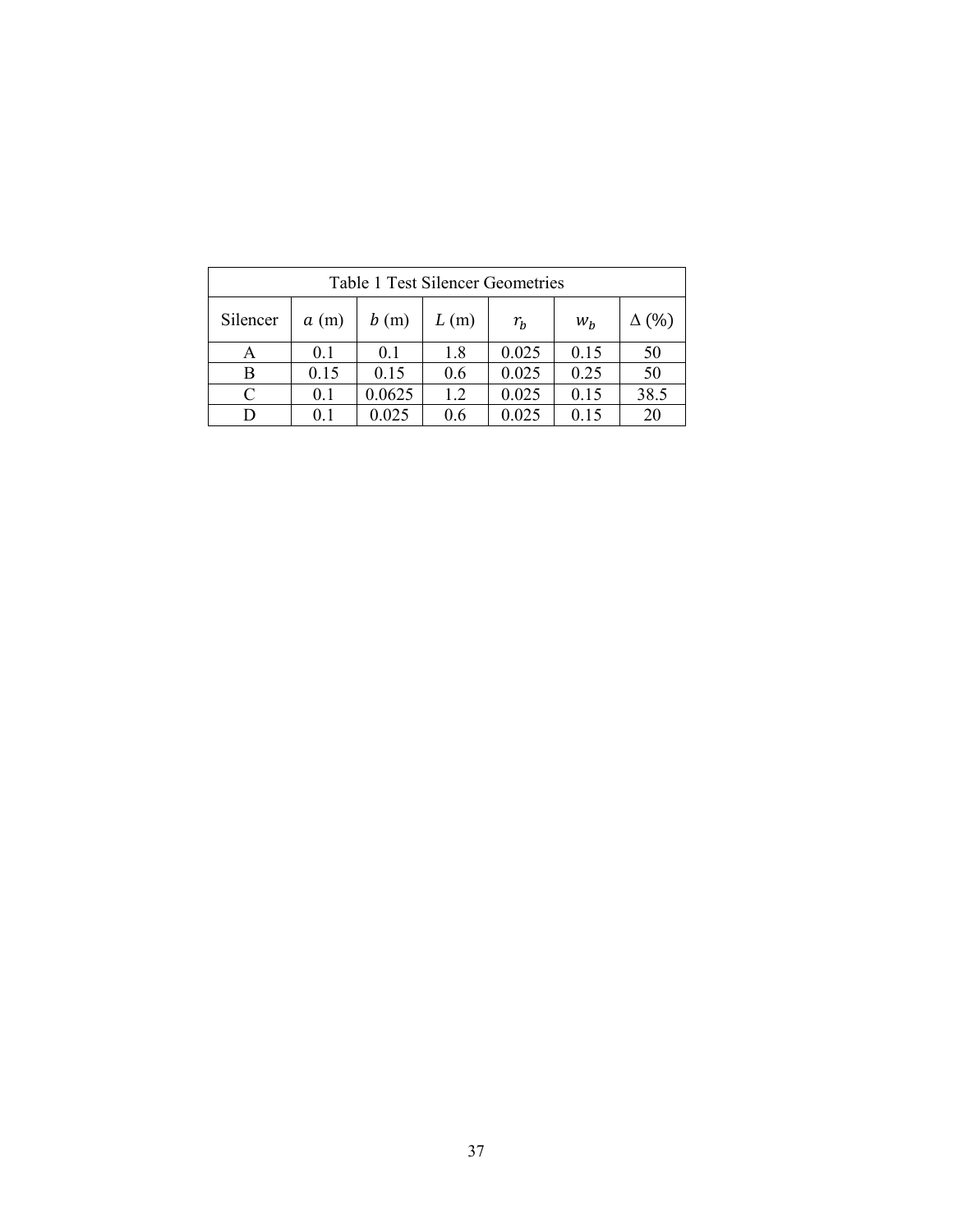

Figure 1. Geometry of splitter silencer.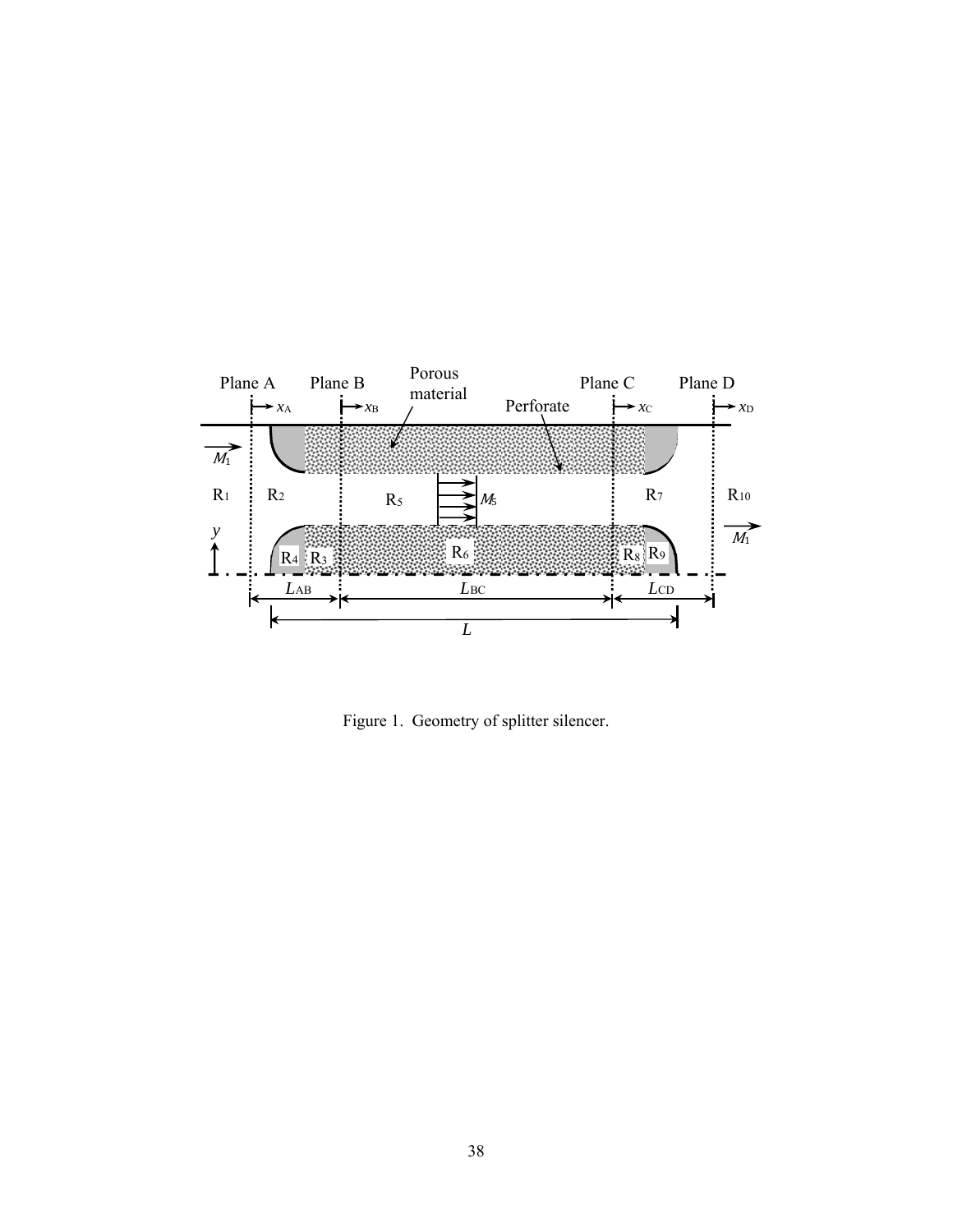

Figure 2. Geometry of bull nose fairings with chamfer.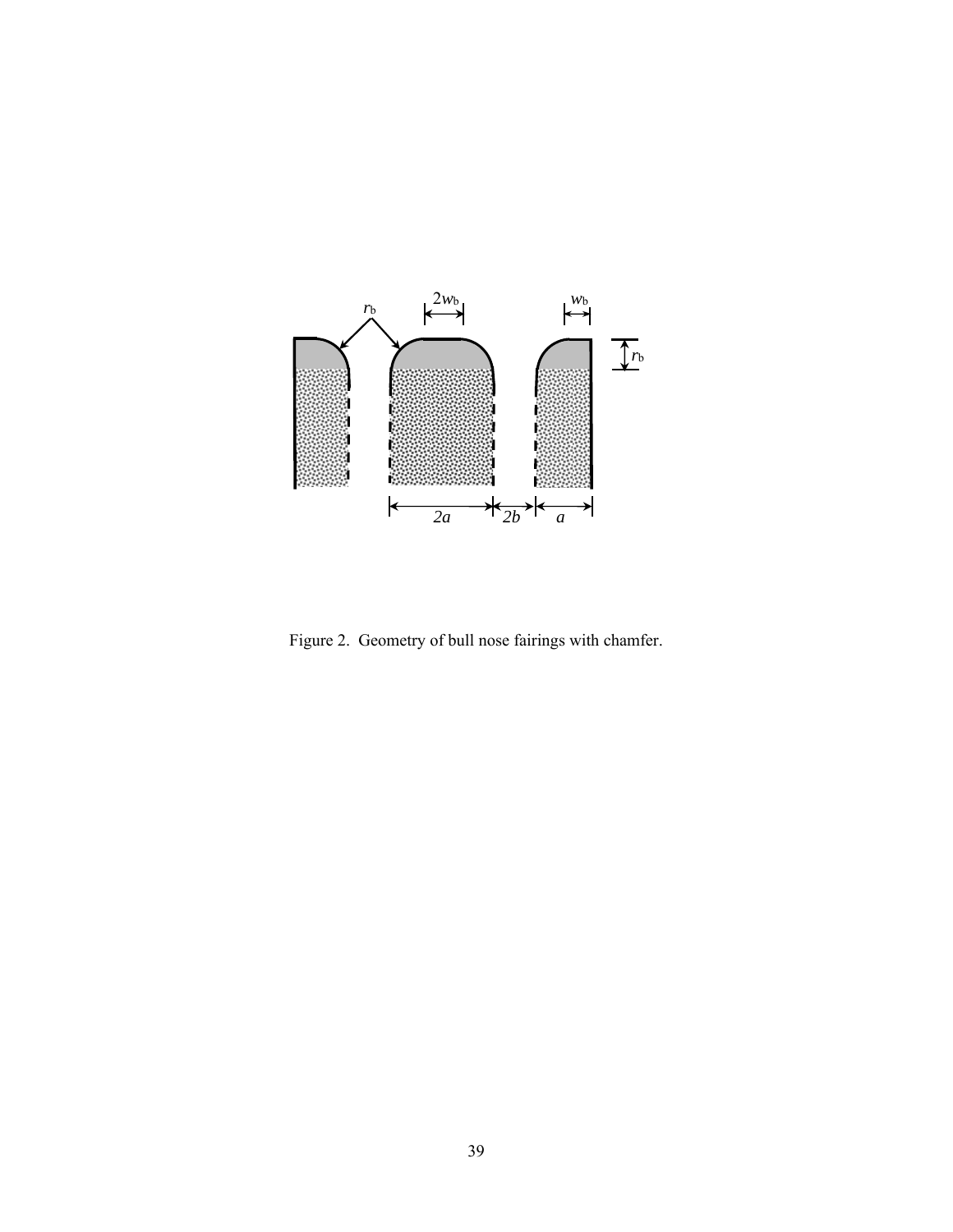

Figure 3. Geometry of experimental test rig.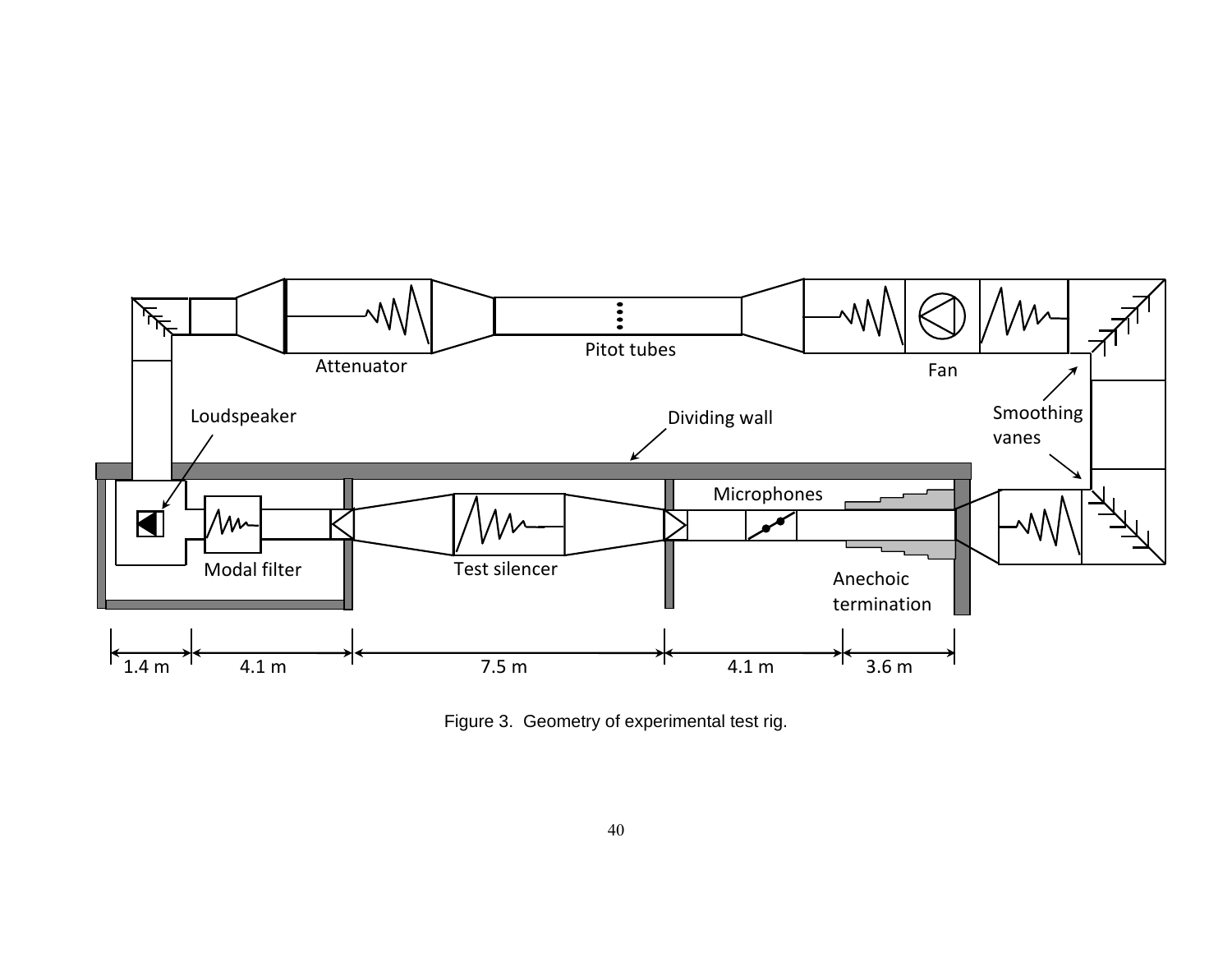

Figure 4. Measured and predicted IL for silencer A in the absence of mean flow. prediction; ▲ , measurement.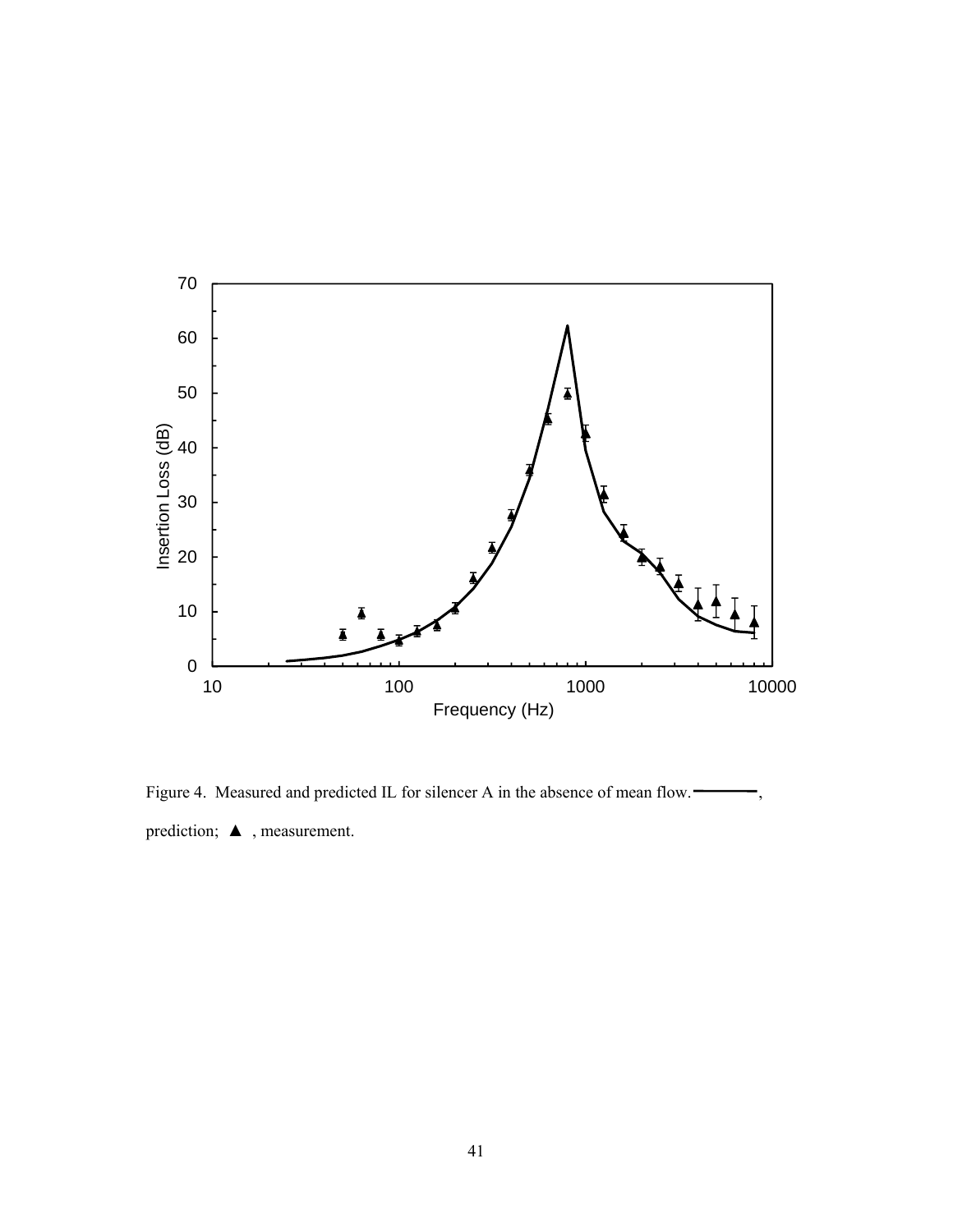

Figure 5. Measured and predicted IL for silencer B in the absence of mean flow.  $\longrightarrow$ , prediction; ▲ , measurement.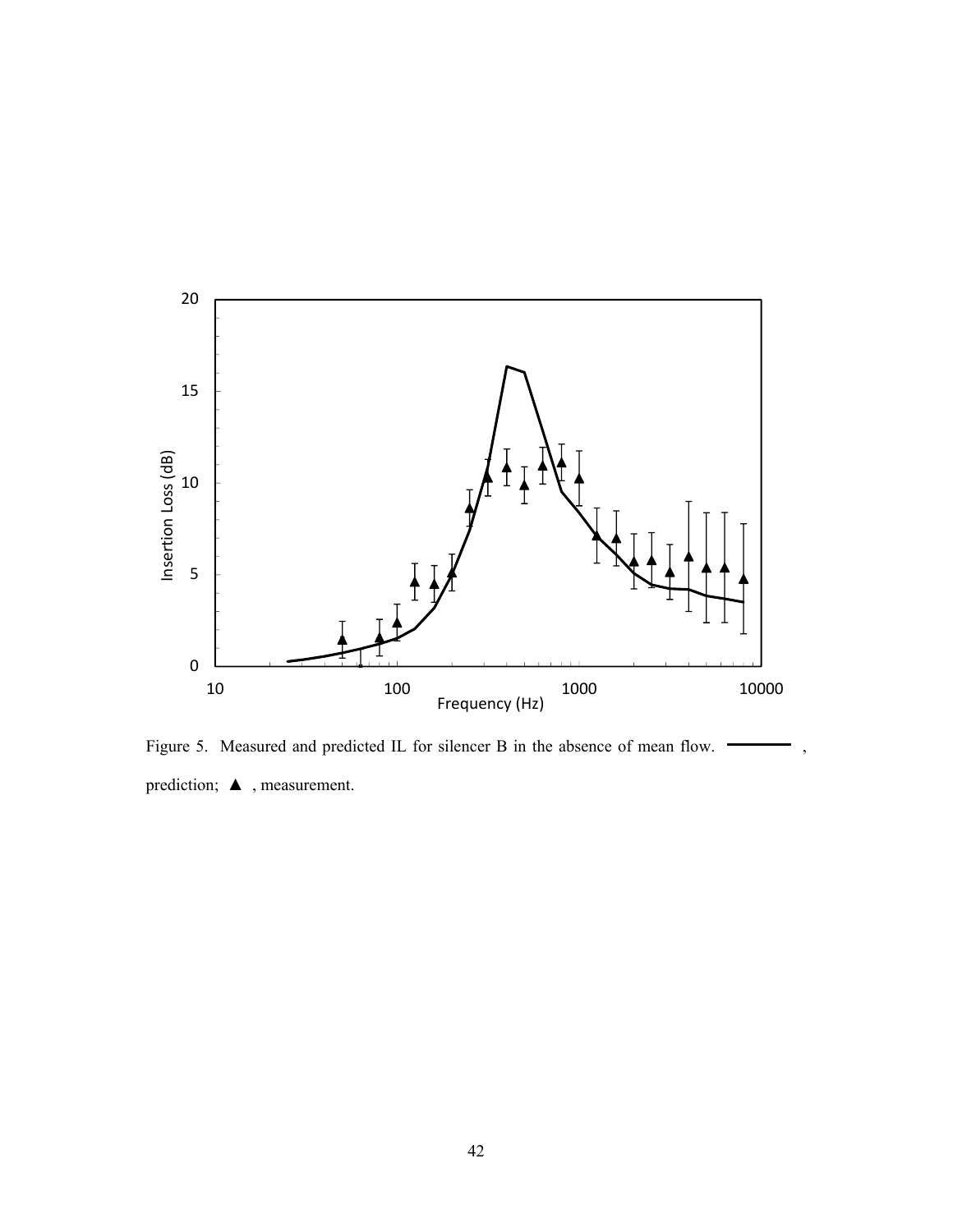

Figure 6. Measured and predicted IL for silencer C in the absence of mean flow.  $\rightarrow$ , prediction; ▲ , measurement.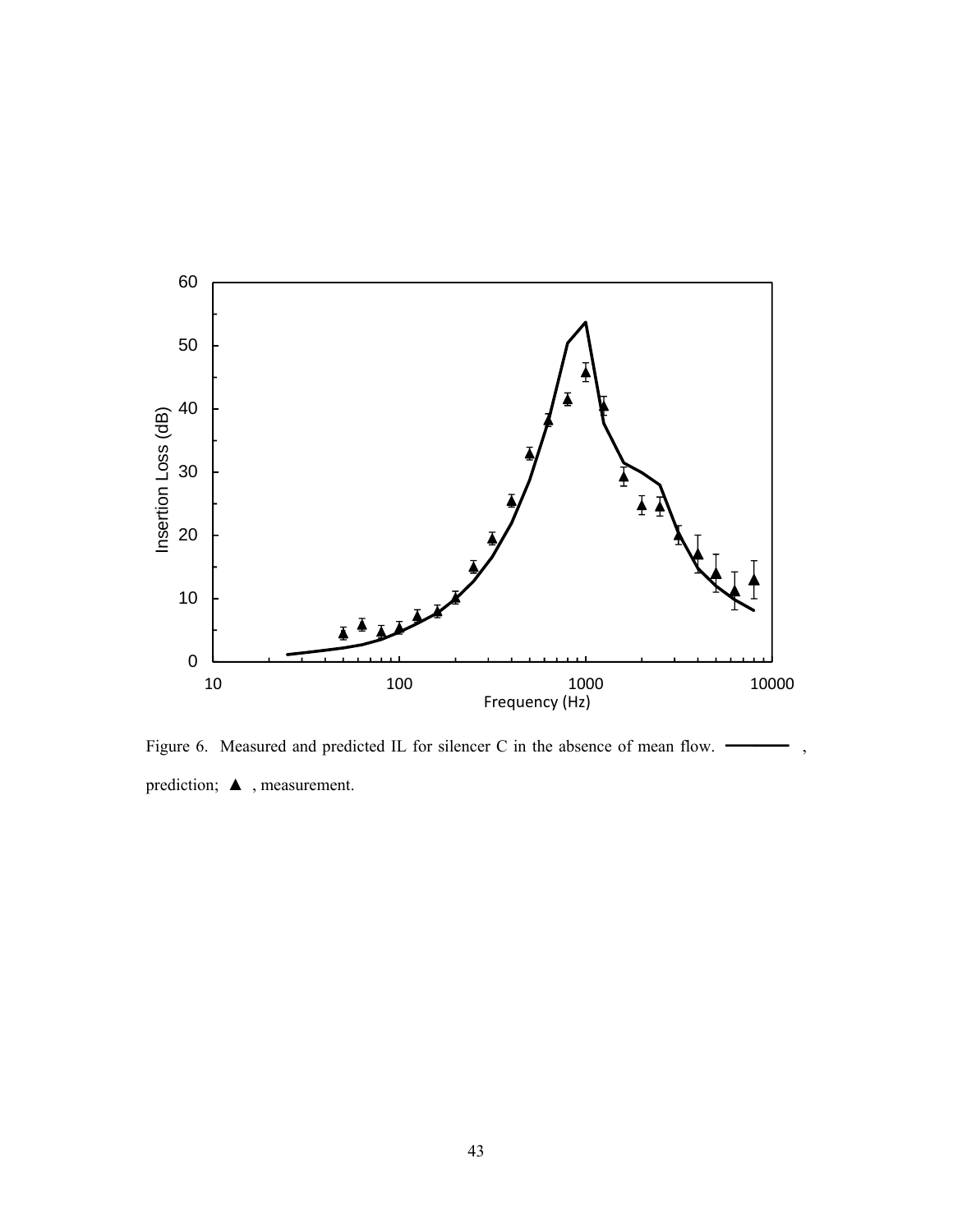

Figure 7. Measured and predicted IL for silencer D in the absence of mean flow.  $\longrightarrow$ , prediction; ▲ , measurement.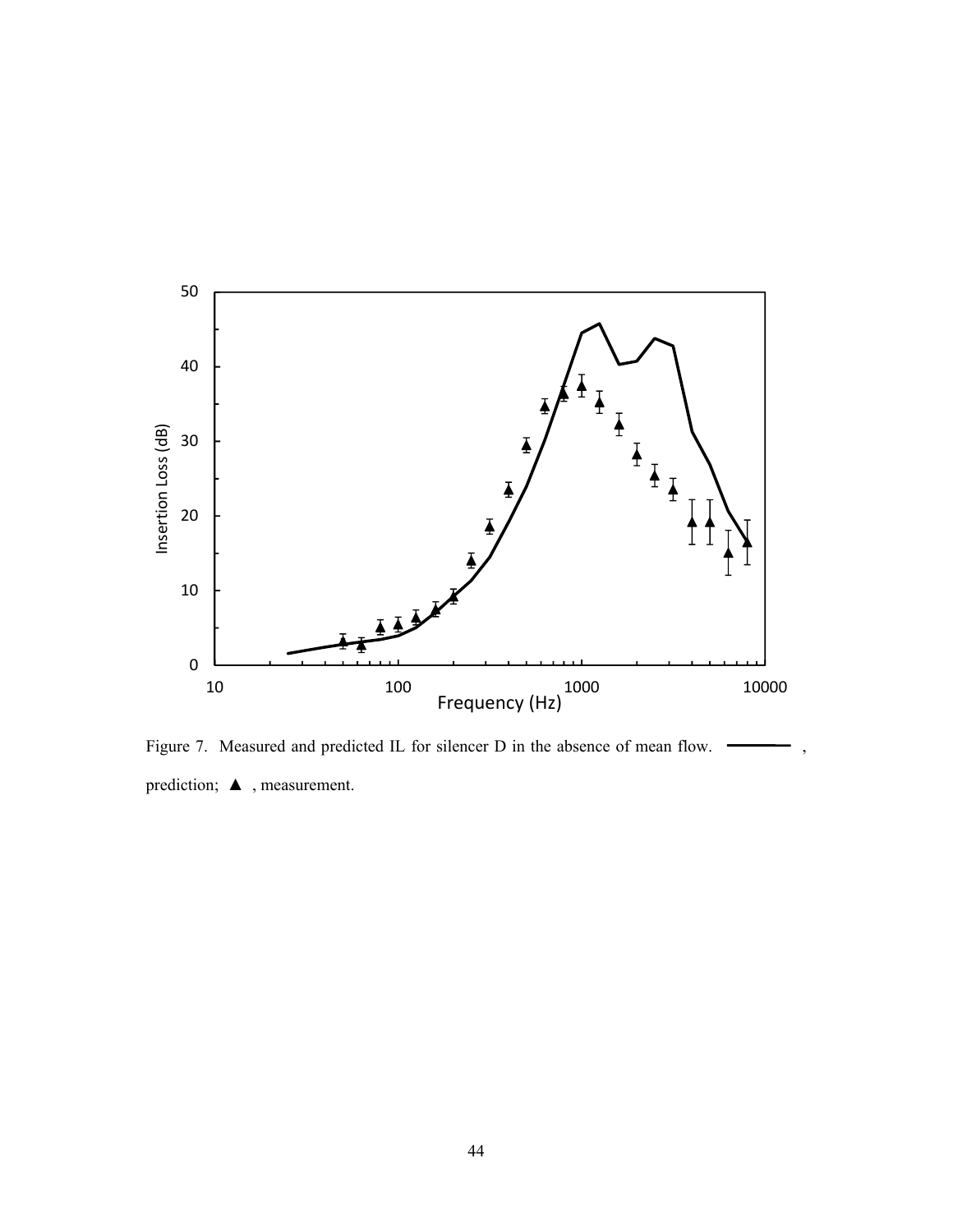

Figure 8. Measured and predicted IL for silencer A with a mean flow Mach number of  $M_5 =$ 0.022 in the airway.  $\longrightarrow$ , prediction;  $\blacktriangle$ , measurement.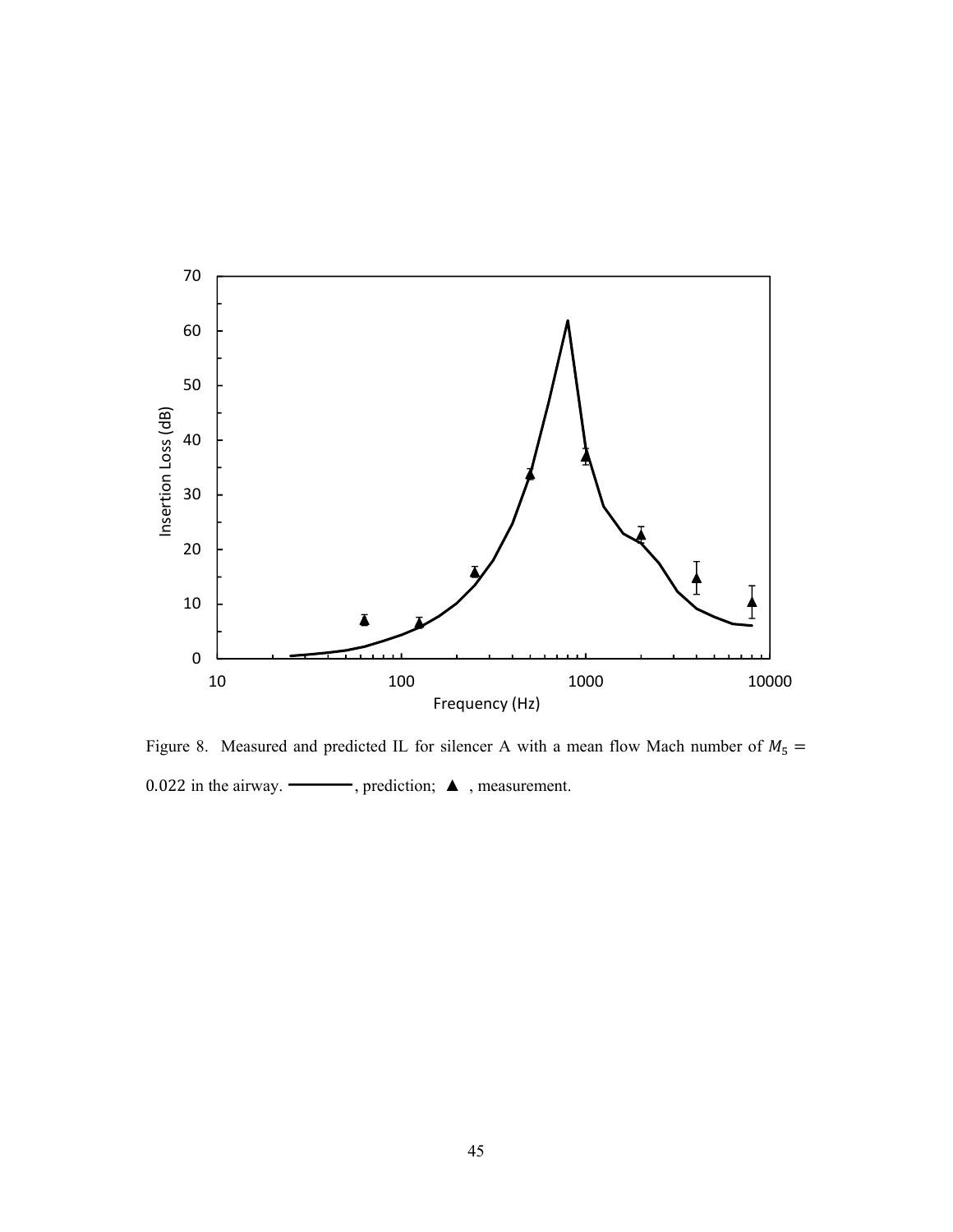

Figure 9. Measured and predicted IL for silencer D with a mean flow Mach number of  $M_5 =$ 0.043 in the airway.  $\begin{tabular}{ll} \hline \textbf{O} & \textbf{O} & \textbf{O} & \textbf{O} & \textbf{O} \end{tabular}$  , measurement.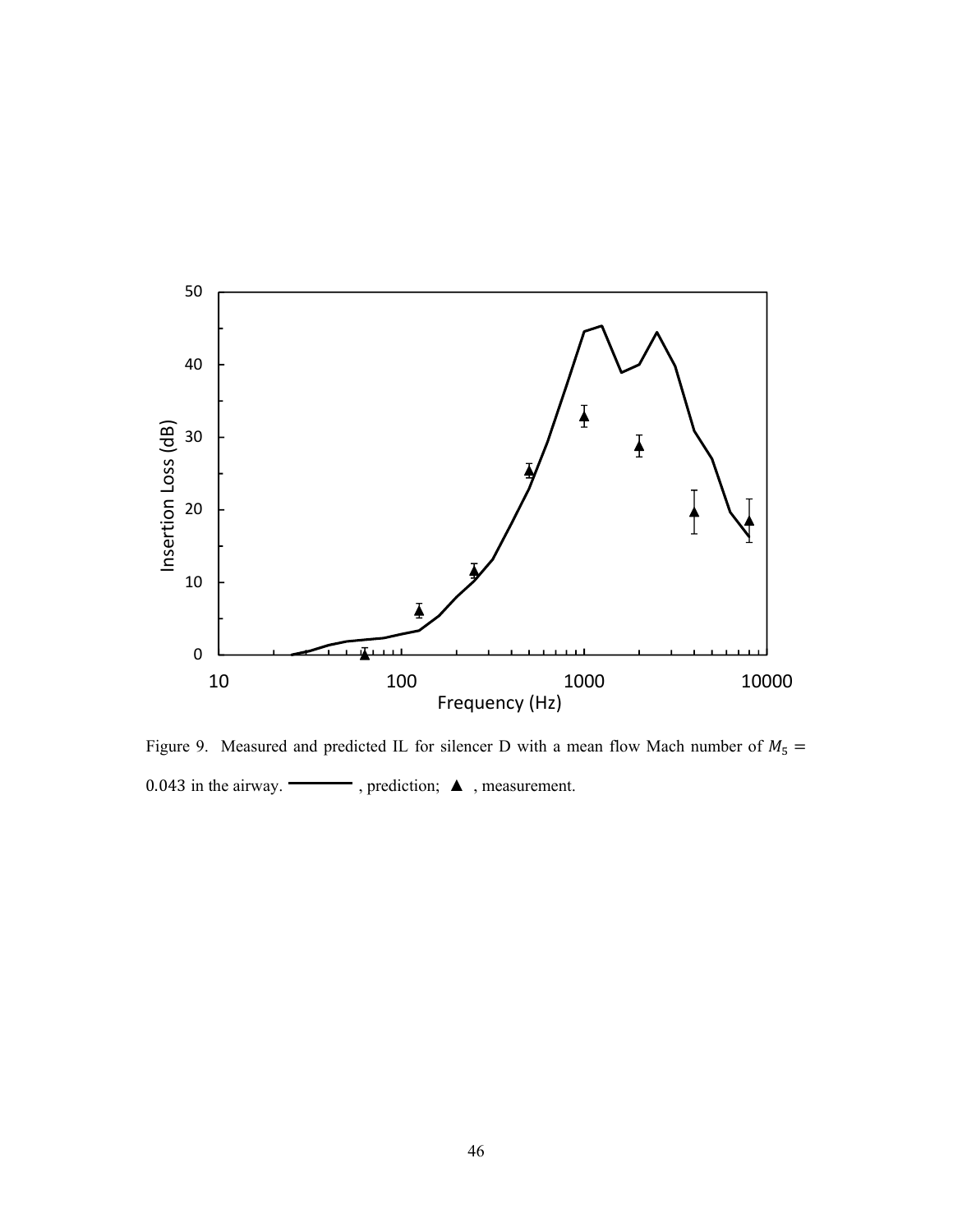

Figure 10. IL predictions for Silencer A.  $\longrightarrow$ ,  $M_5 = 0;$  – – – –,  $M_5 = 0.1;$   $\cdots$  –  $\cdots$ ,  $M_5 = 0.2;$   $\longrightarrow$   $\longrightarrow$  ,  $M_5 = -0.1;$   $\longrightarrow$   $\longrightarrow$   $\longrightarrow$   $M_5 = -0.2$ .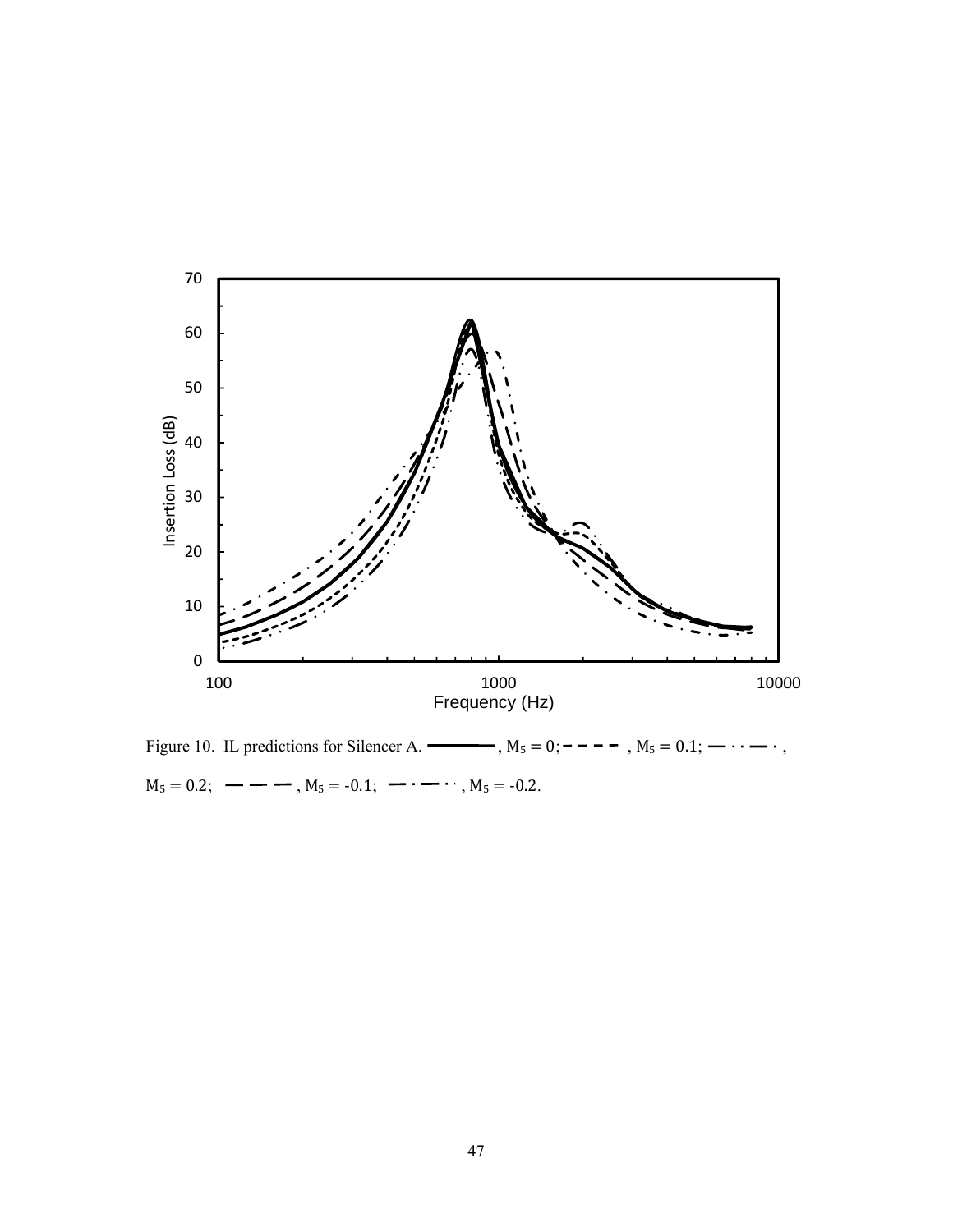

Figure 11. IL predictions for Silencer B.  $\longrightarrow$ ,  $M_5 = 0;$  – – – –,  $M_5 = 0.1;$   $\longrightarrow$ .  $M_5 = 0.2;$   $\longrightarrow$   $\longrightarrow$ ,  $M_5 = -0.1;$   $\longrightarrow$   $\longrightarrow$ ,  $M_5 = -0.2$ .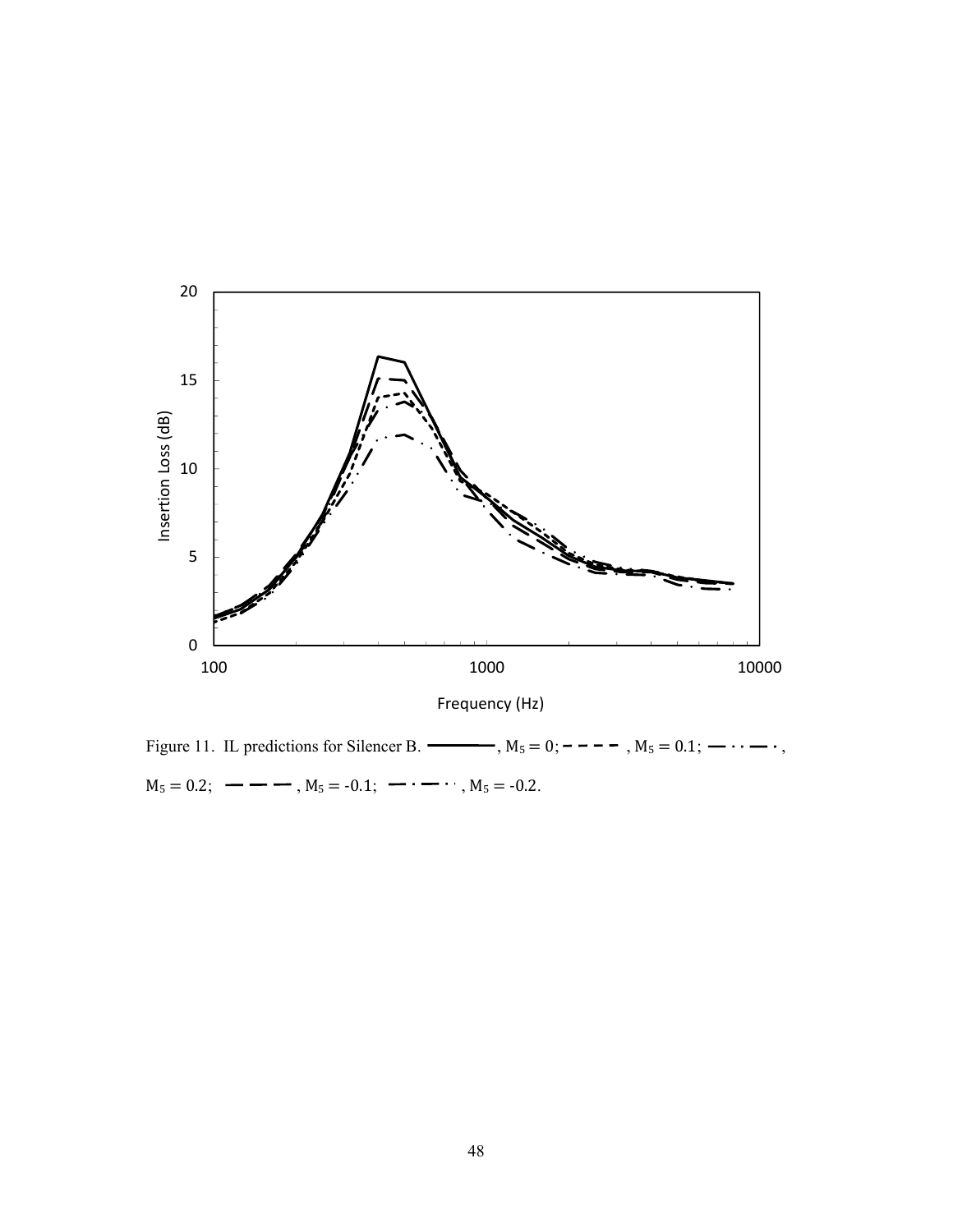

Figure 12. IL predictions for Silencer C.  $\longrightarrow$ ,  $M_5 = 0;$  – – – –,  $M_5 = 0.1;$   $\cdots$  –  $\cdots$ ,  $M_5 = 0.2;$   $\longrightarrow$   $\longrightarrow$ ,  $M_5 = -0.1;$   $\longrightarrow$   $\longrightarrow$ ,  $M_5 = -0.2$ .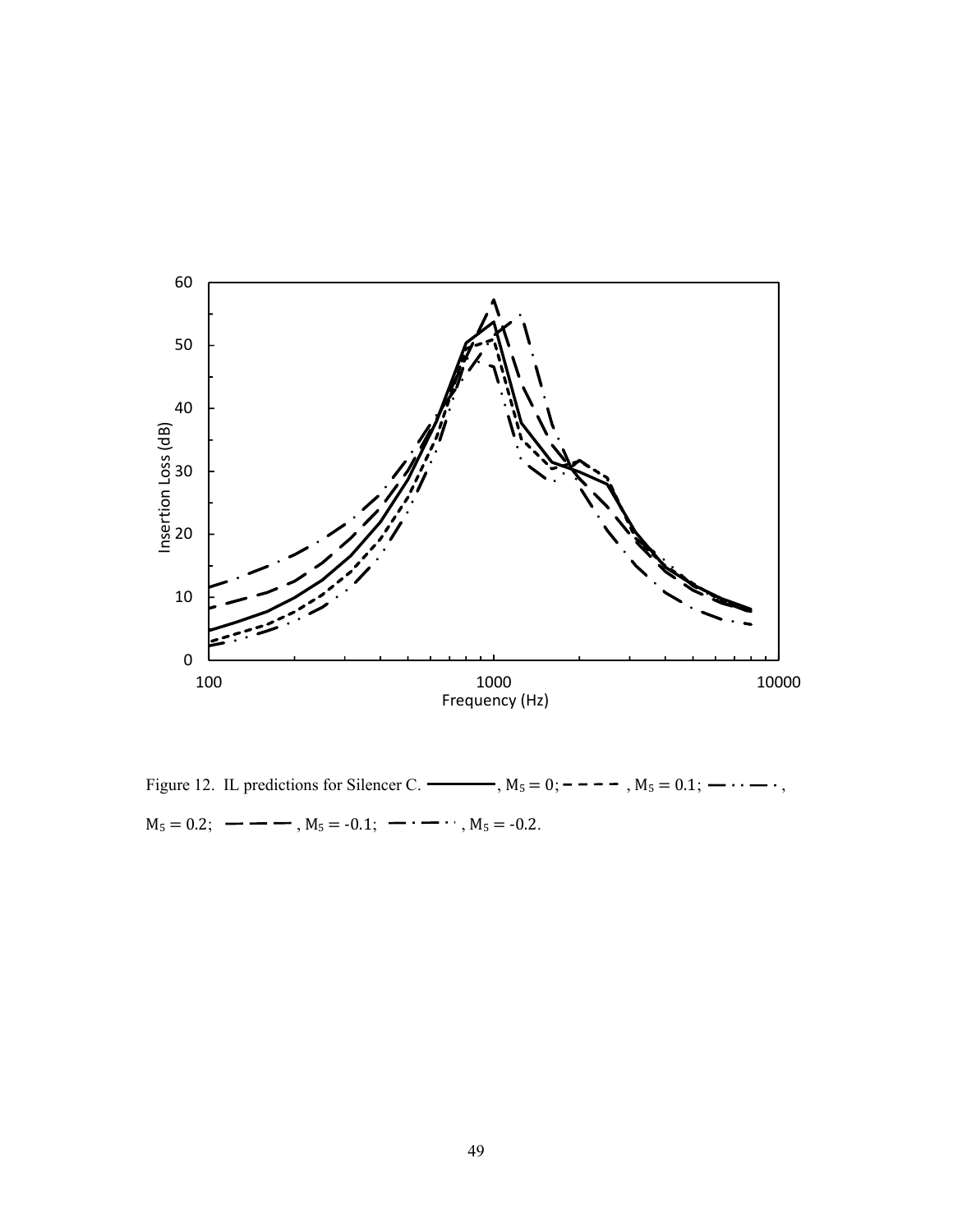

Figure 13. IL predictions for Silencer D.  $\longrightarrow$ ,  $M_5 = 0;$  – – – –,  $M_5 = 0.1;$   $\longrightarrow$ .  $M_5 = 0.2;$   $\longrightarrow$   $\longrightarrow$  ,  $M_5 = -0.1;$   $\longrightarrow$   $\longrightarrow$   $\longrightarrow$   $M_5 = -0.2$ .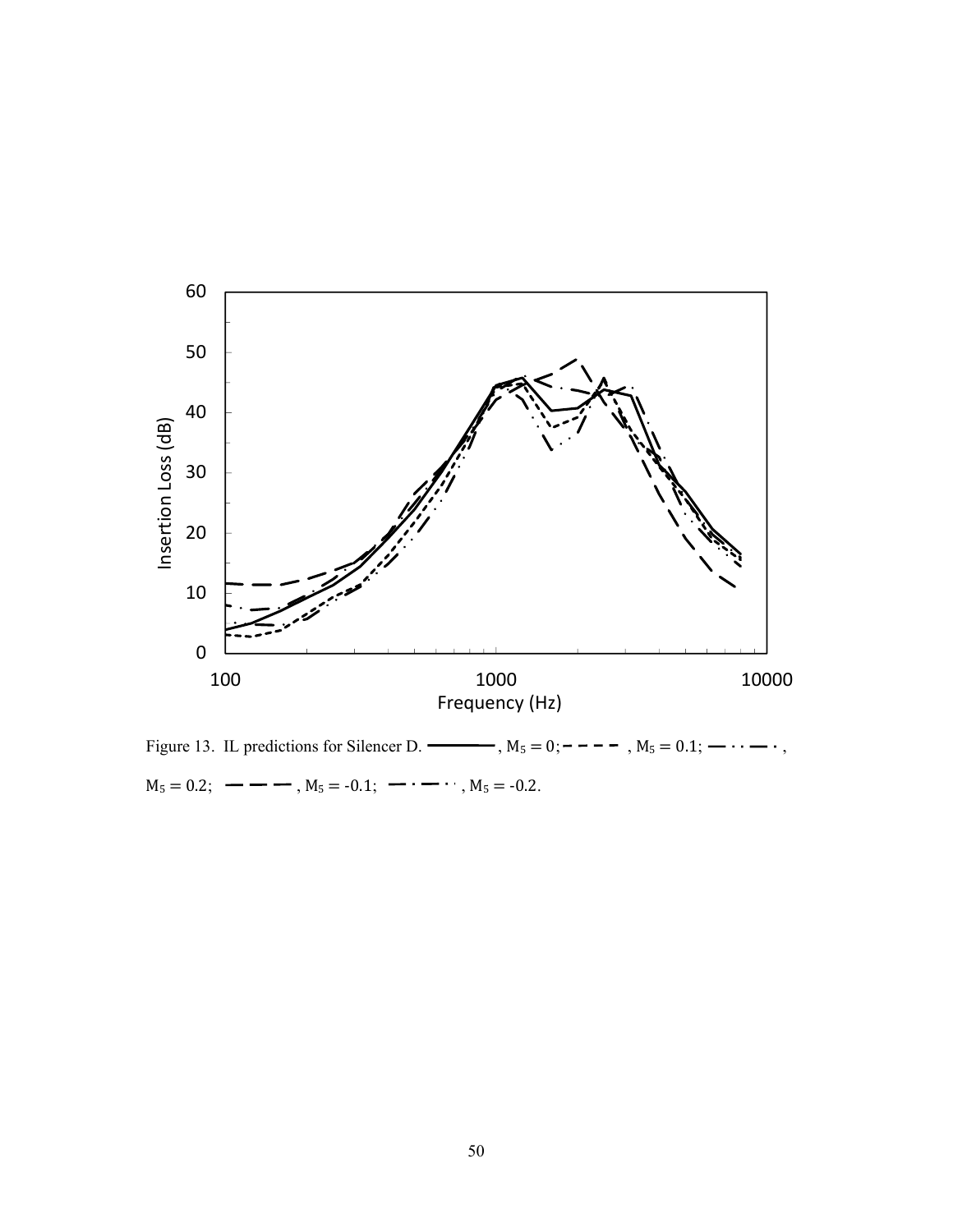

Figure 14. Measured and predicted IL in the absence of mean flow.  $\frac{1}{1-\frac{1}{\sqrt{2}}\sqrt{2}}$ , point collocation prediction without chamfer;  $\frac{1}{2}$  -  $\frac{1}{2}$ , full hybrid method with chamfer.